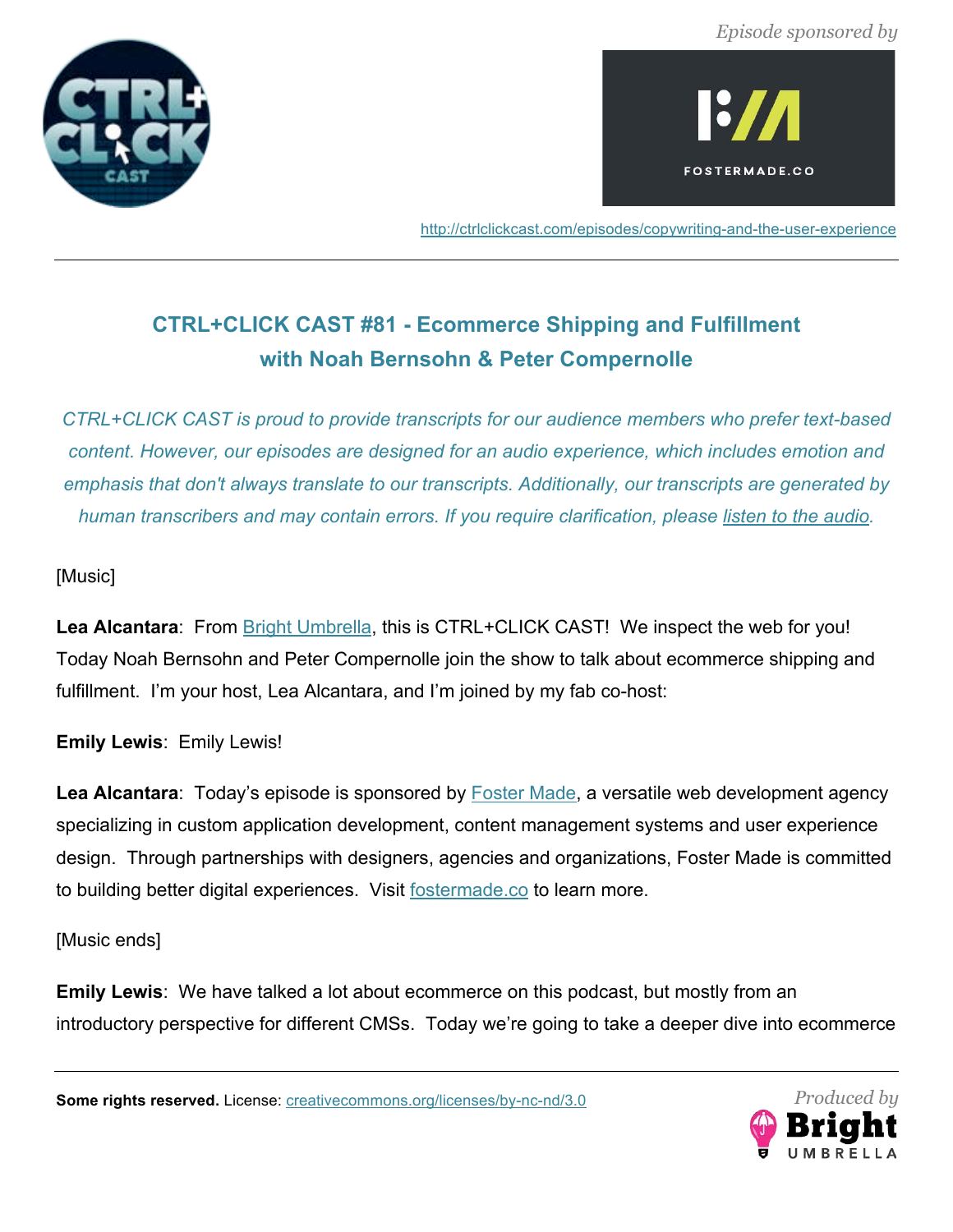



http://ctrlclickcast.com/episodes/copywriting-and-the-user-experience

focusing on shipping and fulfillment. To guide us on this discussion are Noah Bernsohn and Compernolle from One Design Company. Noah has spent the last eight years building websites and applications for partners ranging from Fortune 20 companies to mom and pop toy stores. A selftaught web developer, he's helped build One Design into a well-respected, well-run company. Peter is a senior software engineer who builds mobile web applications for One Design Company. With a background in mathematics and computer science, he's on to solving complex problems using Ruby, PHP and Swift. Welcome to the show, gentlemen!

**Noah Bernsohn**: Hey, thanks for having us.

Peter Compernolle: Thank you very much.

Lea Alcantara: So can you tell our listeners a bit more about yourself? Noah, let's start with you.

**Noah Bernsohn**: Yeah, sure. So I'm from the Chicago area. I grew up here. I've been working on things on the web for, I guess, about ten years now. I think you mentioned, but yeah, I sort of stumbled into this. I have a Political Science degree that I'm not quite putting to good use, but…

**Lea Alcantara**: [Laughs]

**Noah Bernsohn**: [Laughs] Yeah, so sort of the background working in Ruby and some PHP and things like that, and I also focused a lot on operations at One Design right now.

**Lea Alcantara**: Very cool. So, how about you, Peter? I saw from your bio you shared with us that you're fluent in Mandarin.

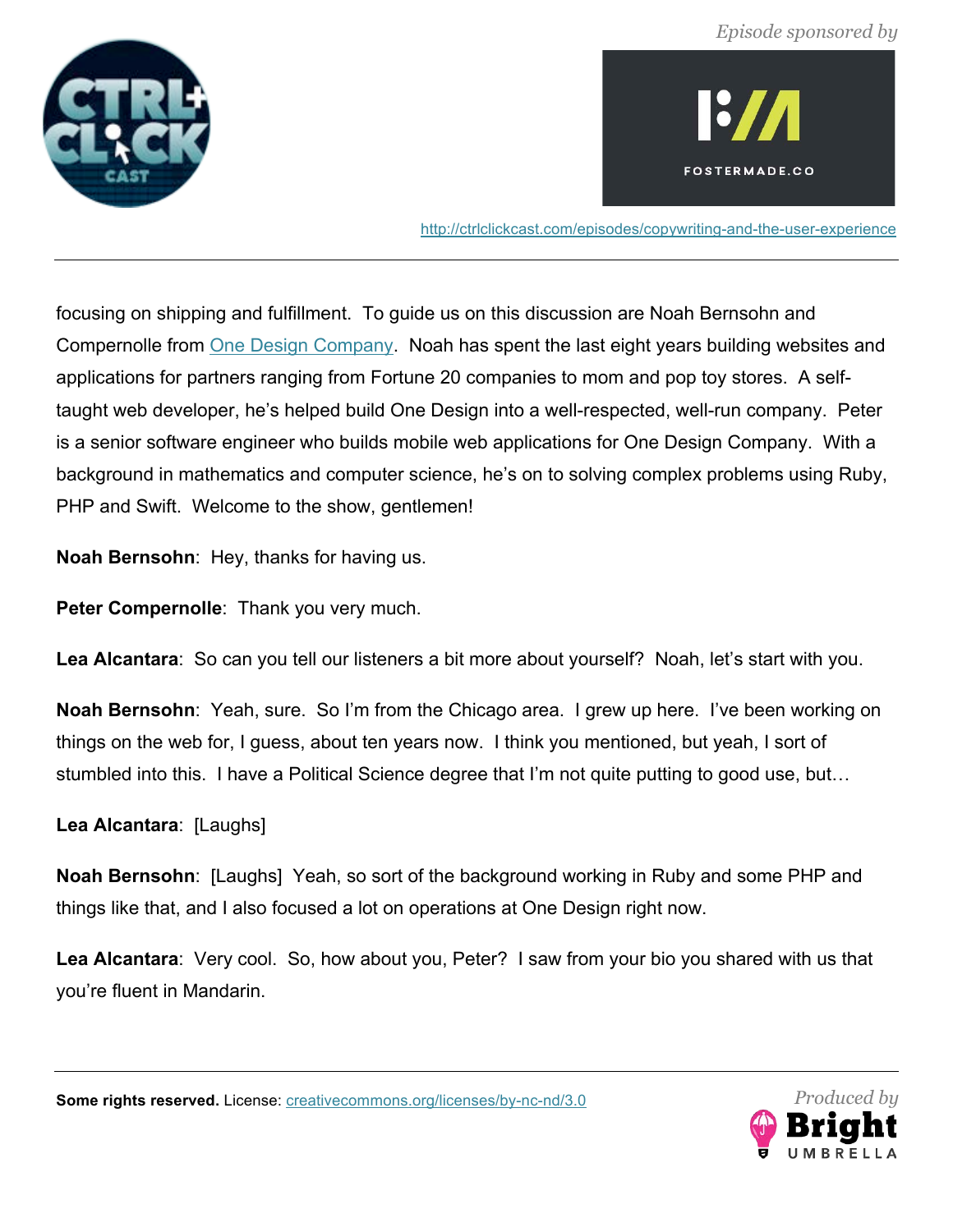



http://ctrlclickcast.com/episodes/copywriting-and-the-user-experience

**Peter Compernolle**: Fluent is a subjective term I suppose.

**Emily Lewis**: [Laughs]

**Lea Alcantara**: [Laughs]

**Noah Bernsohn**: [Laughs]

**Peter Compernolle**: But yeah, I've been able to speak Chinese for a couple of years. I lived there for about five.

**Lea Alcantara**: Wow.

**Peter Compernolle**: I'm going back there on Sunday actually.

**Lea Alcantara**: Oh, very cool.

**Emily Lewis**: For pleasure or business or family?

**Peter Compernolle**: I'm going to pick up my mother-in-law and bring her back to the States for her first trip over here.

**Emily Lewis**: How exciting.

Lea Alcantara: Oh, exciting. That's fun.

**Peter Compernolle**: Yeah, yeah, it should be a good time, and I'll be there for a week. I get to eat lots of good food and good drink and then come back.

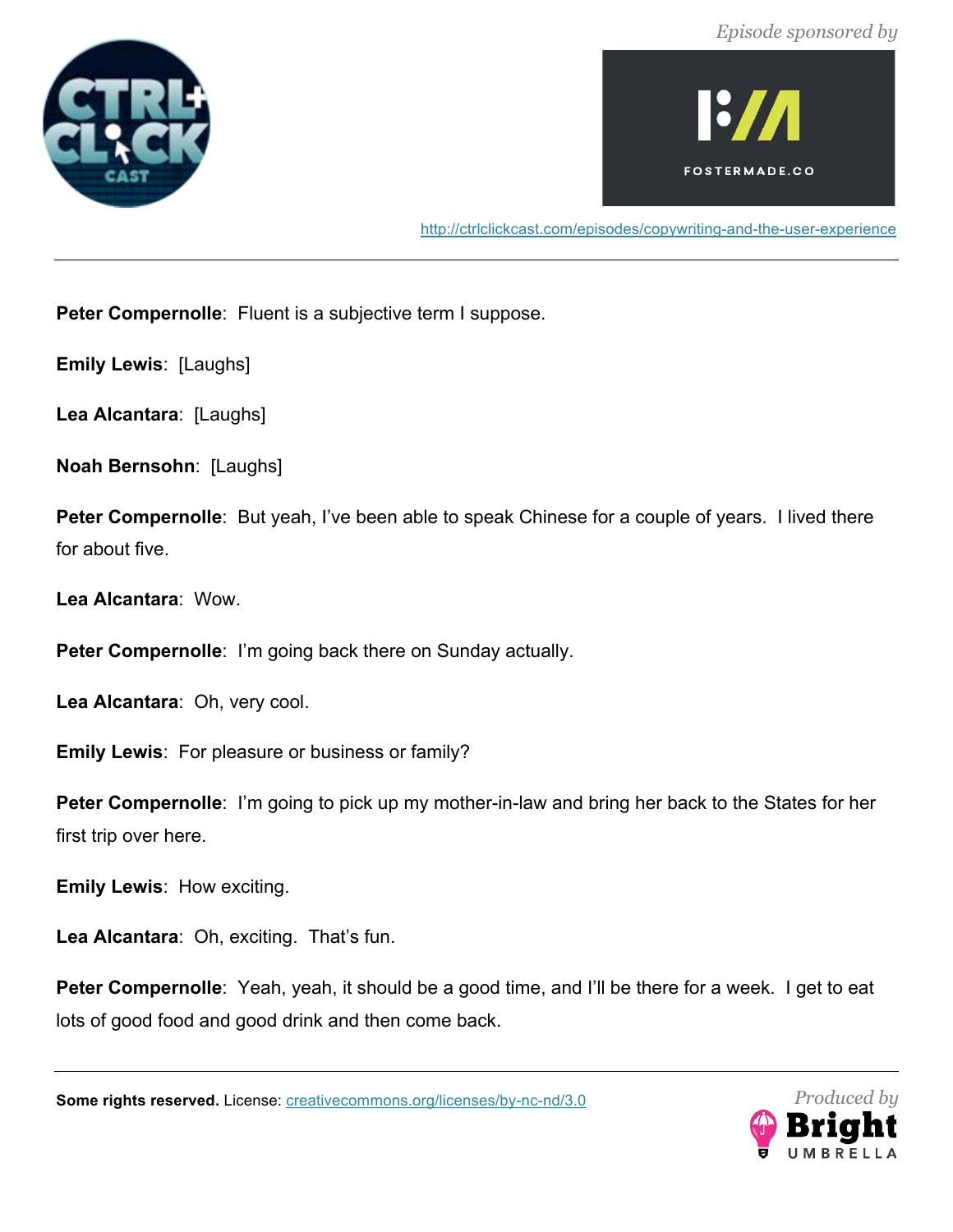



http://ctrlclickcast.com/episodes/copywriting-and-the-user-experience

**Emily Lewis**: Yeah, Lea just came back from that part of the world.

- **Lea Alcantara**: Well, Japan, China.
- **Peter Compernolle**: Oh yeah.
- **Lea Alcantara**: That's the kind of… yeah.
- **Emily Lewis: Compared to the United States, it's that part of the world. [Laughs]**

**Lea Alcantara**: [Laughs]

**Noah Bernsohn**: [Laughs]

**Peter Compernolle**: [Laughs]

**Lea Alcantara**: Yeah, my sister is, well, I wouldn't consider her fluent in Mandarin, but she lived in Beijing for a year, and she's conversational in Mandarin so I often joke that she's my Chinese sister.

Peter Compernolle: Cool, cool. [Laughs]

**Noah Bernsohn**: [Laughs]

**Lea Alcantara**: Yeah. [Laughs]

**Emily Lewis**: It's a beautiful language. I love the way it sounds. All right, well, let's actually get to today's show. Before we get into the topic though, let's first talk about the types of ecommerce

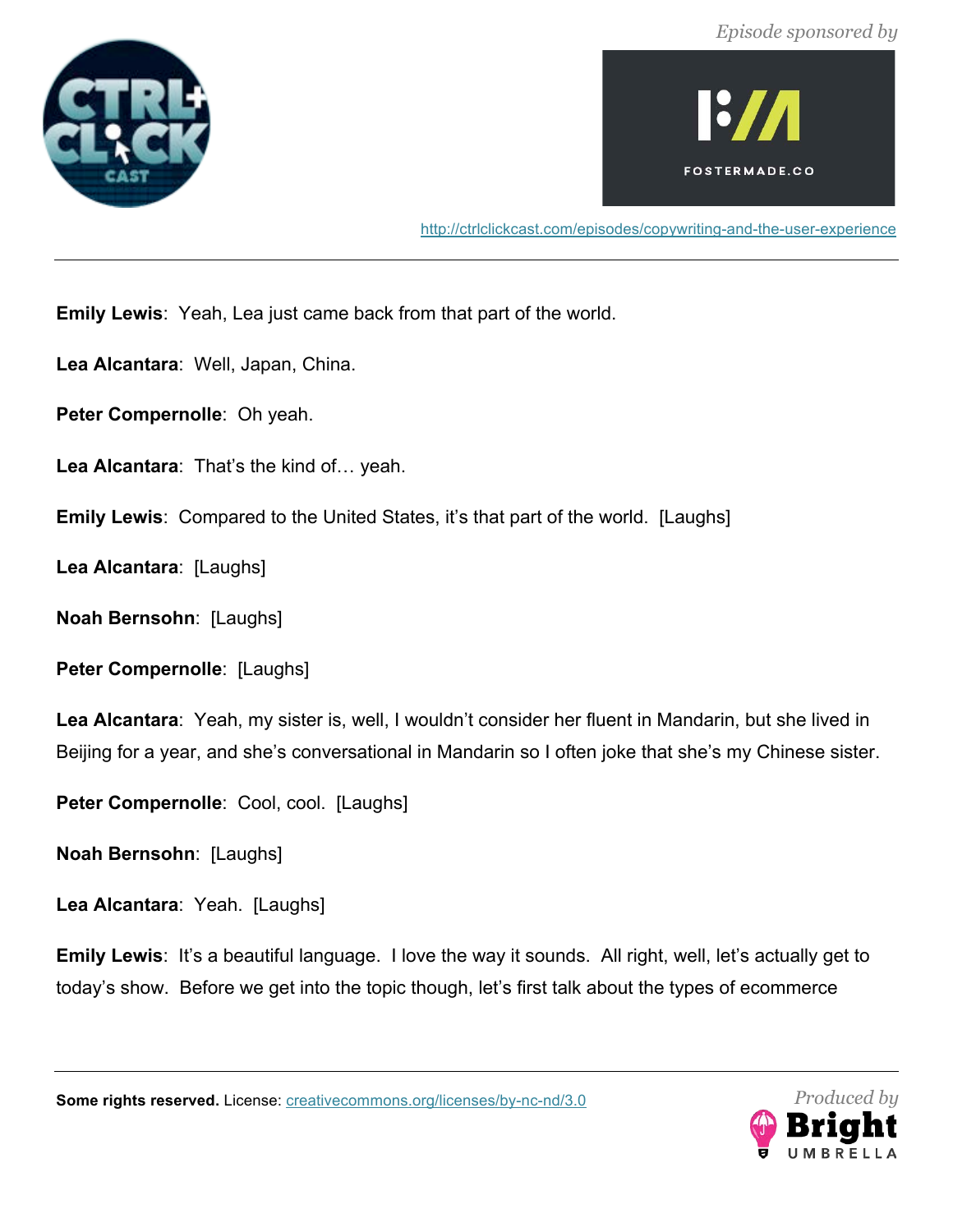



http://ctrlclickcast.com/episodes/copywriting-and-the-user-experience

projects you guys have worked on, the types of client needs you've solved, and also what types of content management systems you've worked with.

**Noah Bernsohn**: Yeah, for sure. So over the years, we've done a lot of different types of ecommerce. Some of it like Field Notes, which we launched this past year. It's sort of a traditional where we're selling things online that are shipped. Some of it is a little bit less traditional. We built an app for a local restaurant group here where you can order things and you order on your phone, you walk into the story and we used beacons to detect where you are and fire the order into the kitchen.

**Lea Alcantara**: Oh, wow.

**Noah Bernsohn**: So it's still technically ecommerce, but a really different application of it, so it's really interesting sorts of problems to solve for us, and we've used a lot of different types of frameworks to do that. Some things are really custom, the app for Eastman [Egg Company] is a mobile app so that's all native, and then on the web, it's Rails on the back-end, so Ruby and, yeah, there's a custom API there while Field Notes is built on Craft, which is an ecommerce platform that I know or a CMS that I know you've talked about previously, and we worked a lot with Craft.

#### **Emily Lewis**: [Agrees]

**Noah Bernsohn**: So most of our content management sites at this point, I would say for the past three years, that's been our CMS of choice. Of course, we've worked with a pretty wide range of them in the past a lot. We worked with Prestashop, a lot of ExpressionEngine, the occasional custom CMS, which is, of course, the thing we always we'll never do again… [Laughs]

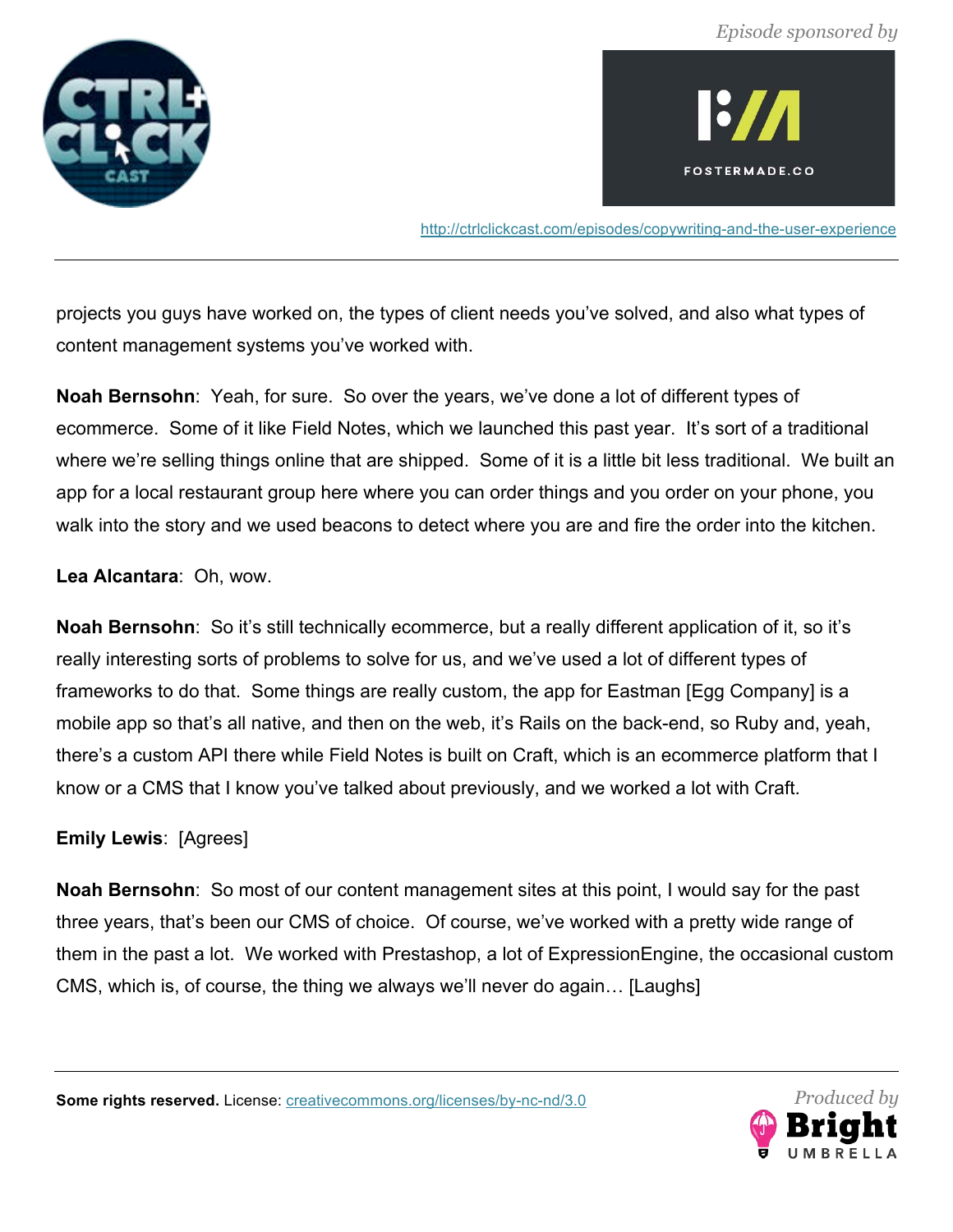



http://ctrlclickcast.com/episodes/copywriting-and-the-user-experience

**Emily Lewis**: [Laughs]

**Lea Alcantara**: [Laughs]

**Noah Bernsohn**: But we really like Craft. It's really nice. I would say both from our perspective from building and designing whatever we want, and then our clients across the board love it. Just the ease of use is great. We can really build a powerful content management solution for their marketing or content teams and they can just do stuff that other CMSs haven't been enabled them to do, so that's been our choice and we work with their commerce package this year to build Field Notes and that was great too. It's really a pretty solid solution that let us sort of build the things we wanted to build in the way we are familiar with Craft. In terms of ecommerce frameworks specifically, we've worked with Shopify in the past, which is of course a hosted solution, but has some great things going for it, and Spree which is a Rails-based ecommerce thing, which I think have taken over by the Bonobos team and some other folks. It seems to be going in a good direction, and then we have custom stuff as well.

**Emily Lewis**: So with this wide array of frameworks and systems that you've worked with, how do you make the decision on what to build for a given client? I heard you say you were doing a whole lot of Craft work right now. Do you go into every projects kind of knowing Craft will be the underlying system?

**Peter Compernolle**: Absolutely not, big amount of time for all of our projects is invested in the beginning to try to figure out what the client needs specifically. So usually we spend about two full days with the client to try to understand what their needs are, what's special about their needs. So

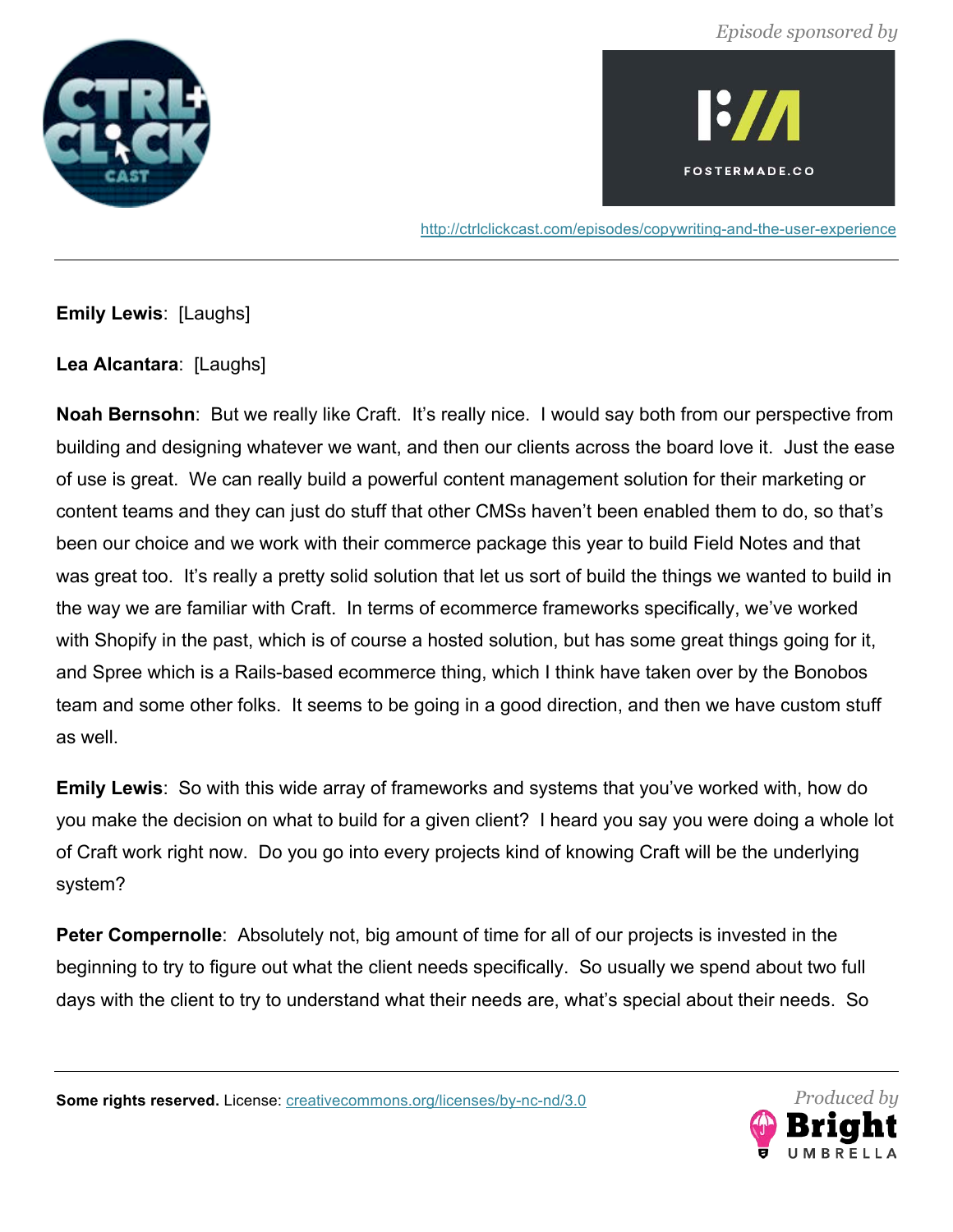



http://ctrlclickcast.com/episodes/copywriting-and-the-user-experience

ecommerce, in general, is a pretty broad idea. You sell something using the internet usually and then deliver it somehow, but the two examples Noah just mentioned are completely different.

**Emily Lewis**: Right.

**Peter Compernolle**: They still fit that paradigm, but one is using mobile application where the real nugget of what makes it special is location awareness, whereas the Field Notes website, they're kind of special. A lot of the content on their website is talking about how people use their product rather than the product itself.

**Emily Lewis**: [Laughs]

**Lea Alcantara**: [Laughs]

**Peter Compernolle**: So we opted for Craft for that because they manage all of this content themselves.

**Emily Lewis**: Right.

**Peter Compernolle**: So we usually try to figure that out early on, but it's different for every project.

**Noah Bernsohn**: Yeah, I would say the other part of that is we do focus a lot, as Peter was saying, on that early discovery process.

**Lea Alcantara**: [Agrees]



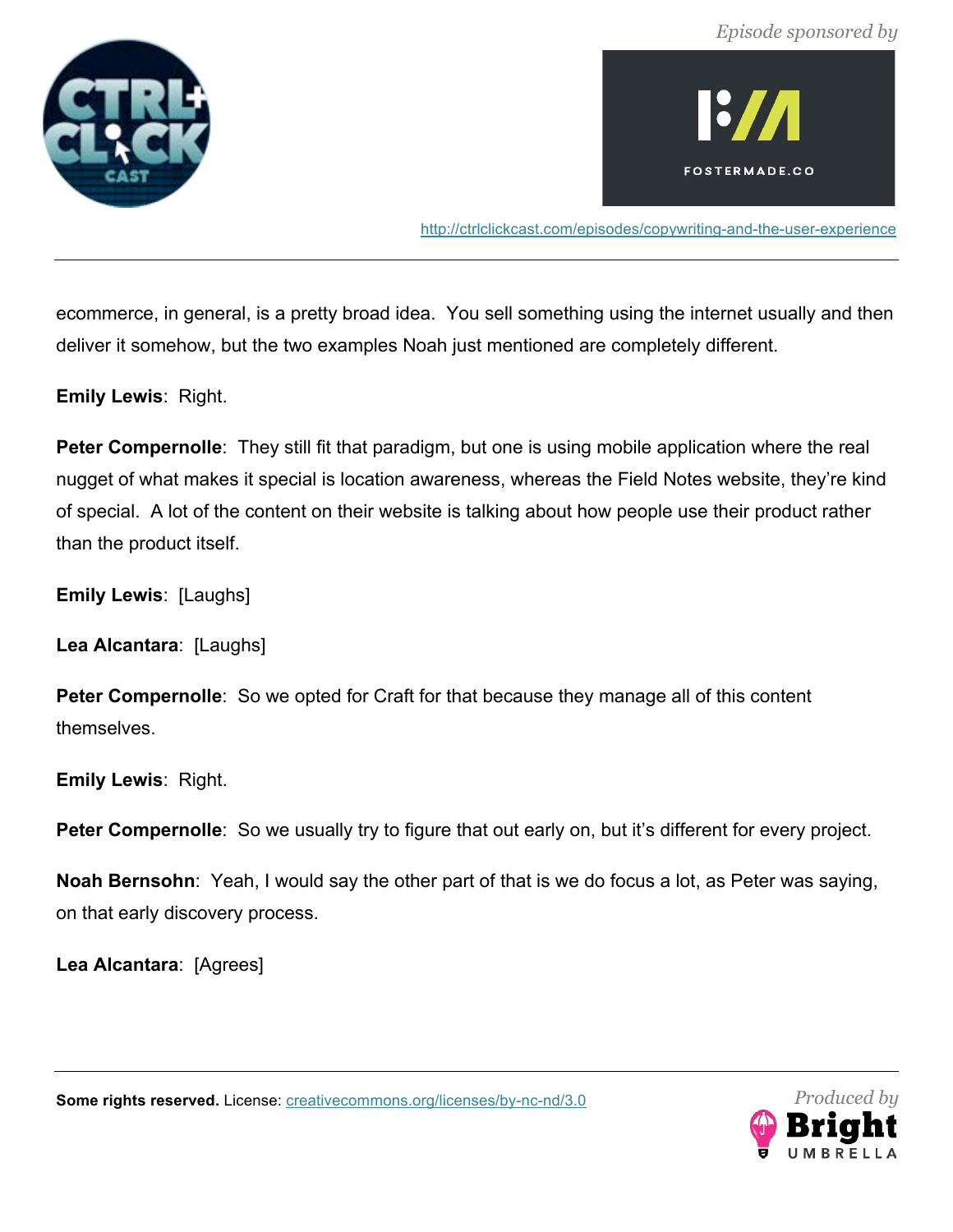



http://ctrlclickcast.com/episodes/copywriting-and-the-user-experience

**Noah Bernsohn**: And then we try and figure out what we can build quickly to validate a given solution, so we sort of stack up what our assumptions are, what our major project risks are, and then the first phase of any given project is typically a sprint to sort of eliminate as many of those risks and validate a given a solution as quickly as possible. So in a case like Eastman, we knew the risk were how do we integrate with the point-of-sale solution in a restaurant and would people actually use this thing, and would we be able to accurately identify when someone entered the region, and so we built a prototype I think in a couple of weeks for a mobile app that allowed you place a coffee.

**Peter Compernolle**: Yeah.

**Noah Bernsohn**: You can press the button and you've got a coffee.

**Peter Compernolle**: So for the first couple of weeks, we identified the easiest way to answer those questions was to ignore the fact that people can eventually customize their orders. A big technical risk was here in Chicago in the Loop. There are lots of glass and steel buildings which makes GPS less accurate.

**Emily Lewis**: [Agrees]

**Lea Alcantara**: [Agrees]

**Peter Compernolle**: So we wanted to test the app while also testing the ability to send orders to their point of sale, so we, through force, created an order with nothing but one cup of coffee, no modifications or anything, already paid for, and that way when you entered this area, it would

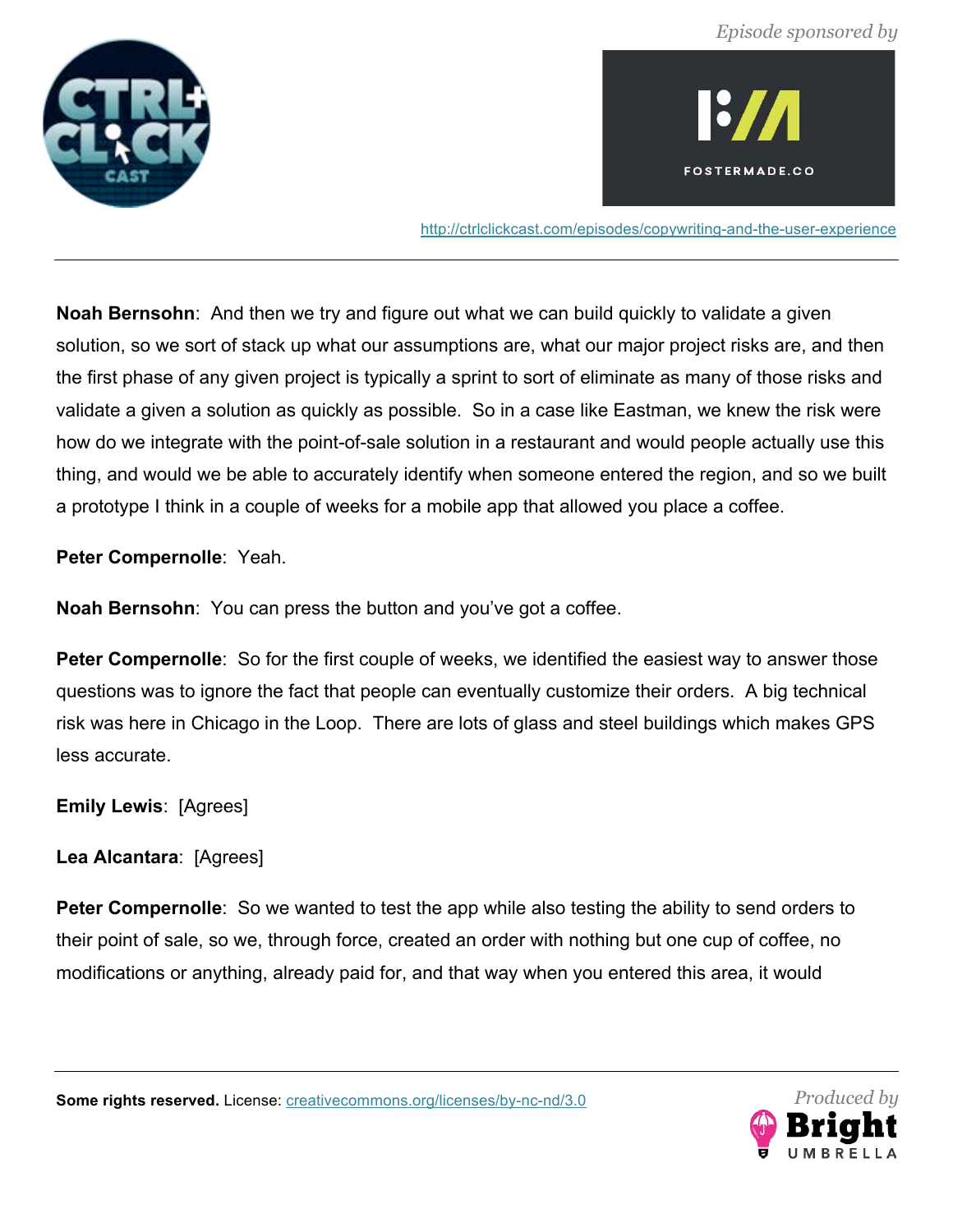



http://ctrlclickcast.com/episodes/copywriting-and-the-user-experience

automatically just send that standard order, and slowly we add more features as we discovered that this is the right choice and this is the right solution for the problem.

**Emily Lewis**: And if you guys have discovered that this wasn't the right solution, like it didn't address that core functionality you had questions about, would you just have shifted immediately to another platform and do you bill that into your project budget?

**Noah Bernsohn**: Well, for this particular project, everything was custom, so we mostly just needed to know what's possible, what would degrade the user experience so much that we have to rethink things, and so the client we were working with was very understanding of how software evolves, and we gave them fair estimates to say, "We think this will take about a week or so, or whatever, to figure out how to do this, but if we found any problems, we could pivot from that." And so it was very much a living product almost immediately.

#### *Timestamp: 00:10:01*

**Emily Lewis**: Yeah. And it sounds like you got the buy in from a client early on for that.

**Noah Bernsohn**: Absolutely, which was critical for that project.

**Lea Alcantara**: So I'm curious a little bit about the buy in and the sales process or something like this since it's still kind of a lot of unknowns, a lot of risks, and how do you get this type of buy in? Like for example, you said, "Oh, so we sent them some estimates." So basically, do you just sell just discovery only before even saying like, "Yes, we can do a full-blown ecommerce project." You were just like, "We need one week to do this one thing and we'll see if the rest is yes or no."

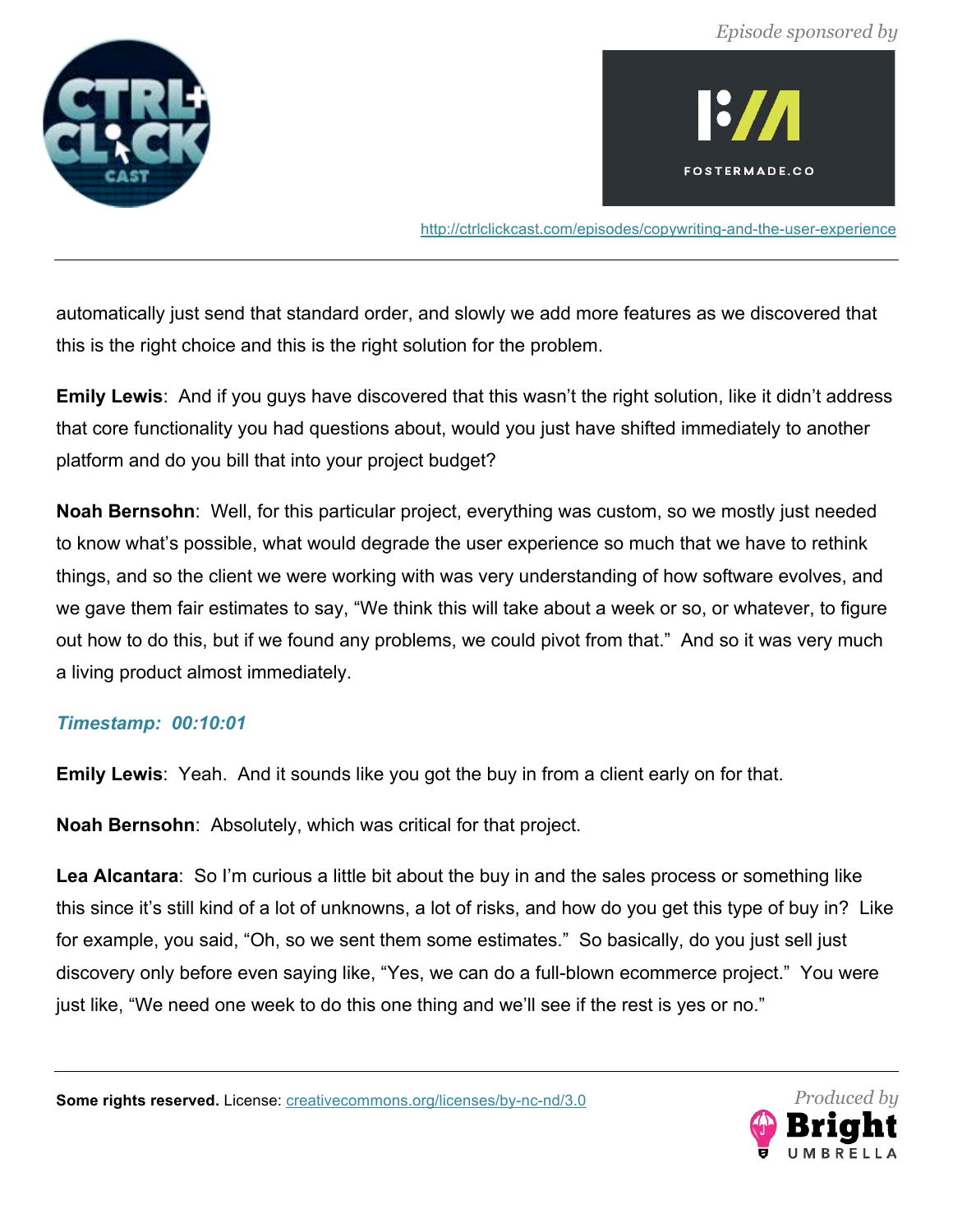



http://ctrlclickcast.com/episodes/copywriting-and-the-user-experience

**Noah Bernsohn**: It's sort of a mix where we'll look at the bigger picture and give them some sort of range.

**Lea Alcantara**: Right.

**Noah Bernsohn**: So we know like if we're in this range, this is going to work out. It sort of depends on the client too because one of the difficult things I think in this business is that if you come to us and you want to build an ecommerce website and you have a budget of a 100K or a 500K, we can potentially build a solution for you. It's just really figuring out what's the right solution for your business and what's the right investment for you.

**Emily Lewis**: Right.

**Noah Bernsohn**: So it's sort of tricky, but we do often start engagements with that discovery phase, and it's typically a one-week or a two-week sort of sprint where we have a dedicated team on there working really closely with the client sort of ideating and then trying to solve some of these problems, and we look at what are original high-level estimate was and try to narrow that down and make some hard decisions there with them about like what's a good first real release for this thing and what's the sort of next phase of work.

**Emily Lewis**: [Agrees]

**Noah Bernsohn**: But the other nice thing about this process, we think, is it gives everyone a chance to work together and sort of just start developing a relationship.

**Emily Lewis**: [Agrees]

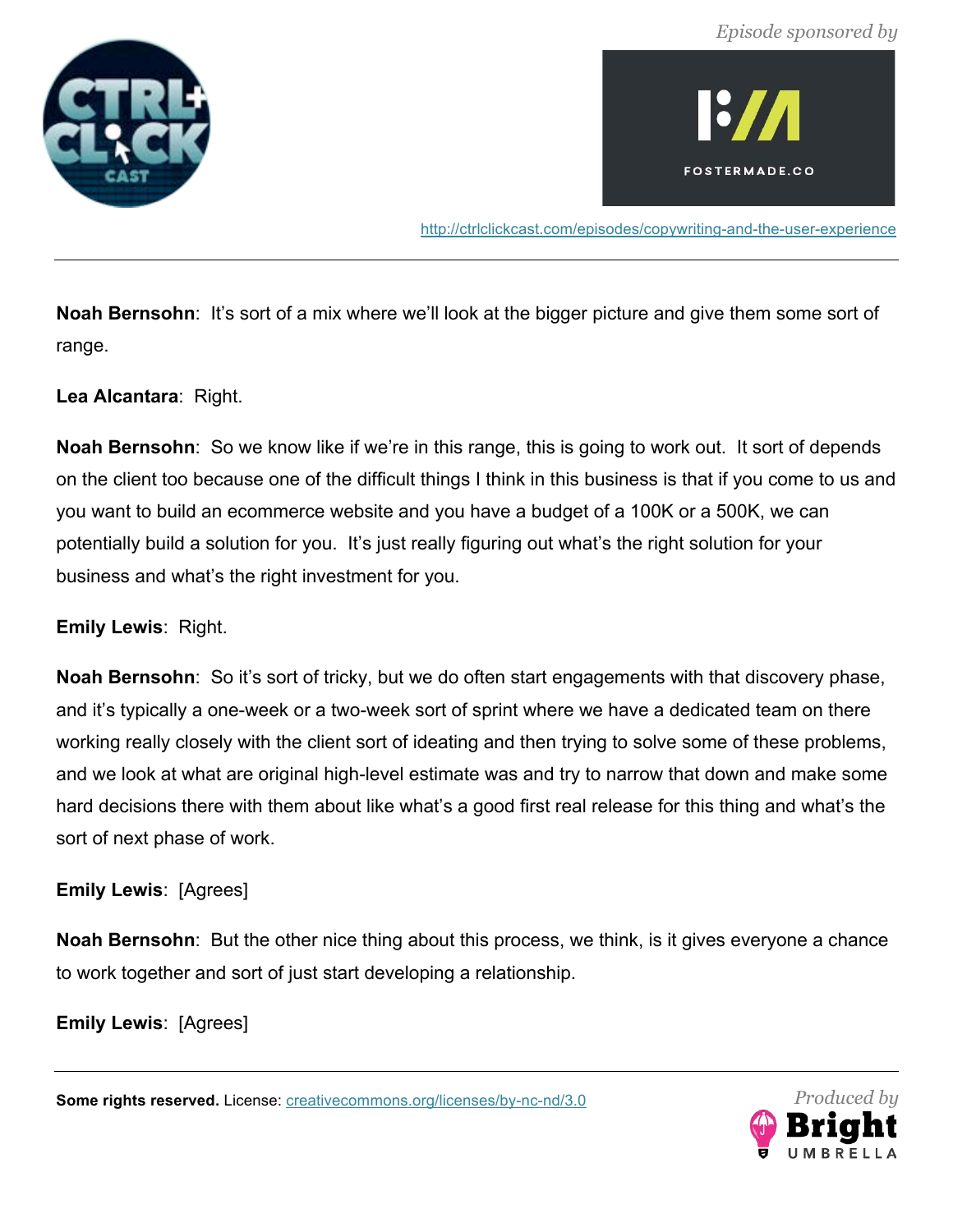



http://ctrlclickcast.com/episodes/copywriting-and-the-user-experience

**Noah Bernsohn**: Because I would say the biggest sort of difference between our projects that are like super, super successful and the ones that are just good projects is that relationship where we have a lot of trust between the teams and people can be really open and honest and have the conversations that you have to have to launch products like this because regardless of what you're doing, there's going to be tradeoffs and it would be tough if you can't have those conversations in a way whenever it feels like they're on the same team.

**Emily Lewis**: Yeah. I didn't really expect to talk about this, but I do love this part of our conversation because it's almost a beautiful summary of the past episodes we've had this summer because we had Mitchell Kimbrough from Solspace on and he talked about this idea that in his discovery process for like a third-party integration, he builds a CRUD script to essentially test and validate if the core functionality is possible. So you're sort of saying the same thing, it's not a CRUD script that you would necessarily throw away or anything, but it does sort of validates, but also you're testing to see if this functionality is possible, so you're moving forward with proven data, which is the episode we had, Lea, with Matthew [Oliphant] on data-driven design.

## **Lea Alcantara**: [Agrees]

**Emily Lewis**: And then there's discovery, this engagement thing we talked with J. Cornelius at Nine Labs about the importance of discovery only and especially for this client relationship thing that you're talking about, and I think it's really nice to hear how people are approaching discovery because it can be assumed to be one thing, but I feel like we have an assumption about discovery being like you're just gathering information.

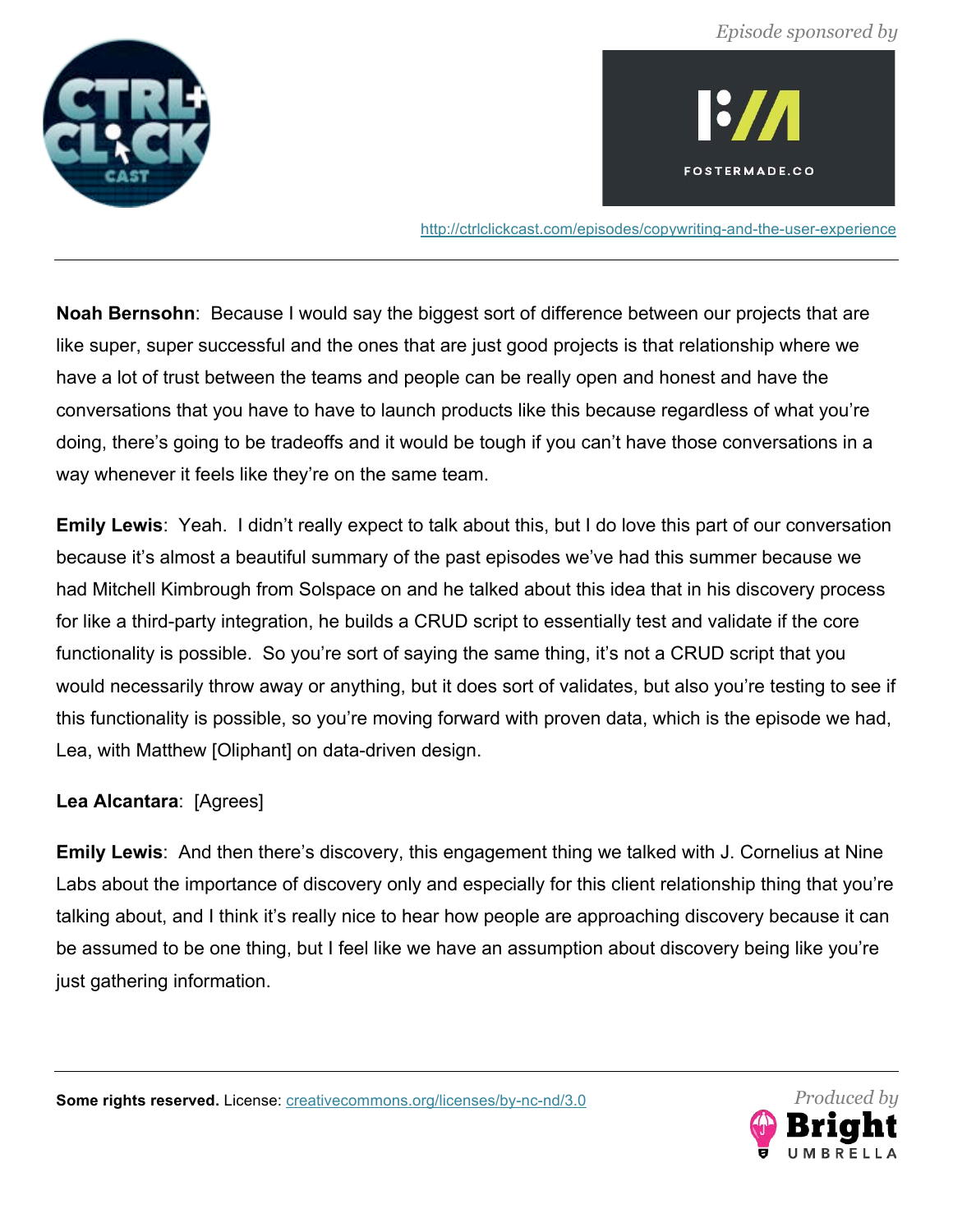



http://ctrlclickcast.com/episodes/copywriting-and-the-user-experience

## **Noah Bernsohn**: [Agrees]

**Emily Lewis**: But between what Mitchell was telling us about APIs and what you're saying, discovery could also involve like some prototyping, some development to actually validate your assumptions, so I really love that idea.

**Noah Bernsohn**: That's exactly right. So a big part of it, when I first came to ODC, I thought the inception was mostly, like, you said, to gather information, but after lots of successful discovery phases of these projects, I discovered it was much more understanding process. For example, the more we get to know a client, the more we can answer questions sort of in their place.

**Emily Lewis**: [Agrees]

**Lea Alcantara**: Yes.

**Noah Bernsohn**: So time is finite, so if we only have a week to do either feature A or feature B, that's pretty clear, we can ask the client which is more important to them, but building software has thousands of these small decisions.

## **Emily Lewis**: [Agrees]

**Noah Bernsohn**: And so the better we can answer the question for them, the better the product will be, and likewise, the client has an opportunity to see, "Oh, wow, there really are a thousand decisions that you need to make, so what's important for me to share about our priorities and what's important to us." You know?

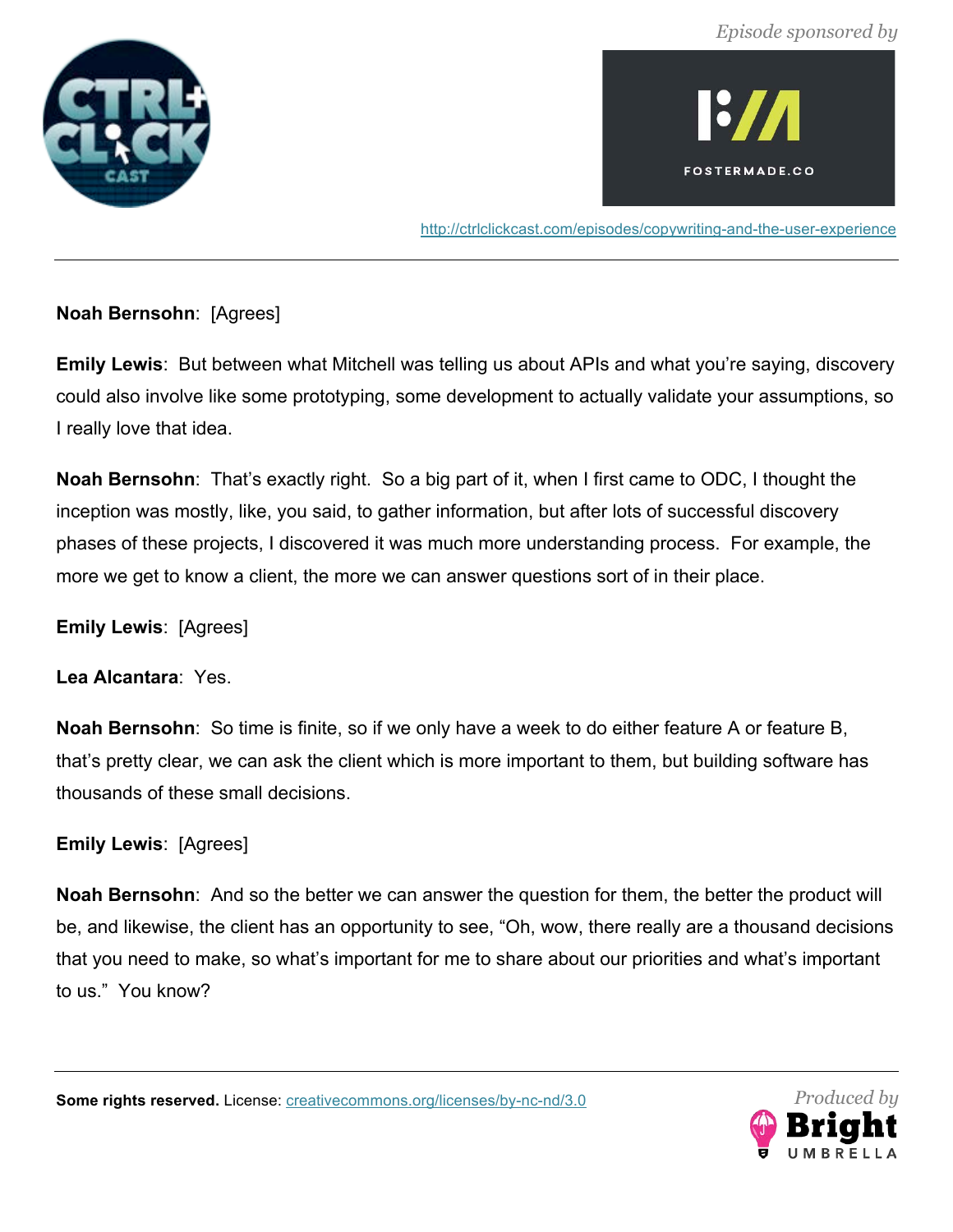



http://ctrlclickcast.com/episodes/copywriting-and-the-user-experience

**Peter Compernolle**: Yeah, I would say that's really important too, and it's again one of those factors in what a successful project looks like. It's having someone, like a partner, who wants to feel like they're enabling us to make decisions as if we're a member of their team and sort of outside order taking process is one that we haven't found to be as successful. So people who want to spend the time to understand what happens every day and what the sort of minutiae, to a degree, are the types of people we really like to work with and have produced some cool stuff with.

**Emily Lewis**: Well, I love that little turn that this discussion has taken. Let's talk about the main topic for today though, and I think it would be good to define what fulfillment and shipping is to start, and just a side note for our listeners, we will link to our ecommerce archive in the show notes and so if you want to get a more intro level look at Craft or ecommerce with ExpressionEngine or Statamic, we've got episodes on all about that we'll link to. But for now, let's go ahead and define these terms. What is fulfillment? What does that encompass?

**Noah Bernsohn**: Fulfillment can take lots of forms. Typically with ecommerce, you'd think of websites where you select products, maybe you customize them, you make a payment, and then fulfillment is everything that happens after you push go, so the store is notified of what product you've purchased, shipping address and things like that, and then someone somewhere, whether it's in a warehouse or the back of an office, throws it into a box and then ships it. But as we mentioned earlier, ecommerce takes lots of forms, so fulfillment for the restaurant that we worked with was actually creating a sandwich, throwing it into a bag, and then putting it someplace for you to come pick up. So really, I like to think of fulfillment as everything that happens after the front-end ecommerce experience.

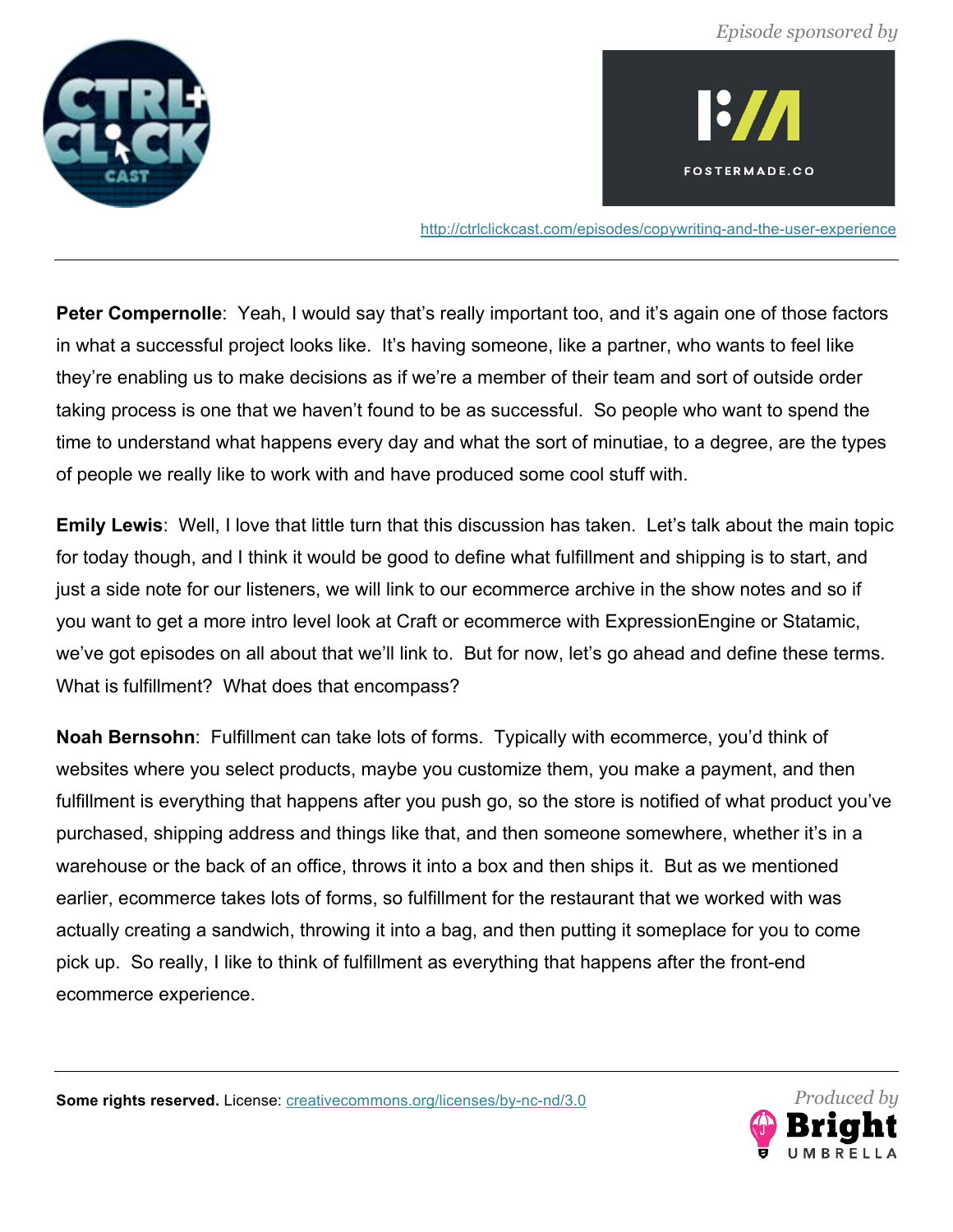



http://ctrlclickcast.com/episodes/copywriting-and-the-user-experience

**Emily Lewis**: Okay. And then how about shipping? It sounds simple, most people know the definition of that word, but I know from experience it is complex. Can you explain what shipping is at its most basic?

**Noah Bernsohn**: So shipping generally is the step after that. So if you think of the life cycle of purchasing something, you would select it, you pay for it, the store is notified that you've made a purchase, the store prepares that for delivery and then gives it to a company like UPS, USPS, FedEx who delivers it to your door. Again, it changes based on the business model and the product, but really shipping is everything that happens after it leaves the store.

Lea Alcantara: So let's talk about the nuances then, so that's the basic. What else can shipping encompass for something a little bit more complicated?

**Noah Bernsohn**: So a topic a lot of people talk about when they analyze markets is the "last mile." They say, "Do you have the last mile?" So, lots of parts of the shipping process, going from a warehouse to your front door, lots of parts of that can be optimized heavily. UPS trucks are big, airplanes are even bigger, freight trains and so on, but that can only get to a distribution center somewhere, and the last mile is a problem that people haven't really been able to solve. The last mile is the proverbial last mile where it goes from a distribution center, whether it's an airport or a train station or big warehouse in the middle of the city to your front door. Nobody really has been able to solve this problem of optimization, but people have tried. Peapod, the grocery delivery service, this is one of the things that they've gotten pretty good at. Amazon is talking about using drums, but who knows if that will ever happen. Uber is even using their existing system of cars driving all over the place in residential areas typically to throw something in the trunk and then deliver it while they're en

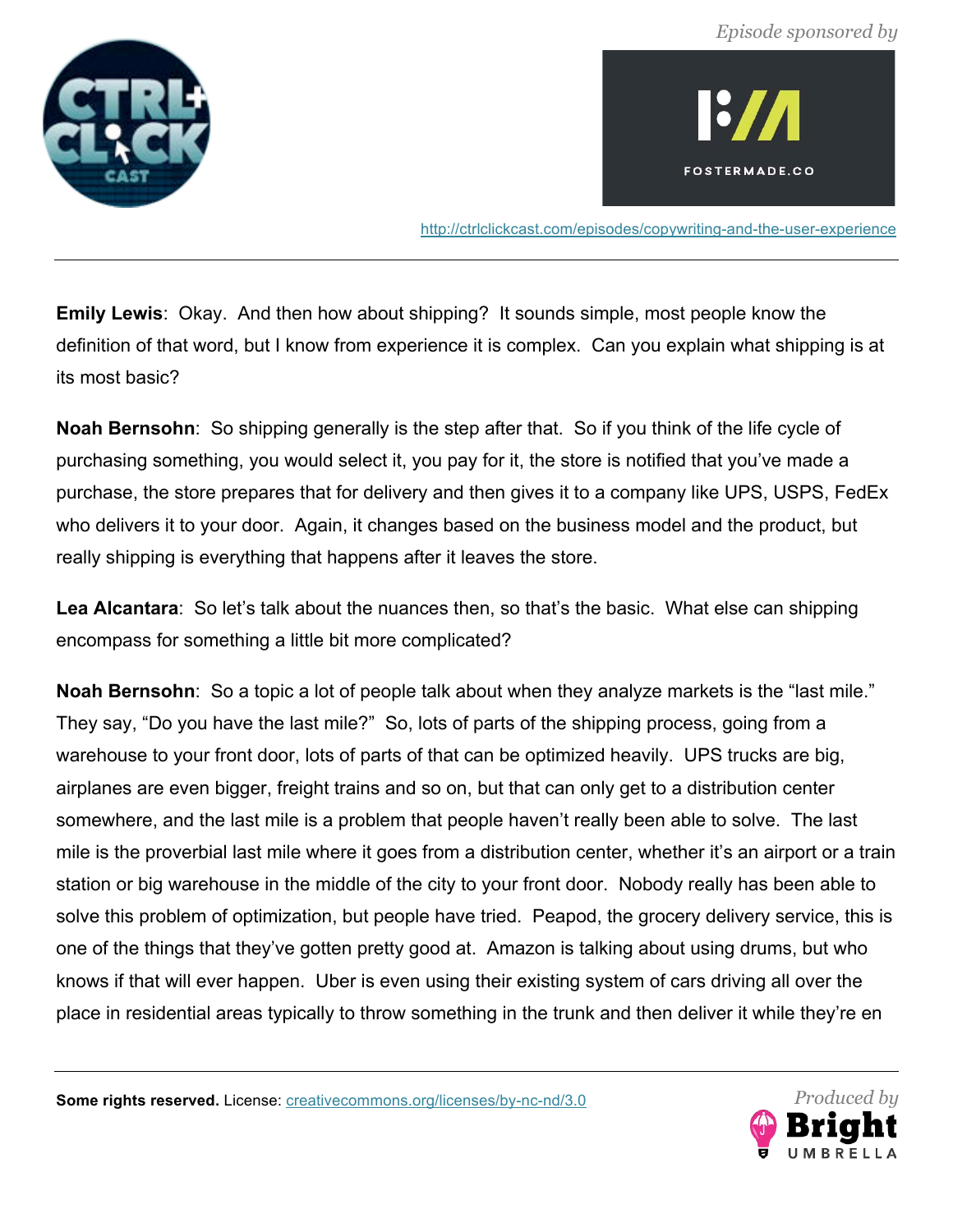



http://ctrlclickcast.com/episodes/copywriting-and-the-user-experience

route, and that's actually, the last one is one that we're working on now, utilizing UberRUSH for a local wine retailer so that people at BYOB restaurants can order wine and have it delivered directly to the restaurant that they're at, which is awesome. [Laughs]

**Emily Lewis**: They're making them to make that for like home delivery. [Laughs]

**Lea Alcantara**: [Laughs]

**Noah Bernsohn**: Yeah. And they can go there too, but it's the idea being that shipping does take a lot of different forms, and it is one of those things also that gets complicated when you think about ecommerce because of the options available to someone and there are a lot of factors at play once you start calculating something like how much does this cost. You have to understand from the end users' perspective or the business' perspective what it's going to cost them, which can change radically.

**Peter Compernolle**: And that's one thing that Amazon, I feel, almost has done a disservice for everybody else. Amazon Prime has made it so inexpensive and so fast to delivery anything. My wife and I are expecting a baby soon and we've spent gobs of money through Amazon and it's still two days later to buy a huge heavy crib two days later that shows up on our doorstep, and I feel like for companies that don't have that size or aren't willing to sacrifice their profits for market, I almost feel like it has done a disservice. People don't understand the cost of delivery anymore.

## *Timestamp: 00:20:15*

**Emily Lewis**: Yeah, it has completely skewed consumer's expectations.



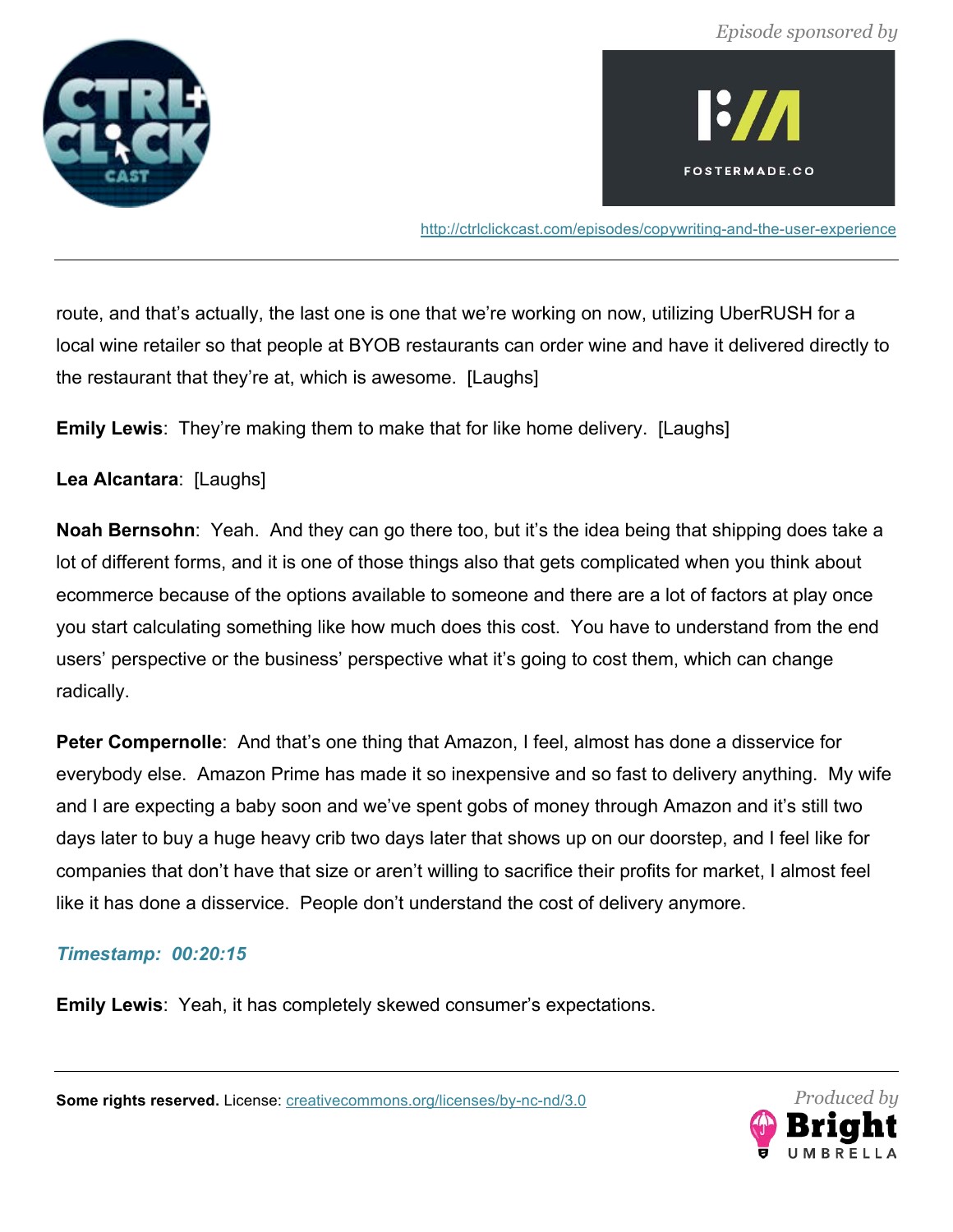



http://ctrlclickcast.com/episodes/copywriting-and-the-user-experience

**Peter Compernolle**: Absolutely. I mean, I have strong opinions about this, but I feel Uber has done that as well. They take lots of funding, they subsidize their drivers; therefore, your rides are much cheaper, so already we're kind of losing the sense of knowing what it cost to get from place to place. In the case of Uber, it's a human sitting in a car. In the case of delivery through Amazon or something, it's a product, but the same idea.

**Lea Alcantara**: So do you have those types of conversations with your clients, with your ecommerce clients, when you start discussing the shipping options for their online store?

**Noah Bernsohn**: We sometimes do. Typically the business that we're working with already has a lot of it figured out, so we work with them to figure out kind of the user experience, which options we emphasize. For example, Field Notes has quite a loyal following here in Chicago, so one of the options is to come pick it up in their office, which is fun.

**Lea Alcantara**: [Agrees]

**Noah Bernsohn**: And so we need to understand that and kind of what it means to them.

**Peter Compernolle**: Yeah, I would say that probably the biggest part is really diving into how the business operates to make sure we're building something that does it as well or better than they already do, so we're not creating a new process for the sake of creating a new process, so with Field Notes, we had to understand what all of the permutations were with shipping where if you pick it up, that's one option. Obviously, it's free to come and pick something up. If you order a certain amount, that's going to be free. If you want next-day shipping, that's an option. They also have wholesale customers, so if you are a retailer, you can sign up for an account with them and you have to have tax

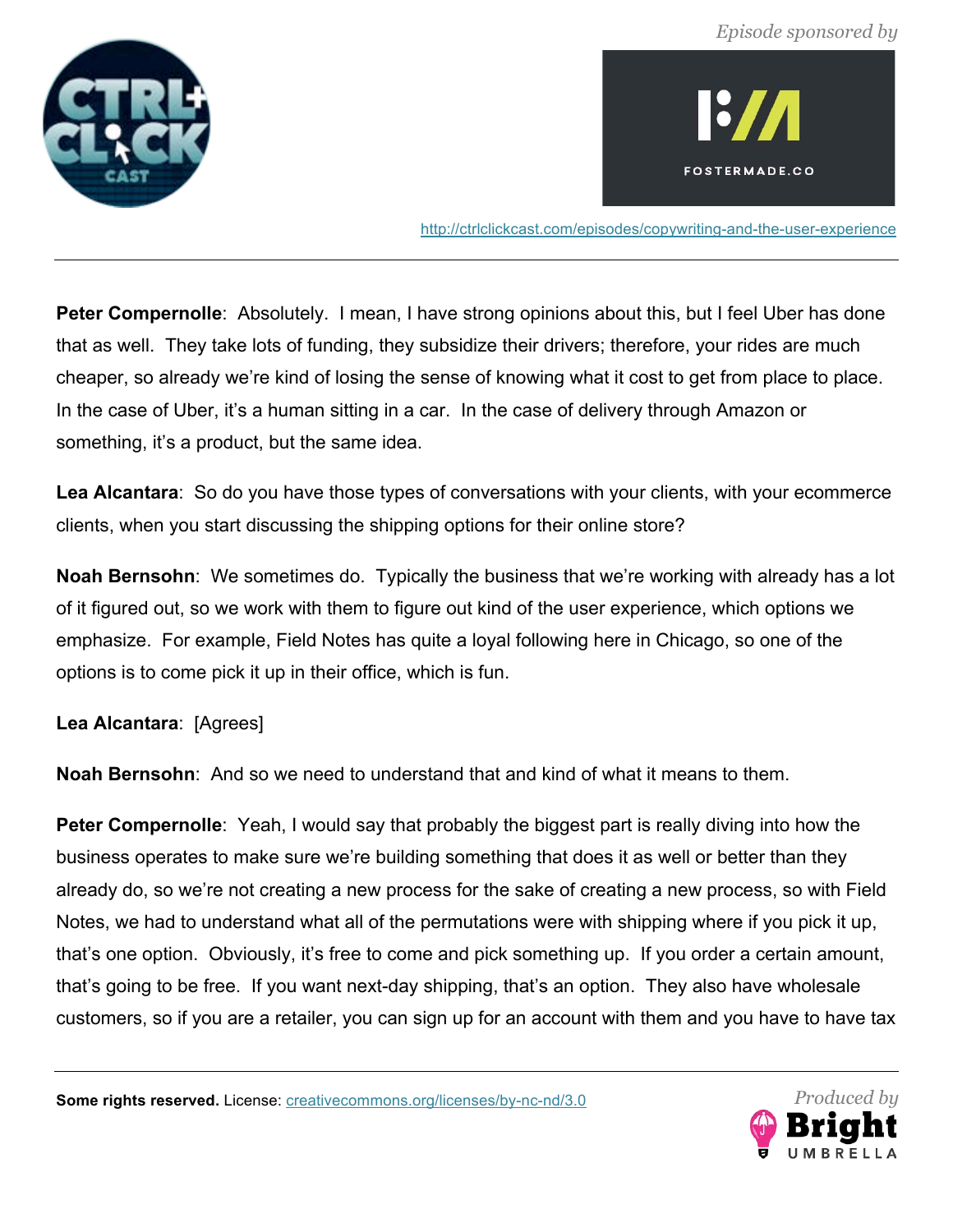



http://ctrlclickcast.com/episodes/copywriting-and-the-user-experience

ID and all sort of fun stuff, but that changes the way that you ship also because if you're shipping a pallet of books, you're not the same thing as a person getting one to three packs of notebooks and so you need a different set of options, potentially a different payment method either where you get invoiced for something like that.

**Noah Bernsohn**: Yeah. So for us, a lot of that is just understanding what situation that is appropriate. So one thing, when people come to us, they usually have these ideas. If they take phone orders, they can very easily understand, "Oh, you fit this category, therefore, these are the options most appropriate to you," and converting that to something a computer understands is can be challenging. So again, to use Field Notes as an example, there are a few dozen shipping options, if you look at it at its deepest level, but we don't want to show all dozens of those options.

**Lea Alcantara**: Right, right.

**Noah Bernsohn**: So we need to understand using this logic, you should see these four options or five or something like that.

**Emily Lewis**: So how do you get to that? So what are the questions or the exercises or the scenarios you go through with the client to understand not only what the various, let's say, twelve shipping options are, but who the users are that see the different scenarios? What does the process look like?

**Noah Bernsohn**: It usually comes out in testing or after having the site live for a little while when people realize this one option we used to have is not available in a right way. It's very hard to identify because there are so much what I call "tribal knowledge."

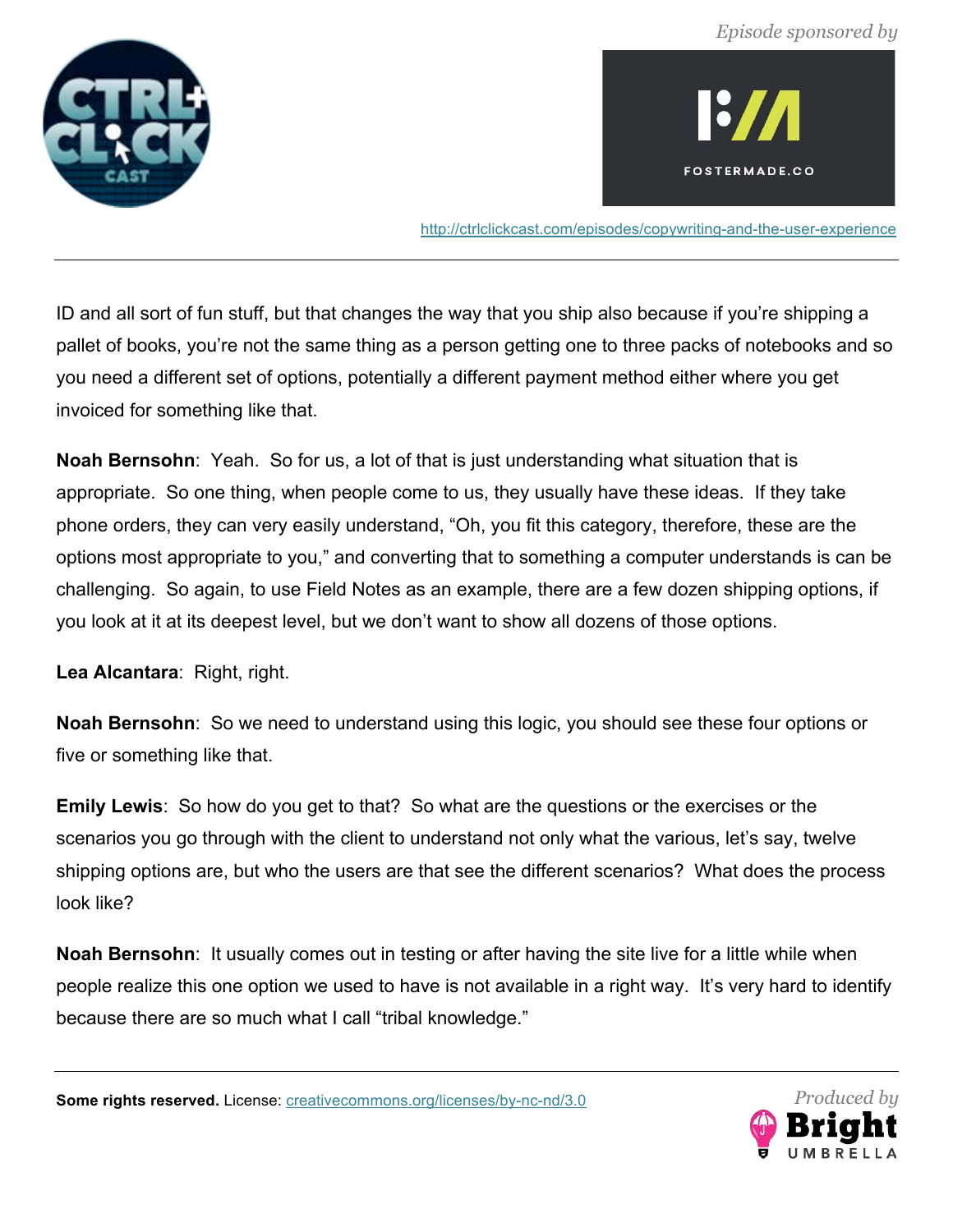



http://ctrlclickcast.com/episodes/copywriting-and-the-user-experience

**Emily Lewis**: Right.

**Noah Bernsohn**: There's so much understanding that they have about their business that we don't even know what to ask about, so we can get the really obvious things out of the way and then it's the little stuff later. For example, to make it an option for in-store pick up, do we want to only show that as available to people in Chicago, so people in Los Angeles don't think, "Oh, I'm going to drive to the store"?

## **Emily Lewis**: [Agrees]

**Noah Bernsohn**: We don't want to bother them with that option, but if somebody's address is in Los Angeles and they happen to be somewhere in the county, maybe they do want to come by.

**Emily Lewis**: [Agrees]

**Noah Bernsohn**: So that's where it gets a little fuzzy and we need to work with the client to understand.

**Peter Compernolle**: The first step in that process is typically sort of we build user personas, which I think is a pretty common practice, but it helps us break down the different types of people that are coming to the site. So again, in the cases on like Field Notes, we're typically talking about a retail customer or a normal consumer, and then through the admin users, there are some other random sort of people, but at least gives us sort of a baseline to start that conversation and begin to understand all different things, but then, yeah, you do run into edge cases all the time, and again, I

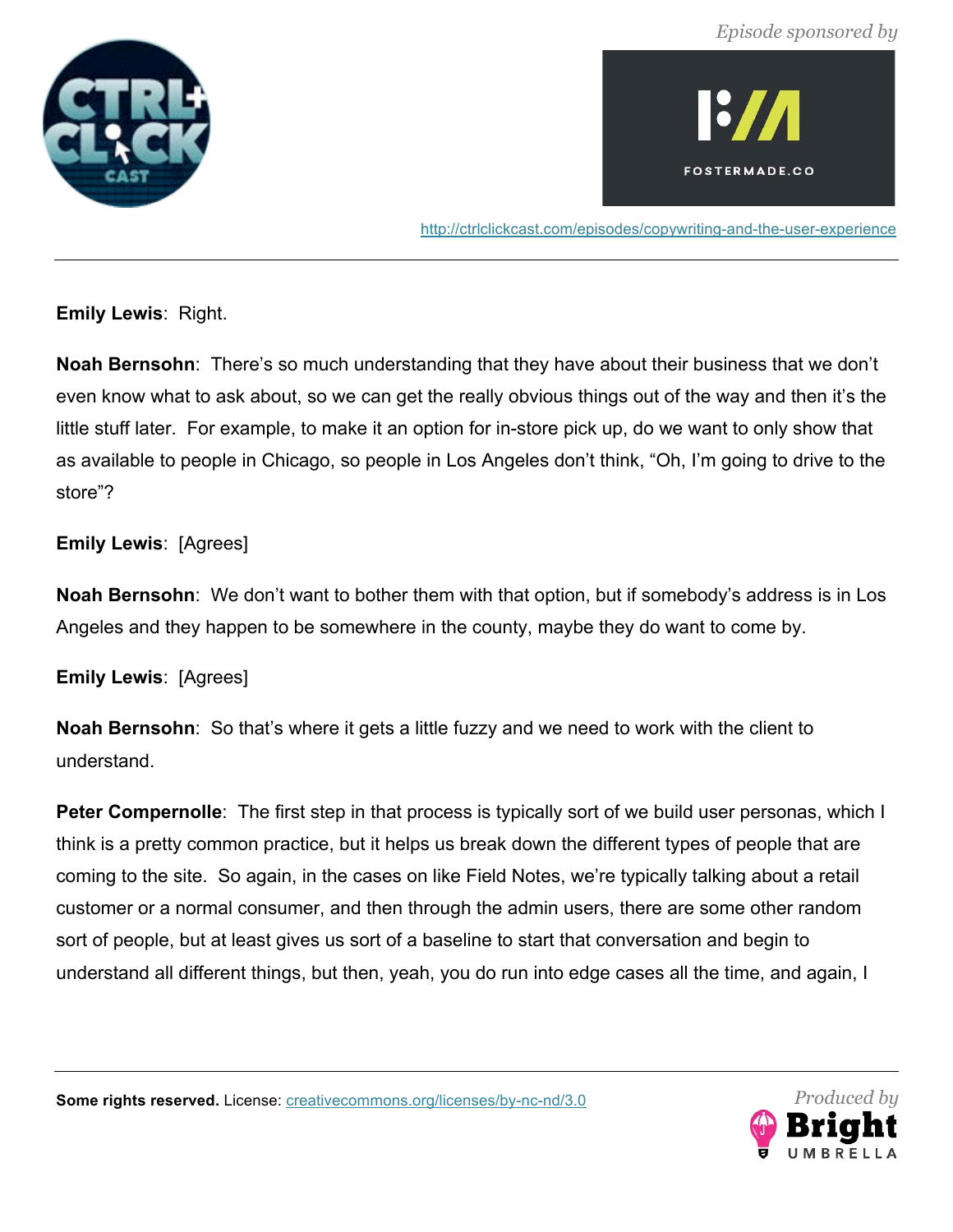



http://ctrlclickcast.com/episodes/copywriting-and-the-user-experience

think it comes back to how you have those conversations with the client in what your process looks like.

**Emily Lewis**: [Agrees]

**Peter Compernolle**: Because we could start the process by spending a few weeks doing that discovery and building out like use cases.

**Noah Bernsohn**: For Eastman, the restaurant application we talked about, that was even more critical, so a lot of our discovery was understanding different types of customers, and the reason for that is building a mobile application that interacts with a third-party point of sale is more work than customizing a CMS to work the way you need.

**Emily Lewis**: Right.

**Noah Bernsohn**: So in terms of budget and time constrains, we had to sacrifice or prioritize lots of things. So the more we understood the customers we were targeting, the better. So if we had to say, "All of the customers that come to the restaurants need these ten features, but we can't afford to build ten features, so the customers we want to use the app the most are only going to need these three, so let's focus on these three, for example."

**Emily Lewis**: So if this kind of edge cases that reveal themselves through testing and stuff and that's something that you just go into accepting in discovery, you're not going to get all of those little details. Is that something you're also building into your budget to allow for that sort of unexpected, "Oh, we didn't consider this scenario" or is that being considered?

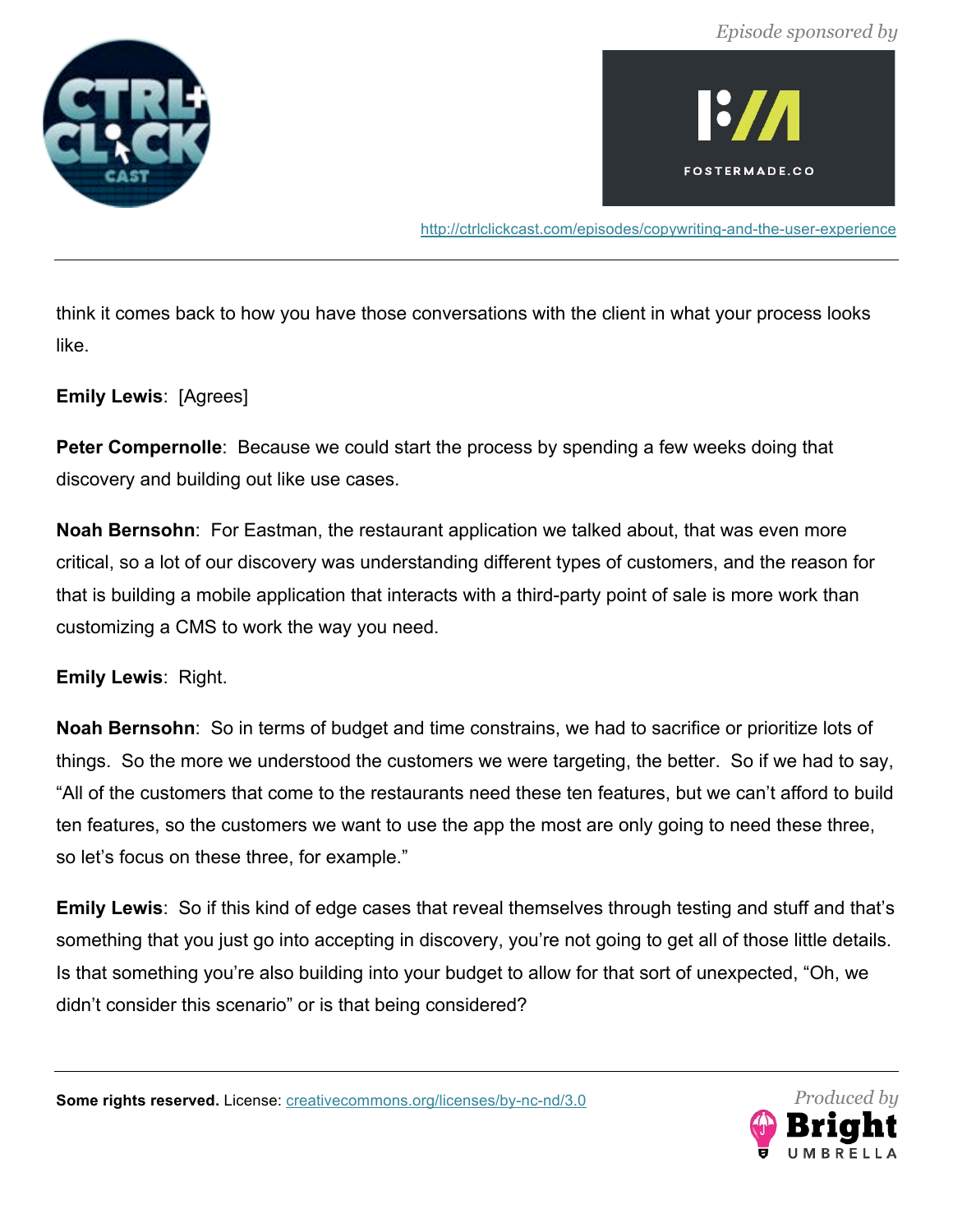



http://ctrlclickcast.com/episodes/copywriting-and-the-user-experience

**Noah Bernsohn**: Absolutely.

**Emily Lewis**: Okay.

**Noah Bernsohn**: Absolutely. And part of that, it's not really like we pad the hour and say, "We think this will take ten hours, but let's budget for twelve." It's much more, "This ongoing process of this edge case came up and we didn't realize how important it is, therefore, this other thing we kind of hoped would be there, we will do that later and reevaluate." So a lot of our clients come back to us once or twice a year after we build the initial release, and in the time that we're not working with them, they can come up with sort of wish list and then we work with them again, we can prioritize things like that. I remember one edge case we were very worried about for the restaurant app was people being in the same building but on a different floor. We were concerned if we use GPS or geofencing or something that's generally two-dimensional, what happens if somebody is on the 15<sup>th</sup> floor above the restaurant when they place the order? And that, we were really concerned with and it turned out to be absolutely a non-issue, and part of that was because we decided to use beacons are threedimensional and broadcast sort of a big sphere around them. But another part of that is because most customers that are using this app are coming from the suburbs or from other parts of the city, not from upstairs.

**Emily Lewis**: So we've talked a little bit about how you're handling these edge cases and you've sort of embraced that as part of the development testing process, but for our listeners who may be newer to ecommerce, what are those sort of obvious questions that you do want to ask the client in the beginning about shipping?

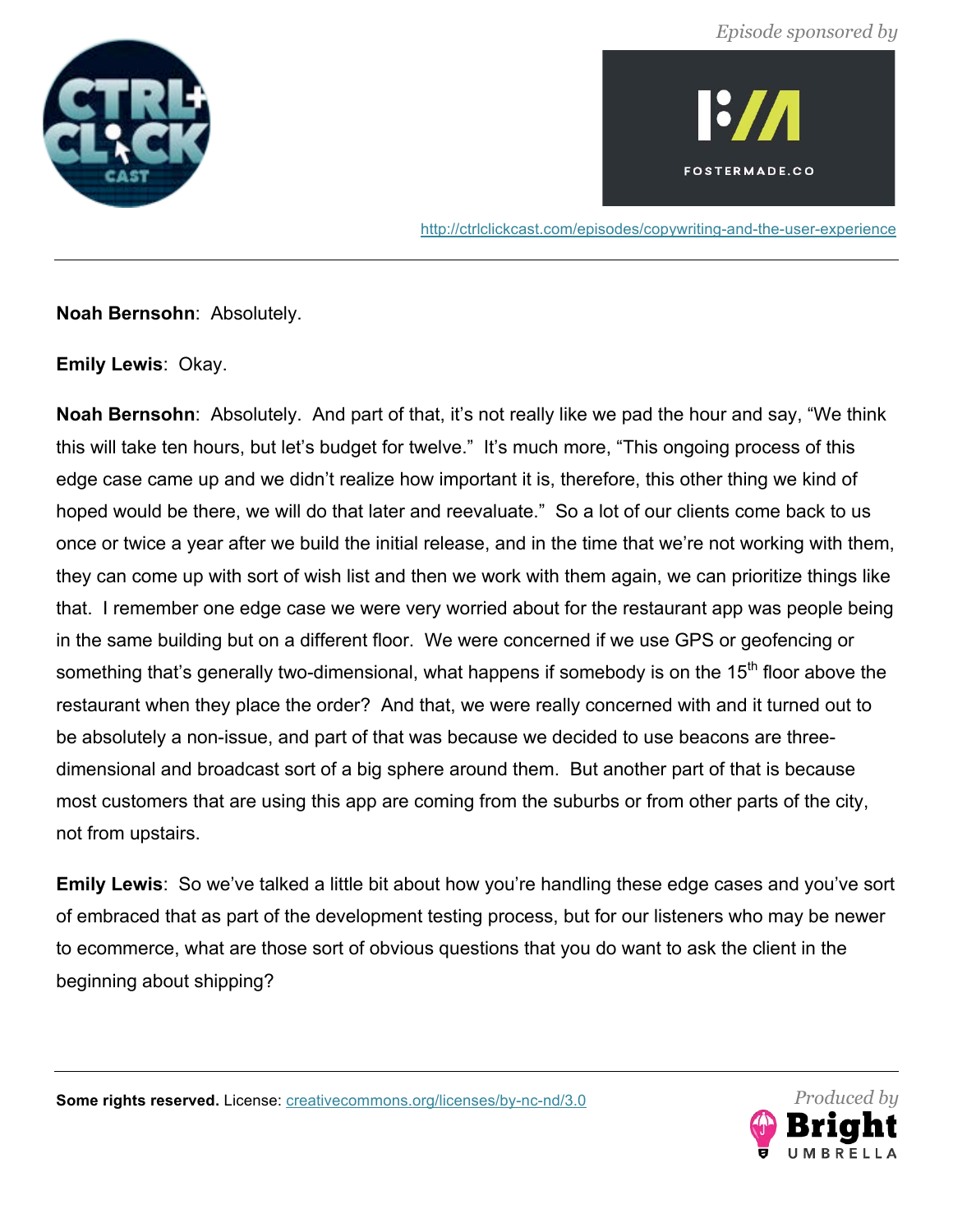



http://ctrlclickcast.com/episodes/copywriting-and-the-user-experience

**Noah Bernsohn**: About shipping, I think the biggest thing is understanding what situations. For example, product sizes, we can greatly simplify what shipping looks like to the consumer by offering Ground, Express, Next Day or something like that, but maybe a product that we're selling is too big for one of those options, so that's a big question we have to understand. These are the options available, are they actually available for every single product? Or is this one obscure product or something that you need to order or custom make and therefore it takes longer? Things like that. So like I kind of mentioned before, it's easy to think things are very consistent.

## **Emily Lewis**: [Agrees]

**Noah Bernsohn**: And there are only three shipping options or something, but then when you really get into the nitty-gritty, oh, there are many more. We can't do Next Day Air to some country because that's not available to us, so we need to find those exceptions as quickly as possible, and then from there, we can sort of architect and design how we determine which options are available.

**Emily Lewis**: How about for fulfillment? What are the kind of questions you're asking during your discovery phase about that part of the purchase process?

**Noah Bernsohn**: So I mean, I think the most valuable thing that we do here is we go and look at what they're doing in person, you know?

**Lea Alcantara**: [Agrees]

**Emily Lewis**: Oh, you actually go to their facility.

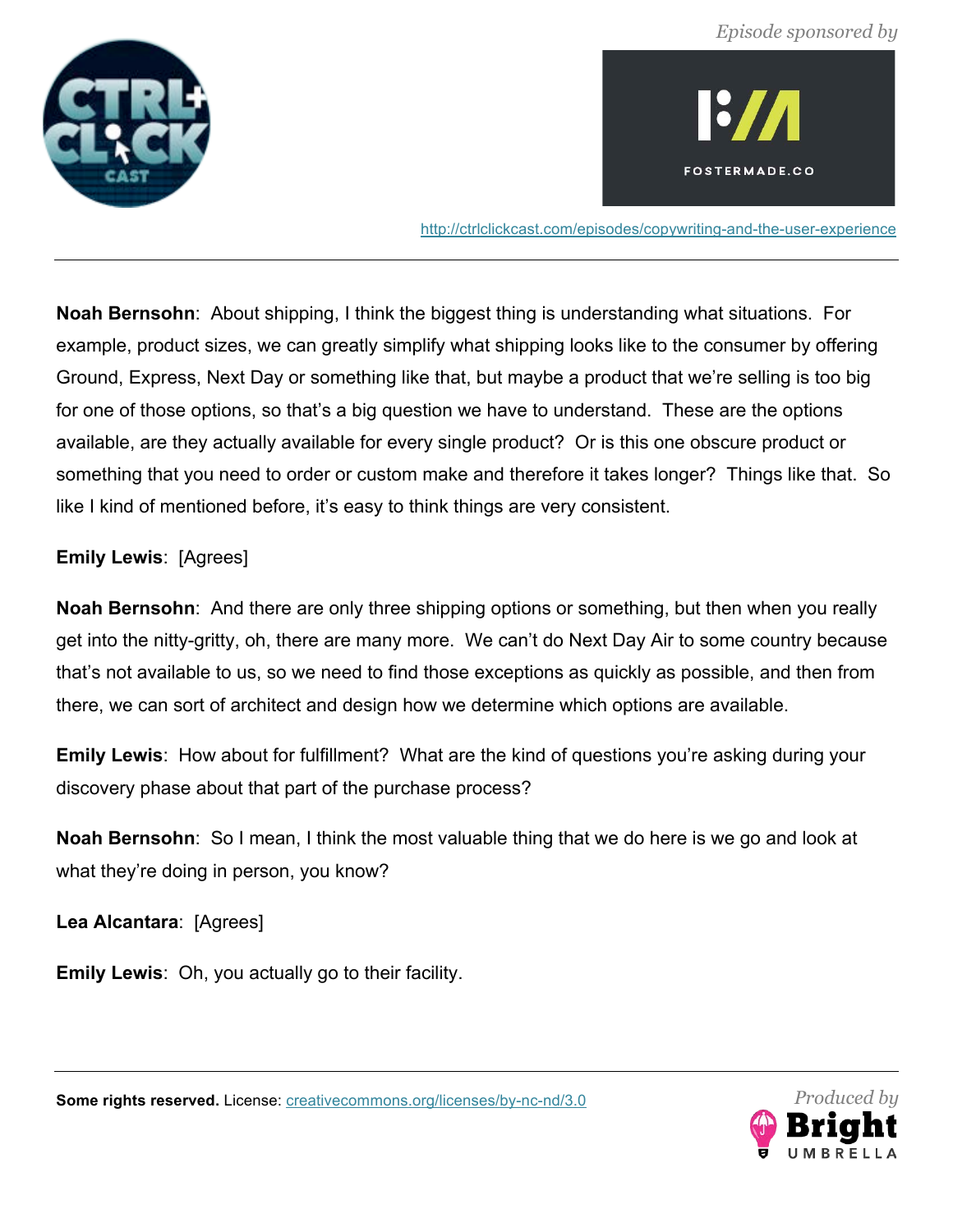



http://ctrlclickcast.com/episodes/copywriting-and-the-user-experience

**Noah Bernsohn**: Yeah, yeah, I mean, conversations are great, but we go and we see how it's done. So for example, for the restaurant, we went and stood in their kitchen [laughs] and watched them make sandwiches and pour coffee and everything else. We saw how the expo works and saw how the KDSs work, all that sort of stuff, because one of the big goals that we had in building that product was integrating directly into their operations.

#### *Timestamp: 00:30:02*

**Emily Lewis**: [Agrees]

**Noah Bernsohn**: A lot of services today, if you use GrubHub or something like that, Caviar or whoever, they're going to these restaurants and giving them like a tablet or faxing them stuff.

**Peter Compernolle**: I went to a restaurant the other day that had probably eight tablets at the host stand with different services like GrubHub and various.

**Emily Lewis**: Oh.

**Lea Alcantara**: Oh wow.

**Peter Compernolle**: It was nuts.

**Noah Bernsohn**: Yeah. And so if this is a fast casual restaurant and there are people coming in all day in line, you couldn't have that experience with someone having to like say, "Oh, hold on, let's take the Internet order." It's not okay. [Laughs]

**Emily Lewis**: [Agrees]

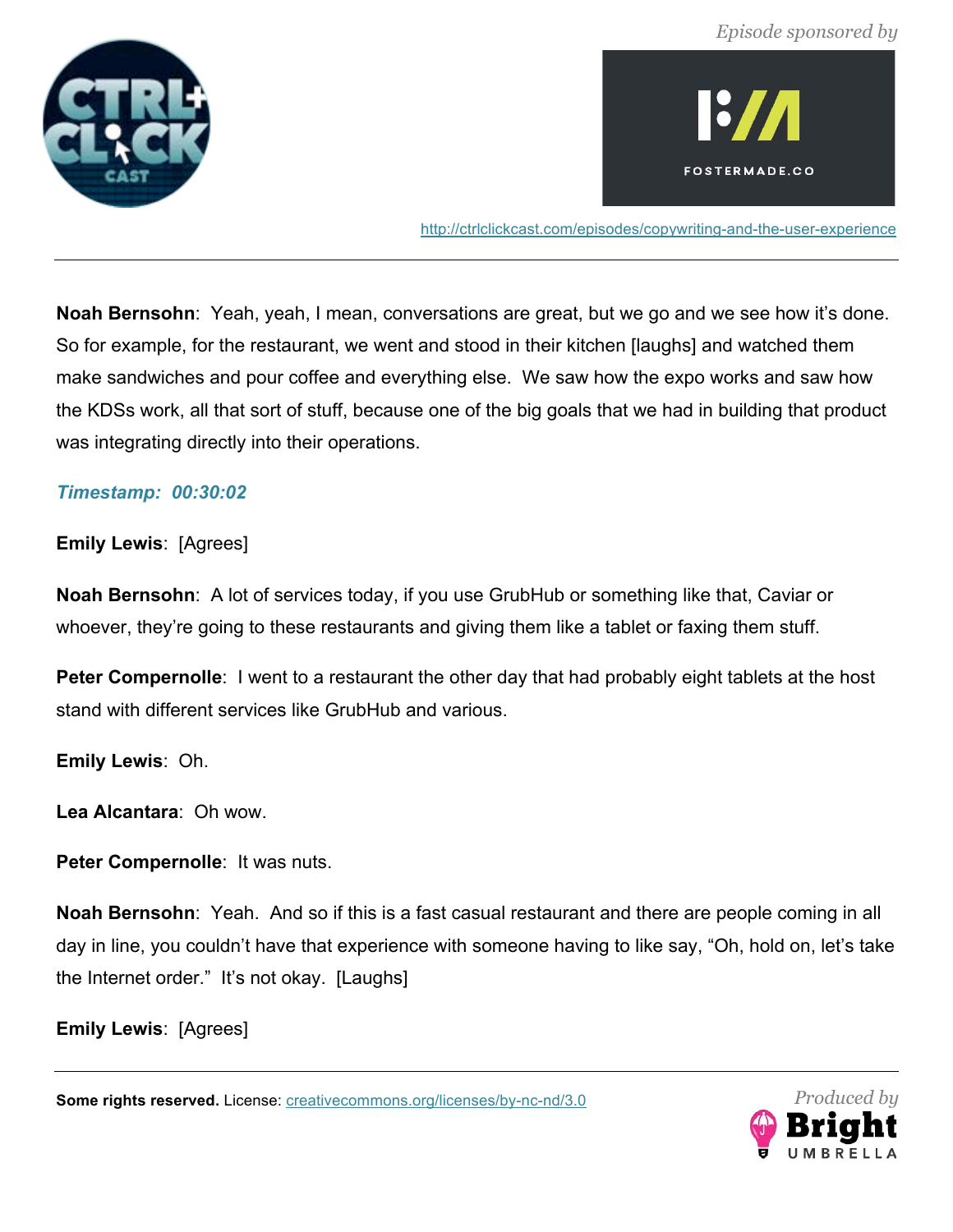



http://ctrlclickcast.com/episodes/copywriting-and-the-user-experience

## **Lea Alcantara**: [Agrees]

**Noah Bernsohn**: And so what we did, our solution, it goes directly into the kitchen and for the person making the sandwich, it behaves exactly the same way as anything else, and the person at the front desk doesn't even know that it's there because it's really not something they have to worry about.

**Peter Compernolle:** It was almost so seamless that we had to change the way that we were doing it a little bit because the kitchen didn't understand it sometimes. If there's nobody in the restaurant and they started getting orders, it was sort of a foreign idea for them now. Of course, they're used to it.

**Emily Lewis**: Oh, yeah.

Lea Alcantara: Right.

**Peter Compernolle**: But we had to change the customer's name to say the word "app" in front of it.

**Noah Bernsohn**: Right. [Laughs]

**Peter Compernolle**: Because it was otherwise so seamless.

**Noah Bernsohn**: Yeah. And for Field Notes, we would go, and their office and their fulfillment area are tied together. They're actually opening a store in their office too, which is really cool, so they will be announcing that soon, and people will be able to go in there. You can go there now, but they'll do a bigger thing. But actually, in the back, they have sort of a warehouse area and a bunch of fulfillment loop spot seats I guess, and so yes, seeing how that all work really helped us figure out a

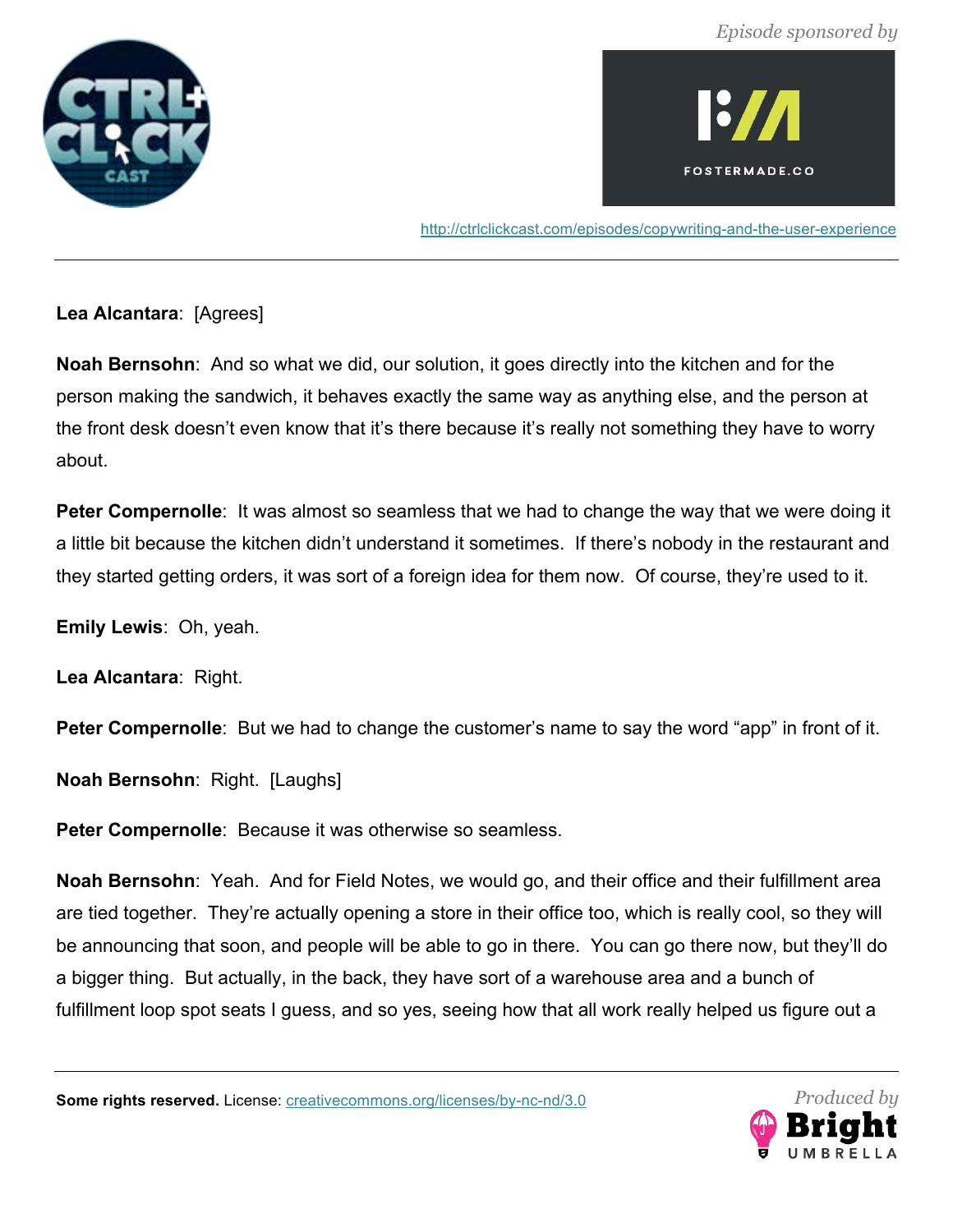



http://ctrlclickcast.com/episodes/copywriting-and-the-user-experience

good sort of solution there and we did a prototype and test and so for Field Notes, it traditionally operated in a way that a lot of them to get stuff done really well, but wasn't necessarily making use of the latest and greatest technology so they have sort of custom stuff that they had built years ago and hadn't really updated as they grew. So their order process was a little difficult where they'd have a packing slip and a shipping thing and they were separate.

#### **Emily Lewis**: [Agrees]

**Noah Bernsohn**: And if you've worked in a sort of packing area like that, it's sort of a confusing process to start keeping track of like two pieces of paper. For every order that comes out, they come from different places.

## **Lea Alcantara**: [Agrees]

**Noah Bernsohn**: And so it's just getting to the point where it couldn't scale to grow and it made everything take longer than it needed to, so finding a great way to make this all happen at once was really important to them.

**Peter Compernolle**: Of course, this is what computers are good for, you know?

**Noah Bernsohn**: Yeah.

**Emily Lewis**: Right.

**Peter Compernolle**: A lot of businesses start off mechanical turking using the easiest way, why do we need to over-engineer a solution to some small problem, and then over the years it gets bigger

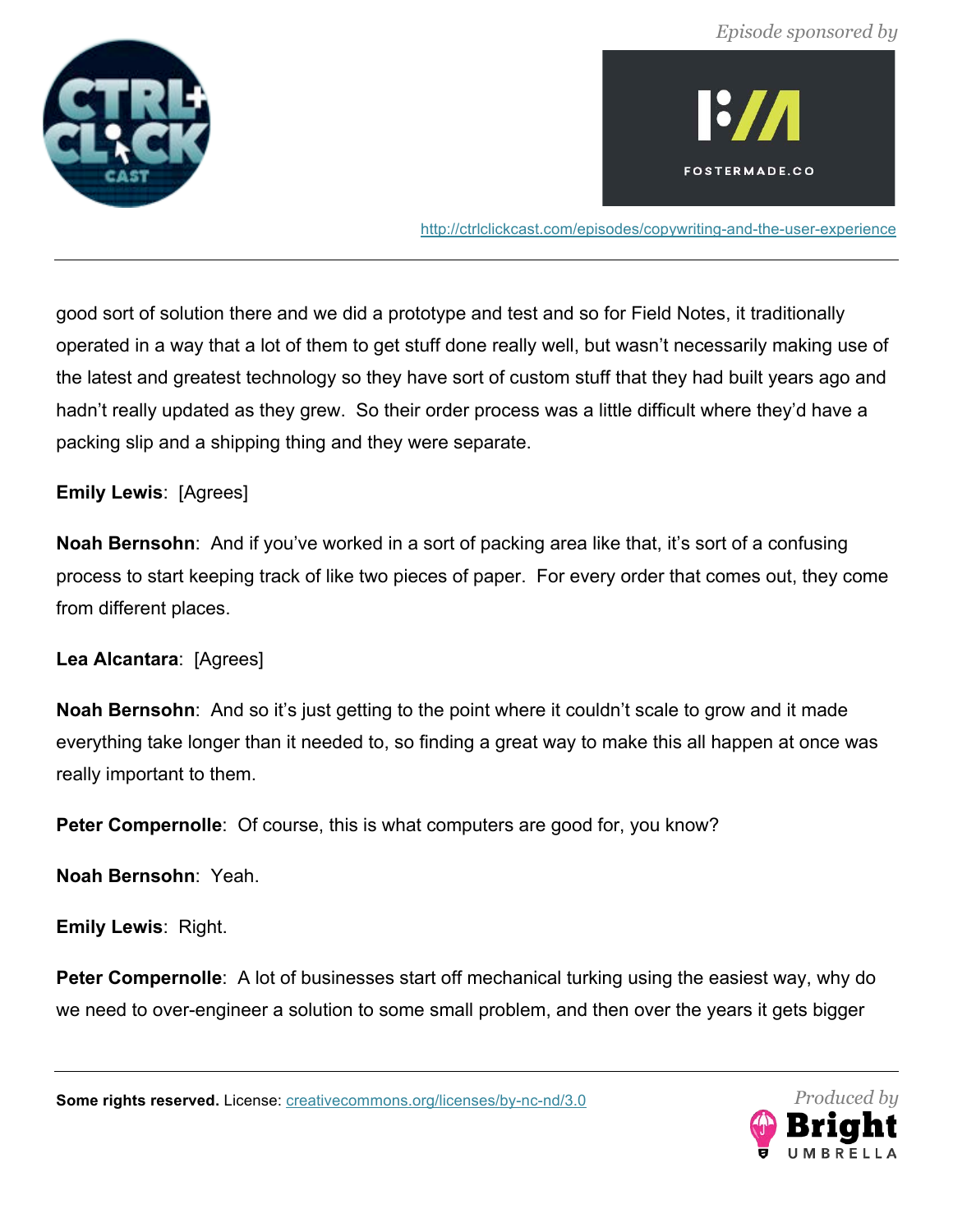



http://ctrlclickcast.com/episodes/copywriting-and-the-user-experience

and bigger, and it's easier to just add more person to keep doing that same thing when it's nice sometimes I think for us as outsiders to the business to come in and see, "Well, now you have four people doing this, we can optimize it in such and such way." It's also very important clients will tell us, "This is very important. We need to do this," and then when we actually see how terrible the alternative is, it goes a lot longer than just a stern statement.

**Lea Alcantara**: So all of this to me, this entire conversation tells me how complex shipping and fulfillment can be. So if we take this back into development, how often do you have to customize things versus rely on out-of-the-box features because we started off talking about something like Craft Commerce and Shopify, which are pre-built and they have their own options, but considering all this nuance, how can you just use out-of-the-box features?

**Noah Bernsohn**: Yeah, that's a good question, and it really sort of depends on the business on where they're at. Someone like Field Notes is at a scale where it is so important to customize how things work to their operations, but for a lot of people, I do think that a solution like Shopify or Craft Commerce can get them a lot of the way there, and then there are a lot of great services you can integrate with. So for Field Notes, what we ended up doing was integrating with a service called ShipStation, and that enabled us eventually to get the printing and labels and packing slips printing together, paying for postage, all of that stuff, and what we were mostly building was the integration between commerce and ShipStation, which we made a plugin for anyone who wants to use it, it's open.

But to do that well, we had to evaluate all the options. We built an early prototype to actually start using ShipStation well before the site launched, so we started using ShipStation probably six months

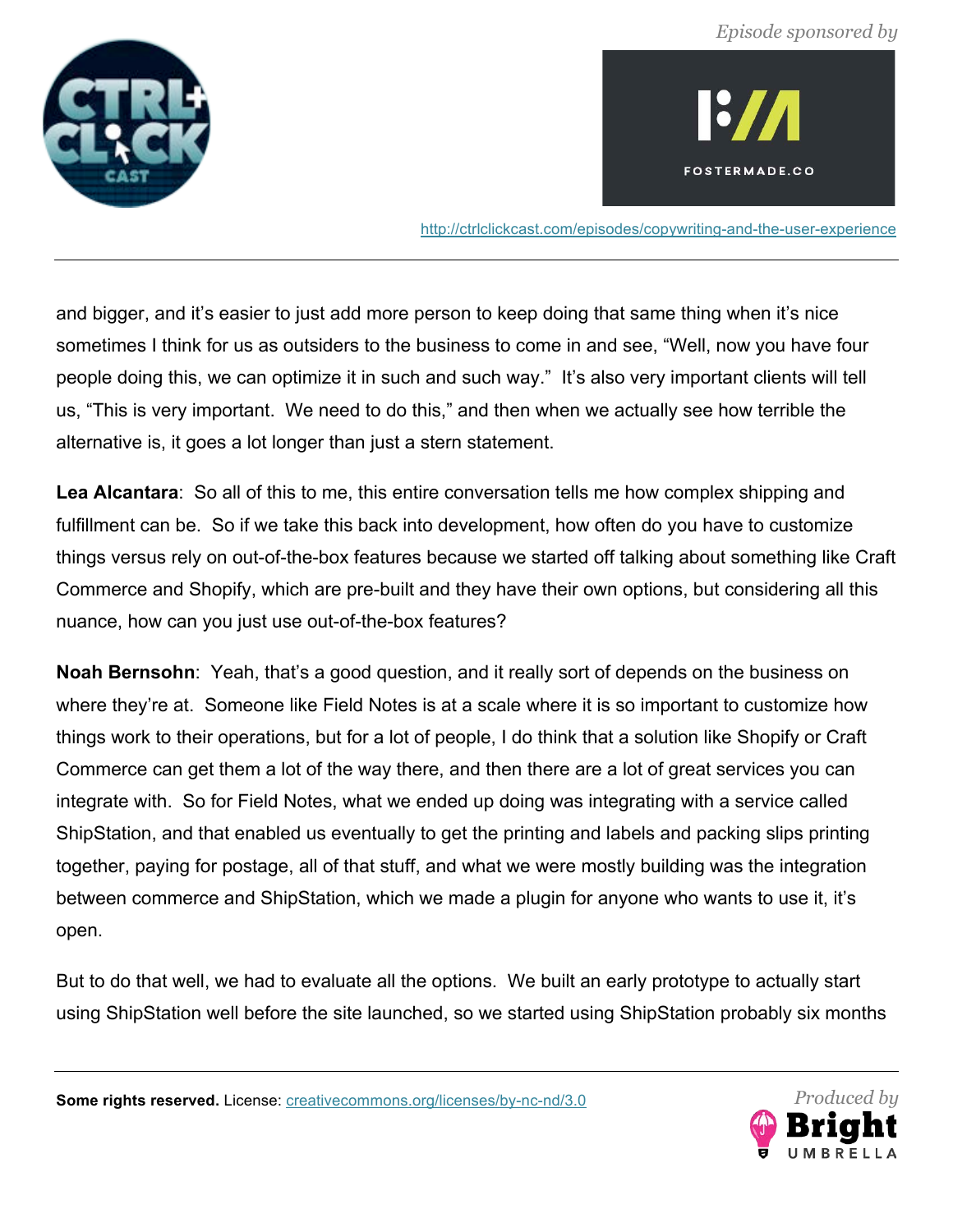



http://ctrlclickcast.com/episodes/copywriting-and-the-user-experience

before we launched the website, and that was part of the initial prototype, so we built the very first prototype again two weeks to a month, and we looked at all the different solutions that help with fulfillment and shipping and eventually we demoed a few of them with Field Notes and ShipStation was the one that we were able to accomplish what we needed to accomplish with, and then it was just making sure it was really going to work, and to do that they started fulfilling orders using it. Not all of their orders, just their wholesale orders, which is a little bit less of volume, but again, finding the quickest way to determine how you're going to do this well is sort of important use there.

**Peter Compernolle:** I think regarding your question how much can you get out of the box, how much customization is needed, I think that that question really goes beyond shipping or development of an ecommerce solution. I think I use to run a very small company that sold notebooks and we identified very early on that the complexity of having lots of inventory was something we weren't willing to undertake, so we simplified everything to the point where we only had I think five products, and I think that that was personally a decision that we made because we didn't want to build a complicated website, but also because we didn't want the business to be complicated, and in that case, we were able to make that decision because, I don't know, our customers were okay with it.

So as far as what needs to be custom and what can you get out of the box, I think so much of it depends on how you're operating your business. So as a software engineer, I need to make decisions like this all the time, "This thing out of the box does 90% of what we need. Is it better for us to adjust to work with that 90% or should we invest time and money and more importantly, I think, complexity in bridging that 10% gap?" And it's a very difficult thing to evaluate. Complexity is extremely expensive, especially as products change over time. So to answer your question, although

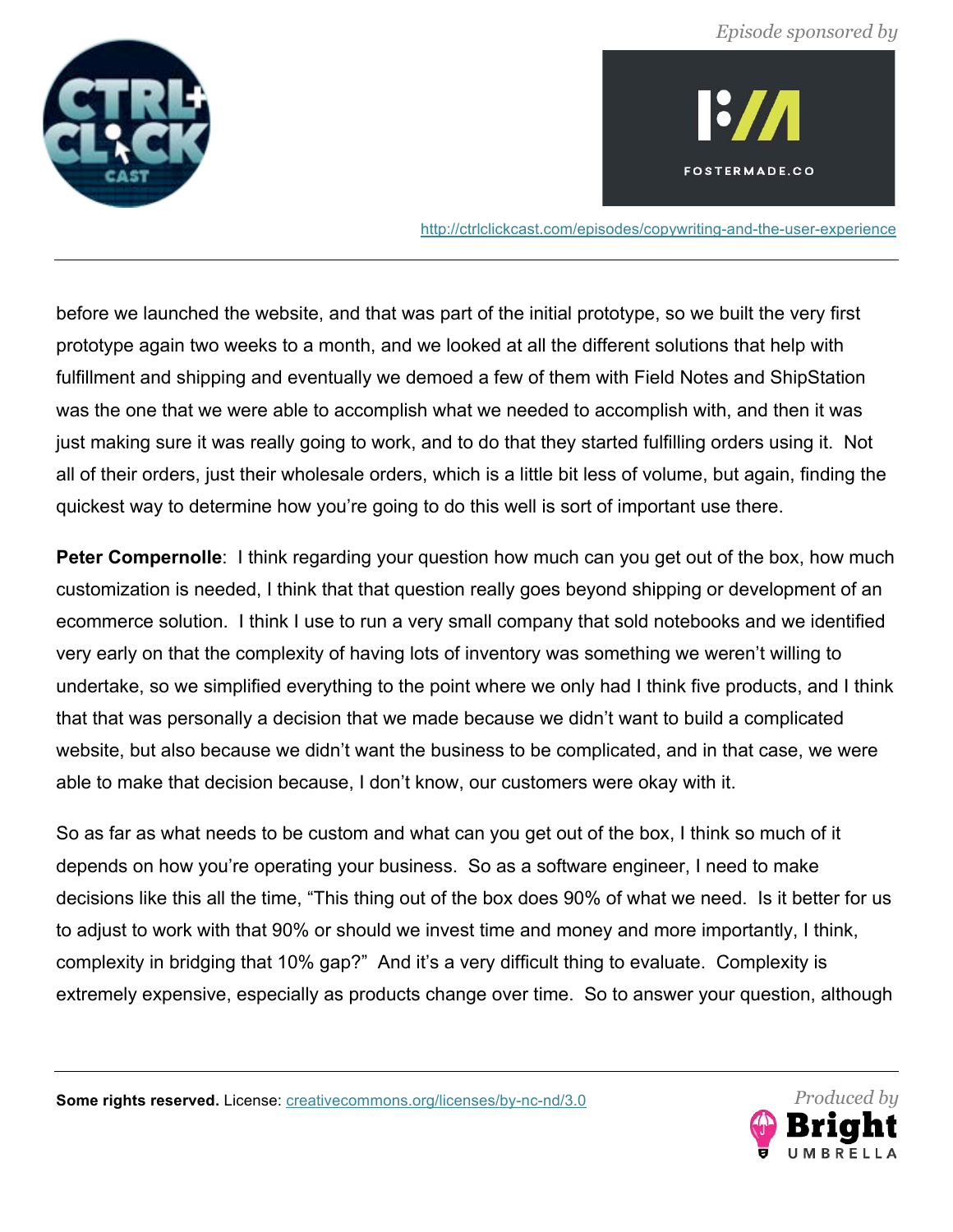



http://ctrlclickcast.com/episodes/copywriting-and-the-user-experience

more briefly, I think it's really a difficult business decision to make, which you can get out of the box and which you should customize.

**Emily Lewis**: If we can take a step back to talk a little bit more about the plugin your built for ShipStation, so I'm just curious, whatever Craft was offering in terms of, I guess, inventory management or fulfillment wasn't enough and so you've created this plugin for and does it for the client, the end user, is it just a single process for them or are there extra steps that they have to adjust for or is the integration just completely seamless?

**Peter Compernolle**: The integration is pretty seamless; you have to enter some account information so Craft is able to talk to ShipStation, and then if you aren't comfortable with writing code, you just stop there and it works as is. We did add some other customization options because clients we've worked with had need of them.

# **Lea Alcantara**: [Agrees]

**Peter Compernolle**: So ShipStation, for example, allows you to send some other fields and ShipStation doesn't need to understand what those fields are, but maybe, for example, with Field Notes, they want to know in ShipStation, is this a wholesaler or not a wholesaler? So we're sending that information as a custom field, and then Craft itself, we use a lot because it's so configurable and customizable and so our plugin tries to live by that spirit as well, so we try to make it customizable, but not necessarily.

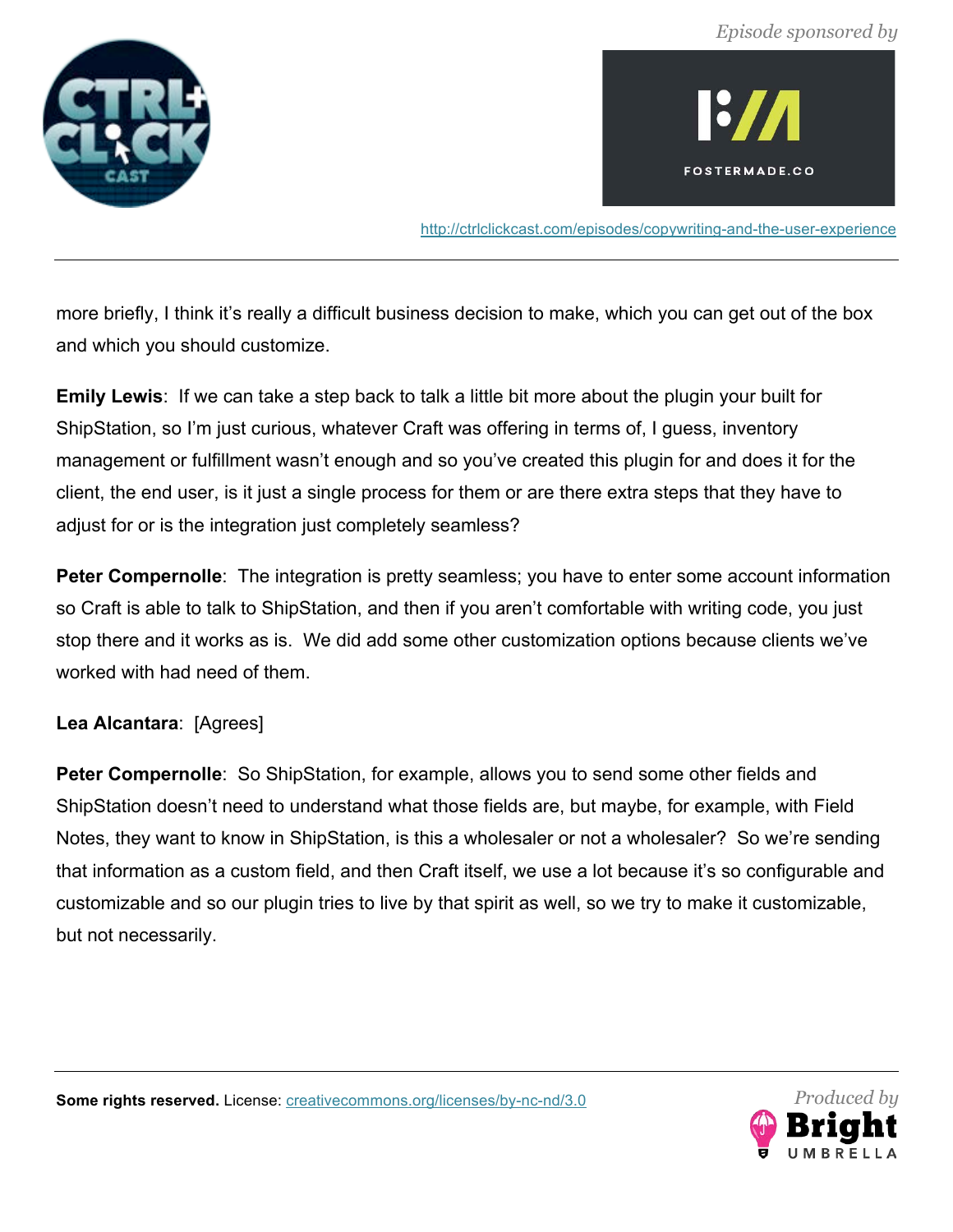



http://ctrlclickcast.com/episodes/copywriting-and-the-user-experience

**Emily Lewis**: But did you need to do any sort of customization on the shipping end in terms of when the customer is adding things to their cart? Are you integrated with like dynamic pricing or anything like that, and was that anything that you had to do custom?

**Peter Compernolle**: So Craft Commerce product does all of that for you, so the only time we talk to ShipStation is when an order is submitted and paid for and ready to go, and then ShipStation will contact us, us being Craft, to say, "Hey, I've shipped this, here's the tracking number and this is the price of the shipment and so on," and then we log that using stuff that Craft already does. So all of the complicated commerce aspects of the process for this product with this modification cost so much, that's all handled by Commerce, and then we just notify ShipStation to say, "Hey, somebody ordered this thing with this customization, make sure he gets it."

**Noah Bernsohn**: Yeah. I think that's sort of an interesting point because Commerce does handle it. We have to configure the rules and things like that, and so while it's not technically difficult in terms of like programming work, it's just complicated business rules that people have to talk out and configure and all that sort of stuff.

**Peter Compernolle:** It's a lot of bridging that gap, I've now come back to it three times. [Laughs]

**Noah Bernsohn**: [Laughs]

# *Timestamp: 00:39:42*

**Peter Compernolle**: Where it's easy when you're in a business to understand what these rules are, but when you're translating it into something that a computer understands it, it suddenly becomes

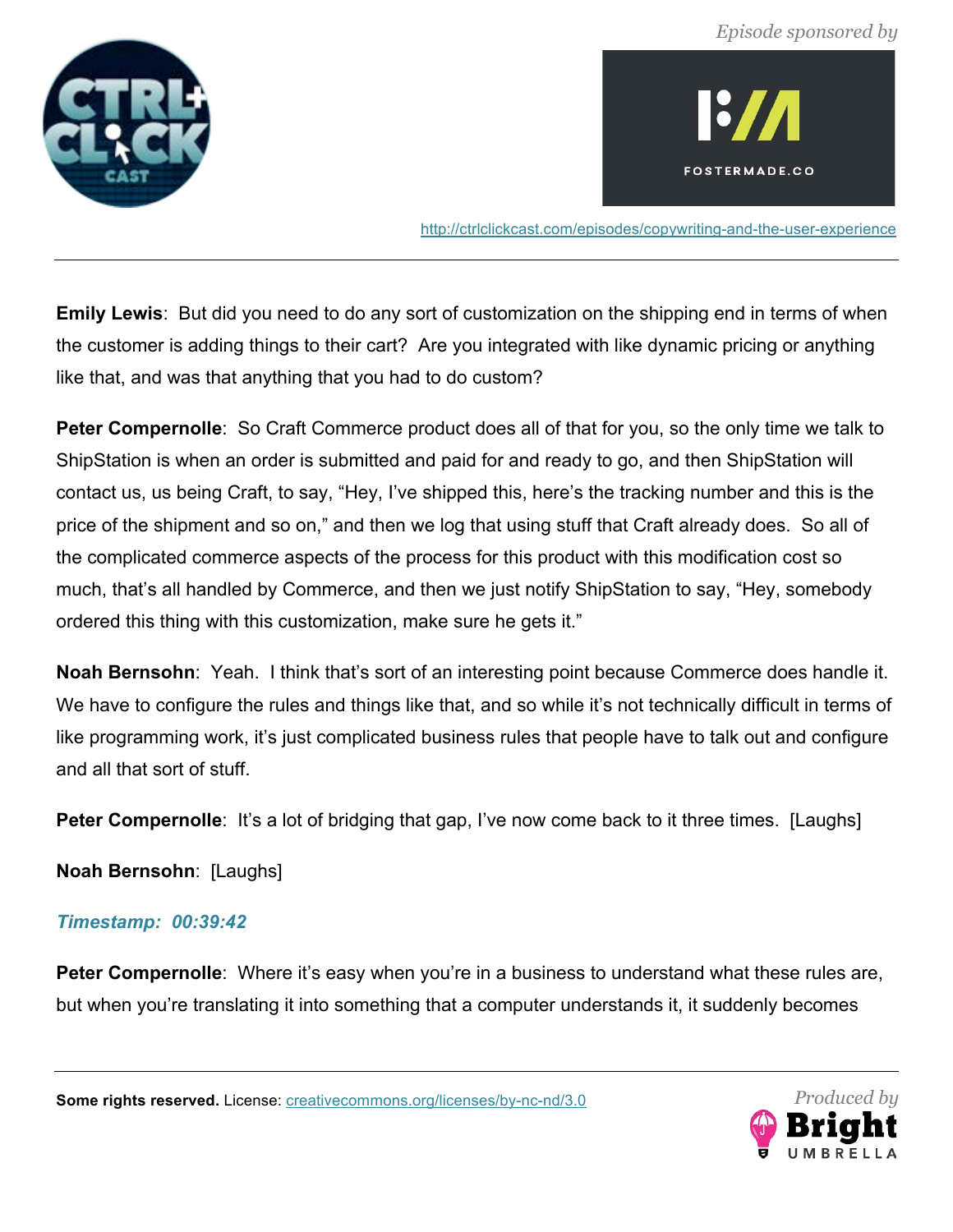



http://ctrlclickcast.com/episodes/copywriting-and-the-user-experience

very complicated, which products are available in which way, and for example, when I was selling these notebooks, you could choose which paper type you wanted, if you want graph paper, ruled paper, plain or whatever, and so we made it very simple, you pick a notebook and then you pick the paper type, and while we were going through testing, we noticed that some products don't have all of these paper types, and that's something that as someone running this business and using these notebooks for most of my life, I had completely taken for granted that it is more complex than that.

**Emily Lewis**: I think that's actually a nice segue to a question we got from a listener because I think it's essentially about understanding business rules and working with a client to make decisions about that. So listener Jonathan Melville asked, "I have a client that has pre-negotiated rates with FedEx. What's the best way to go about calculating their shipping cost in the cart? FedEx's dim[ensional] weight shipping cost formula seems to make this very hard." So let's say you have this scenario, how would you guys go about figuring this out in terms of implementation?

**Peter Compernolle:** So this is actually something that we dealt with. Commerce right out of the box, if we're talking about that specifically, has lots of configurations, so you can say they have shipping methods which would be at a high level, Ground, Express or Super Express or something, and then within each of those methods, they have a set of things that's called shipping rules, and a rule, you can define when it's applicable. You can define the priority, meaning apply this rule first and that rule second, and then you can also define the pricing, so if it's fixed pricing, you can do that, or if it's a percent of the product, all of these different things.

**Emily Lewis**: [Agrees]

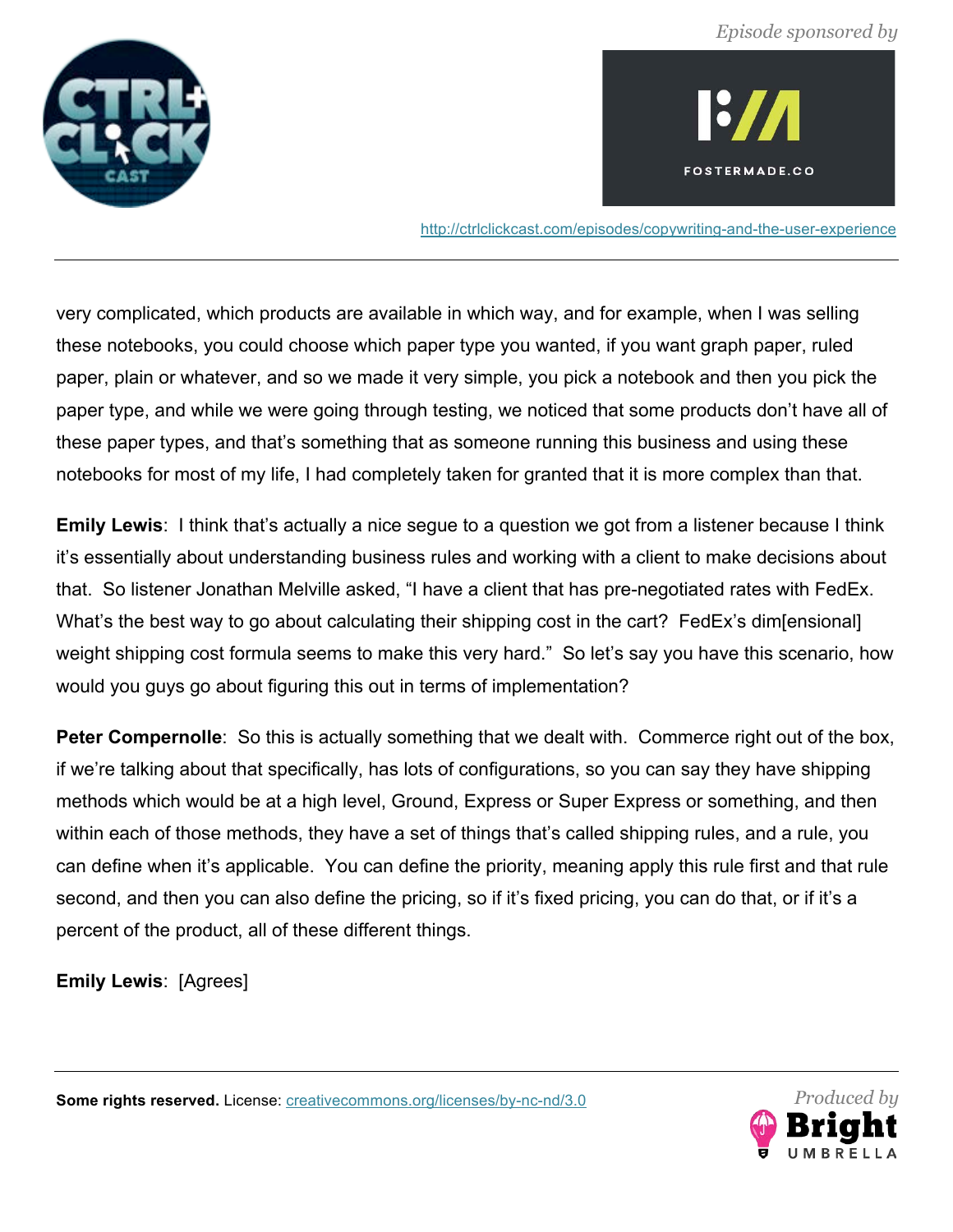



http://ctrlclickcast.com/episodes/copywriting-and-the-user-experience

**Peter Compernolle**: So it's extremely customizable. If you can write a little bit of code, too, then you can do anything you want because with Commerce, if you don't fit into that paradigm of this price for this weight or this percent or something like that, you can write your own custom logic. So one thing we investigated and ultimately didn't need to do was writing a customized shipping rule that would connect to the shipping services using our actual account and say, "Hey, this is what we're trying to ship, how much will that cost?"

**Emily Lewis**: [Agrees]

**Peter Compernolle**: We ultimately didn't need to because the rules that were built in were so flexible as it were, but it was something that we definitely looked into.

**Emily Lewis**: So it's one of your things that you validated early on to see if it even worked?

Peter Compernolle: Exactly, exactly, yeah.

**Emily Lewis**: Cool.

**Peter Compernolle**: And then it did get complicated because we started using Commerce when it was a pretty young product, and this we knew going into it and evaluated the risks and it provided so much that other platforms didn't that we were willing to jump in. For example, you could apply a shipping rule by country so you could say, "If you're in the United States, this is the rule to use." But you couldn't say, "Do this for every country except for this country," and which meant – it changed since them – but at that time, it meant we either enter 250-some records or we write a custom one, so we wound up writing a custom one to say, I think, for US, Mexico, Canada or something. Yeah, that

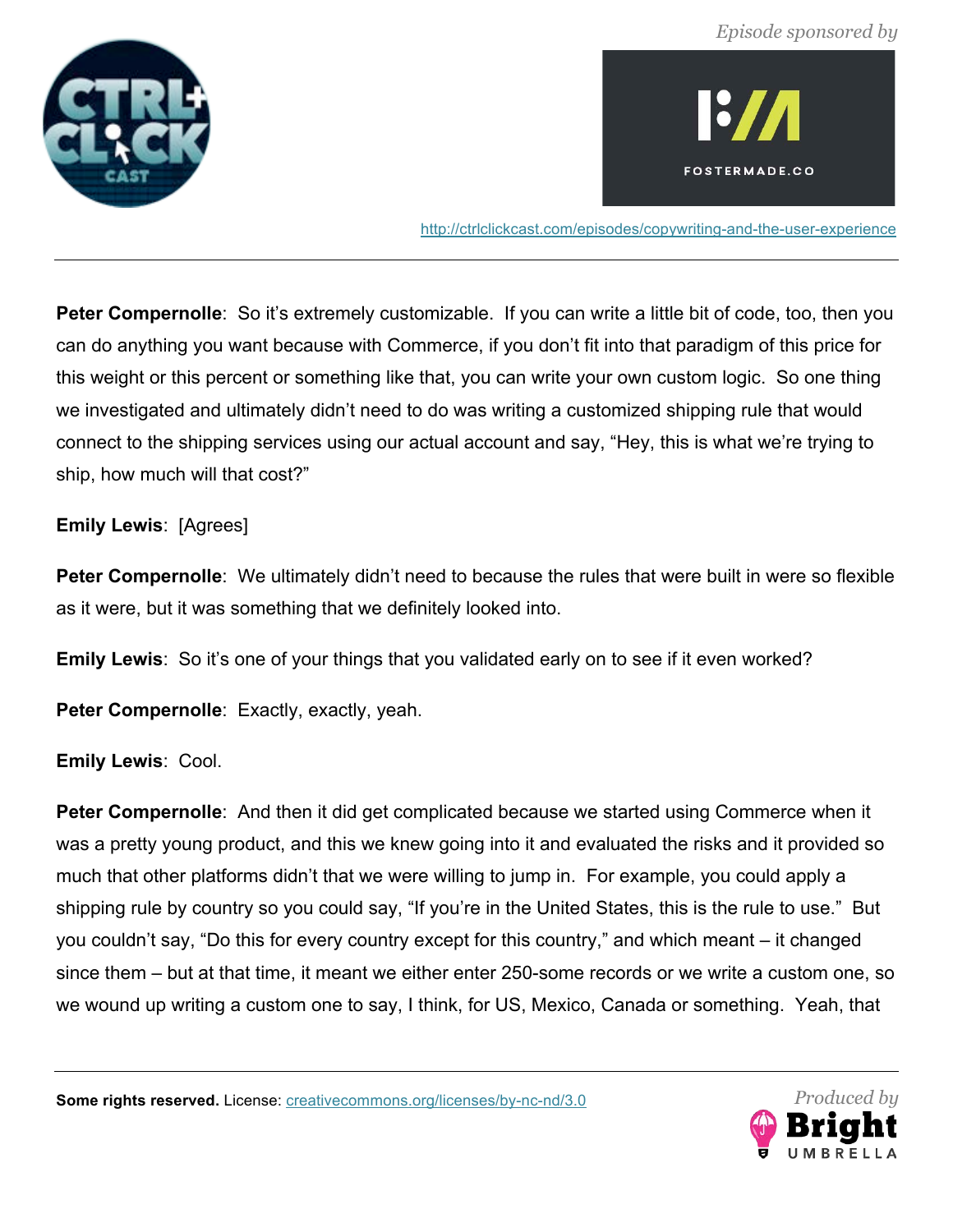



http://ctrlclickcast.com/episodes/copywriting-and-the-user-experience

was something that we were glad to have figured out early on because otherwise it would have been – I won't say deal breaker – but it would have made our lives much more difficult.

**Lea Alcantara**: So this I feel like leads into one of the things that you mentioned when we first started speaking about you guys joining us on the show. You mentioned there are some finer details a lot of people may not realize with ecommerce in general. Can you tell us like what the top points people should always keep in mind with ecommerce?

**Peter Compernolle:** I have a few. Noah probably has some as well. The thing for me, I'd already said we really greatly value the user experience, and when we build things like this for clients, part of it is out of our control. If that product line is already very complicated, there might not be much we can do. But in general, ecommerce platforms right of the box all provide the same sort of functionality, and everybody's product line is very different, so it's sort of strange that that's the way it works. What I mean is they'll typically have categories, you can browse by categories and that assumes right away each product category has an equal weight. What if 98% of our products are in one category and then 2% are in these other three categories. Why do I want to browse by category? That seems silly.

# **Lea Alcantara**: [Agrees]

**Peter Compernolle**: And so Field Notes, I think, our designer named Collin, he's not here today, he did an excellent job at identifying the way people would most likely browse or search for product for Field Notes, and that was to put it on one page so it's sort of – I'm reluctant to use the word "revolutionary," but it's this totally different experience from other ecommerce platforms – you land on

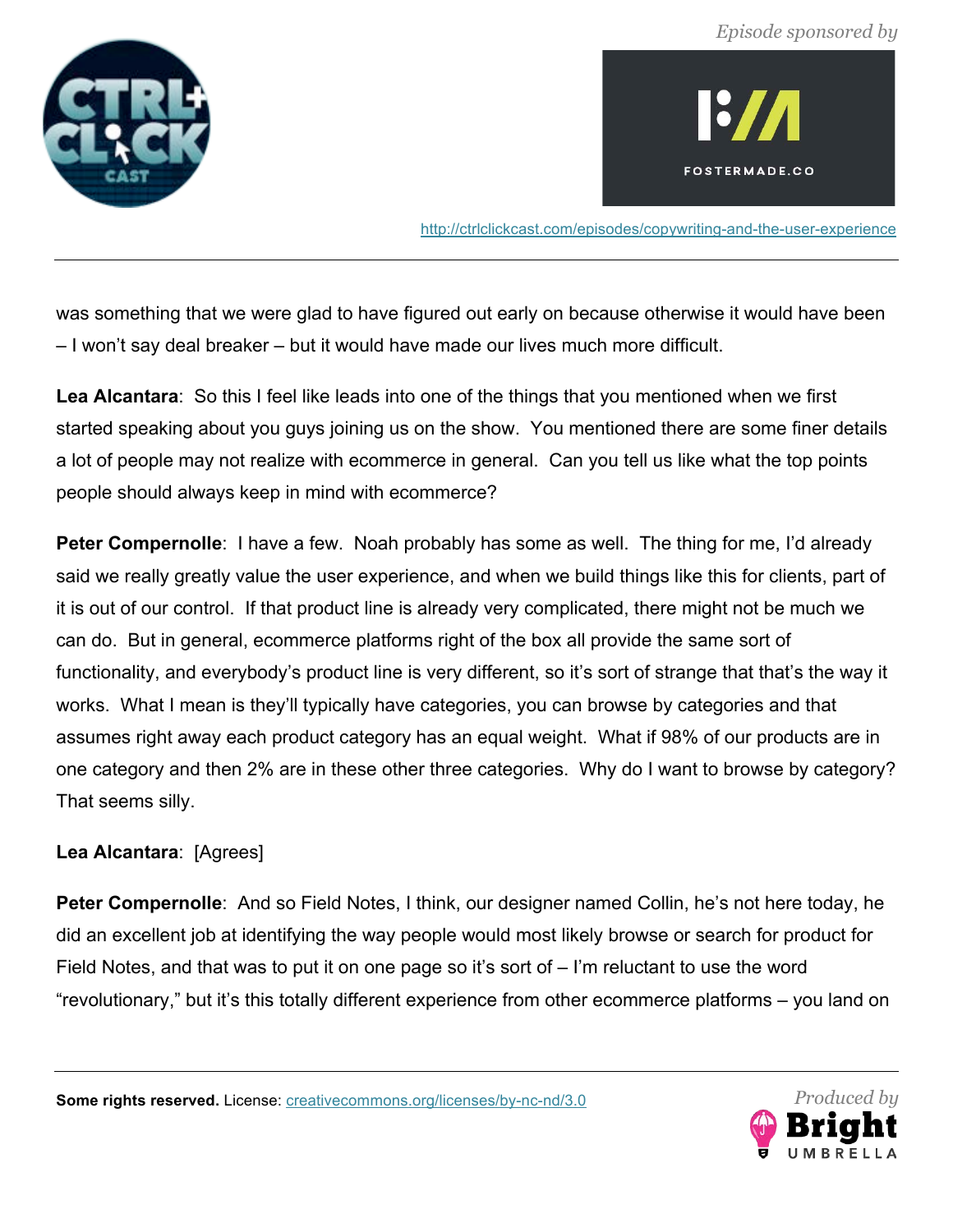



http://ctrlclickcast.com/episodes/copywriting-and-the-user-experience

the home page, which normally says, "Hey, welcome to our website, click here to do stuff," and instead you scroll down and you see all these beautiful products right there, and then some insights that Field Notes was able to provide was a lot of people read their blog. They call it a "dispatch." And the dispatch is generally how people in different walks of life use their products, so there was a great one a couple of months ago I enjoyed about a pilot who takes Field Notes with him on every flight, and so people will go and read that just because they're interested in reading it, and then we need to make sure that people can buy that product as they're reading it easily. So an out-of-the-box solution, of course, you can sell these products and people understand how that works, you click a product and you click something to modify it or quantity or something like that, but to really make it unique, you have to understand what the product is and what kind of people are coming to check it out. I'm not sure if that answered your question at all, but I think that's a very important thing to think about with ecommerce, these paradigms have been established for a long time and they don't always fit.

## **Lea Alcantara**: Right.

**Emily Lewis**: I couldn't agree more. I built a store a couple of years ago and tried to buck some of the conventions I had seen out there because I didn't care for them as a consumer myself, and I think it's a good point that ecommerce isn't just a transaction, it is a user experience, and if you really embrace that and, like you said, understand your clients, customers or audience, you can really create an amazing experience.

**Peter Compernolle**: I agree. The company I had started a few years ago that I briefly mentioned and is dead now, we really enjoyed the sort of the connection between the digital world and the

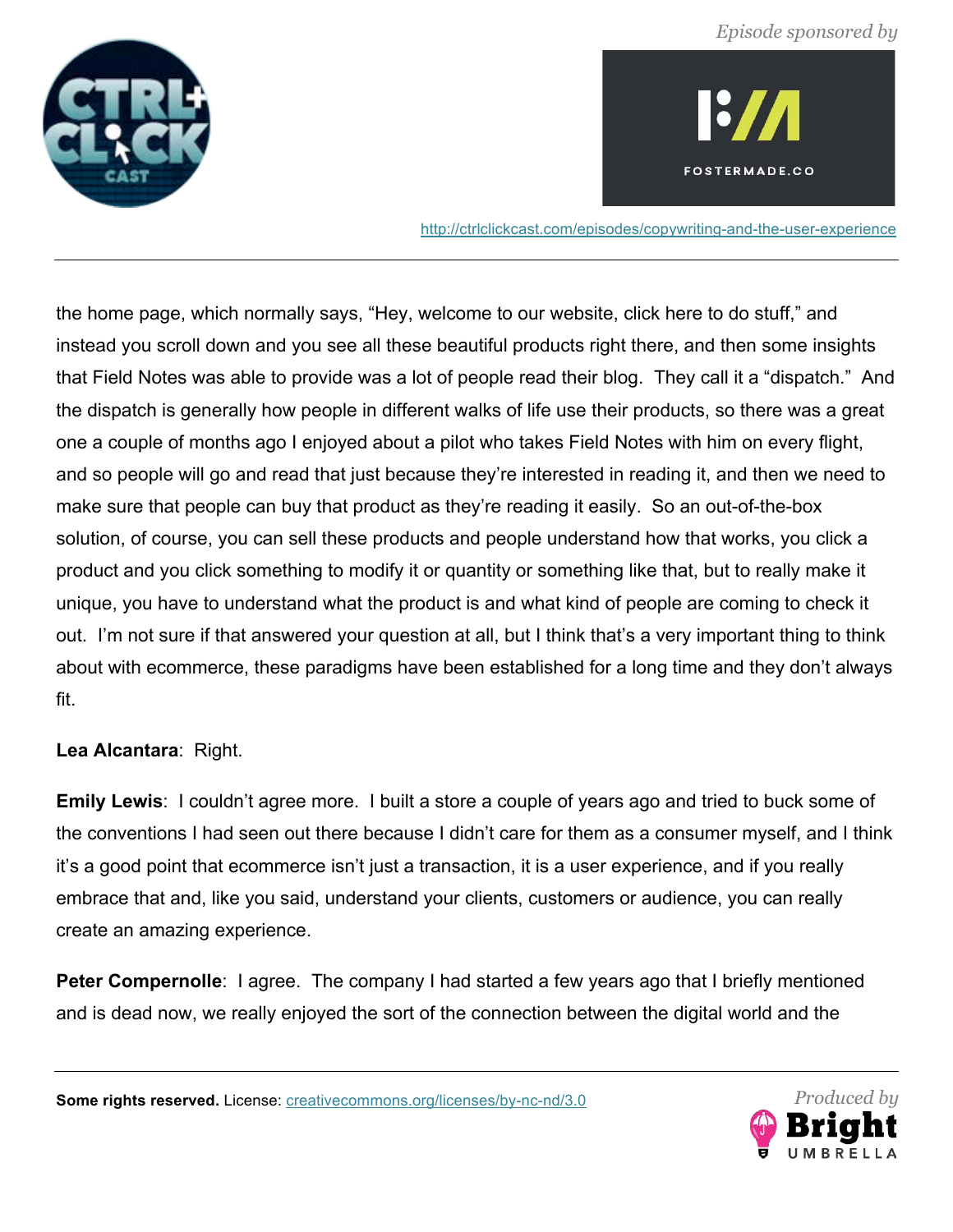



http://ctrlclickcast.com/episodes/copywriting-and-the-user-experience

analog one, so we were selling notebooks, which means right away people are using something physical that they can hold and they're writing notes with a pen rather than a keyboard, and so assuming our customers enjoyed that, we wanted to make sure that the experience on our website was as close to that as possible.

**Emily Lewis**: [Agrees]

**Peter Compernolle**: So we made it so you could order more notebooks without ever opening up a web browser. With each notebook that we would send, we would include a postcard already stamped and addressed.

**Emily Lewis**: Oh, I love it.

**Lea Alcantara**: Oh.

**Peter Compernolle**: And then they could drop it in the mail, and we already have your credit card number and everything so if we get it, we'd send an email to confirm, and there are some boundaries that you have to stay within, but I don't know, I think that one of the more enjoyable parts of my job in what we get to do is think about this sort of different approaches to a very common problem.

**Lea Alcantara**: I absolutely love that, especially because I am kind of the target market, I bullet journal, and I love lettering and all those kinds of things, and I want an excuse to mail anything. [Laughs]

**Noah Bernsohn**: [Laughs]

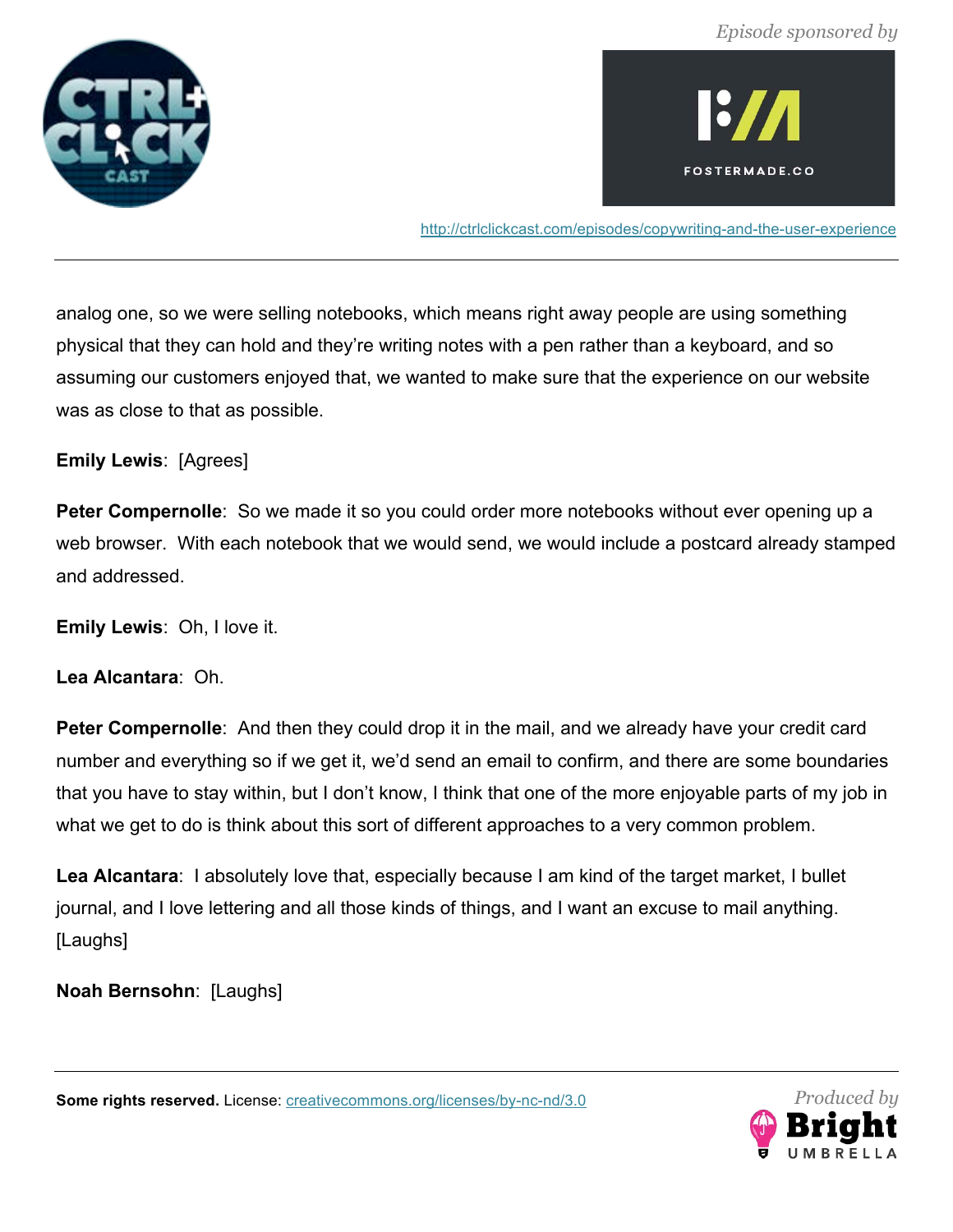



http://ctrlclickcast.com/episodes/copywriting-and-the-user-experience

**Peter Compernolle**: [Laughs]

**Emily Lewis**: [Laughs]

Lea Alcantara: And the experience was basically like if you're done with this notebook here, just send this postcard. It is like, "Oh, here is a nice excuse for me to write my address in a fancy cursive." [Laughs]

**Emily Lewis**: [Laughs]

**Peter Compernolle**: I completely agree. I completely agree.

**Emily Lewis**: All right. Well, before we wrap up guys, do you have any final pieces of advice for anyone who's dealing with shipping, fulfillment or even just ecommerce in general?

**Peter Compernolle**: I suppose the only advice I would have is advice I've given in lots of situations, and that's something we touched on earlier, I would say try to avoid complexity as much as possible.

**Emily Lewis**: [Agrees]

**Peter Compernolle**: Because something that works when you're testing, when it scales can quickly become impossibly complicated.

**Noah Bernsohn**: Yeah.

**Peter Compernolle:** And that's something that's hard to communicate, even the idea of something being complex is hard to identify, but there is great value using something like an ecommerce

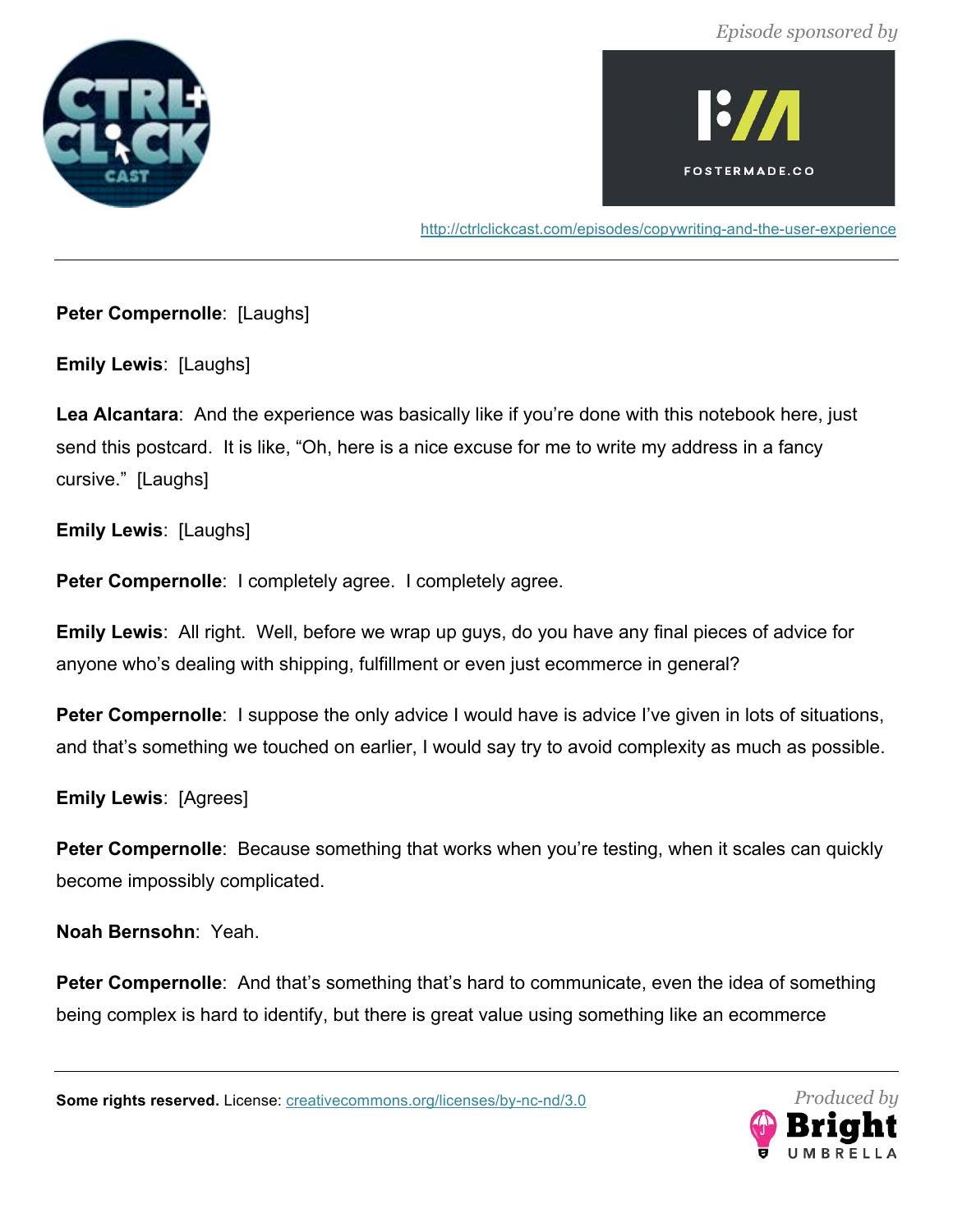



http://ctrlclickcast.com/episodes/copywriting-and-the-user-experience

platform right out of the box. Maybe customize the experience, but the more plugins you need to use, the more you're straying from this out-of-the-box experience, so if that evolves with security patches or new features or something, you're responsible for adopting everything else you're using. I generally give this advice anytime I build any kind of software.

**Lea Alcantara**: [Laughs]

**Noah Bernsohn**: Yeah.

**Peter Compernolle**: So I feel like a broken record in a way.

**Emily Lewis**: [Laughs]

**Lea Alcantara**: [Laughs]

**Noah Bernsohn**: [Laughs]

Peter Compernolle: But I think that's important.

**Noah Bernsohn**: Yeah, I agree. I do think that that idea like we're building this custom to some degree for somebody, but oftentimes we get to places where it's like we could build this thing that's going to magically solve your problem that you have today with your software, but someone has to maintain this and someone has to make sure this is how you continue to do it in the future.

**Emily Lewis**: Right.

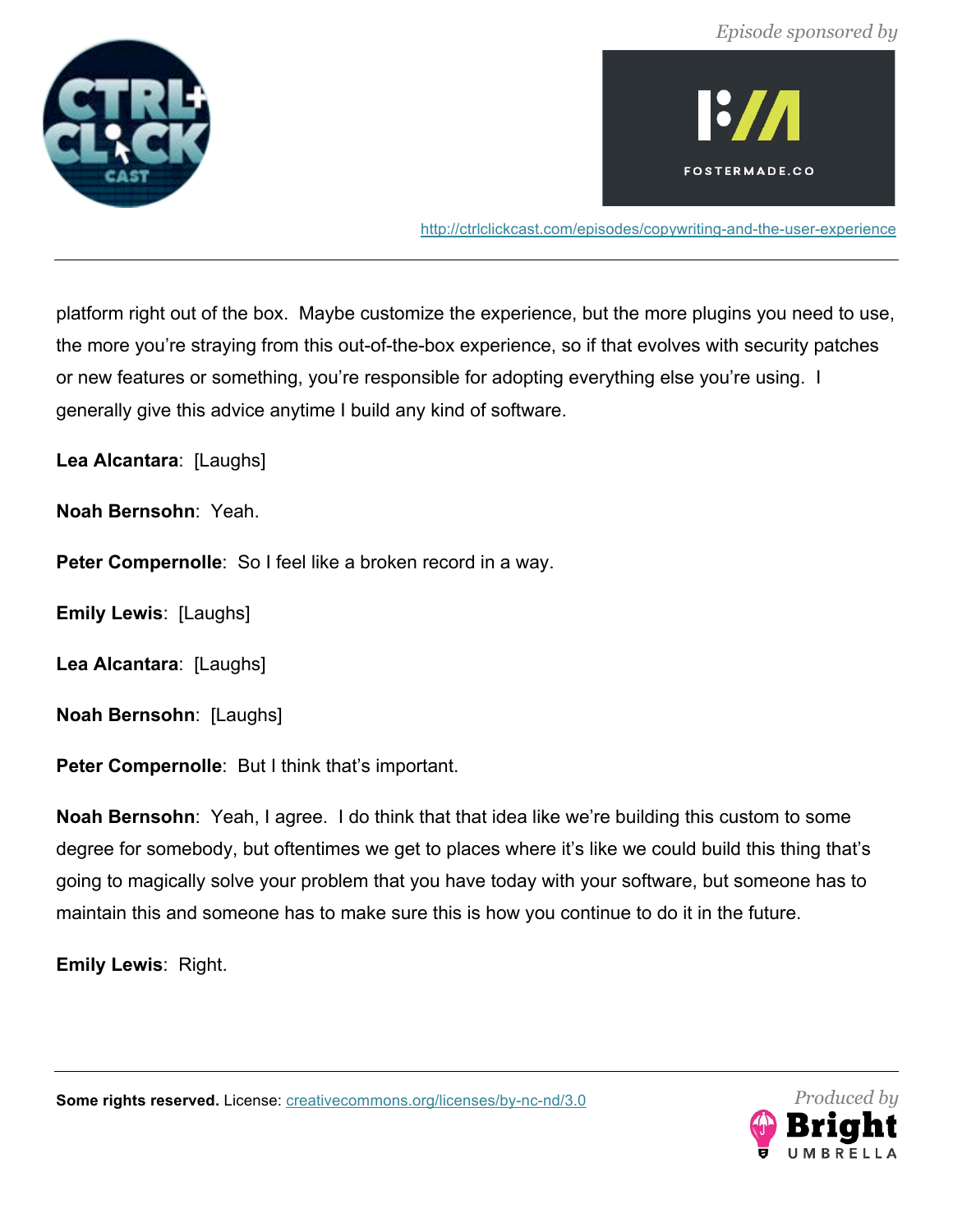



http://ctrlclickcast.com/episodes/copywriting-and-the-user-experience

**Noah Bernsohn**: So rather than building something complicated, why don't we build something simple and have a person do this until we decide it's a problem.

**Emily Lewis**: Right.

**Noah Bernsohn**: And so that's something that I think we say time and again. It's like there are problems that we can solve with software and problems that should probably be solved by people until you can really, really know that this is your process for doing things all the time, and now we can offload that.

#### *Timestamp: 00:50:06*

**Emily Lewis**: [Agrees]

**Peter Compernolle**: And for ecommerce, in particular, I would also advise to make sure your client understands that this is a living thing, and even if it's completely functional and working perfectly on its delivery date, in a year, the whole world is going to be a little bit different with software changes.

**Emily Lewis**: [Agrees]

**Peter Compernolle**: So it's important to make sure that relationship stays good and things are maintained and not neglected.

**Lea Alcantara**: Wow! We covered a lot of topics and items here, but before we finish up, we've got our Rapid Fire Ten Questions.

**Noah Bernsohn**: [Laughs]

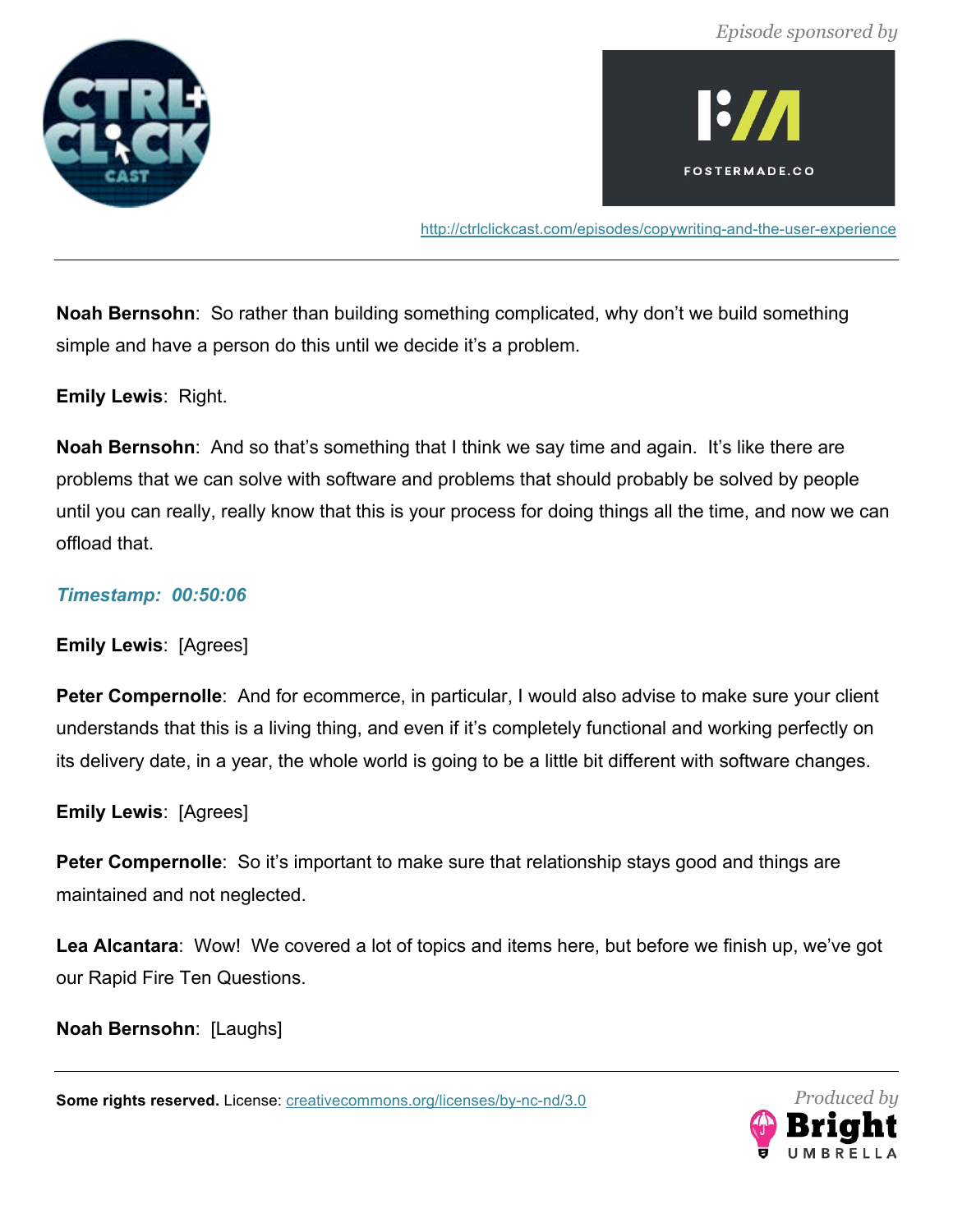



http://ctrlclickcast.com/episodes/copywriting-and-the-user-experience

**Peter Compernolle**: [Laughs]

**Lea Alcantara**: So our listeners can get to you both a bit better. We'll ask you both the same questions, but to have some organization, we're going to start with Noah.

**Noah Bernsohn**: Oh, boy.

**Lea Alcantara**: Are you ready?

**Noah Bernsohn**: I don't know, but we'll find out. [Laughs]

**Peter Compernolle: [Laughs]** 

**Lea Alcantara**: [Laughs]

**Emily Lewis**: [Laughs]

**Lea Alcantara**: Okay, first question, morning person or night owl?

**Noah Bernsohn**: Night owl.

**Lea Alcantara**: Peter?

**Peter Compernolle**: Morning person, absolutely. [Laughs]

**Emily Lewis**: [Laughs]

**Lea Alcantara**: [Laughs]

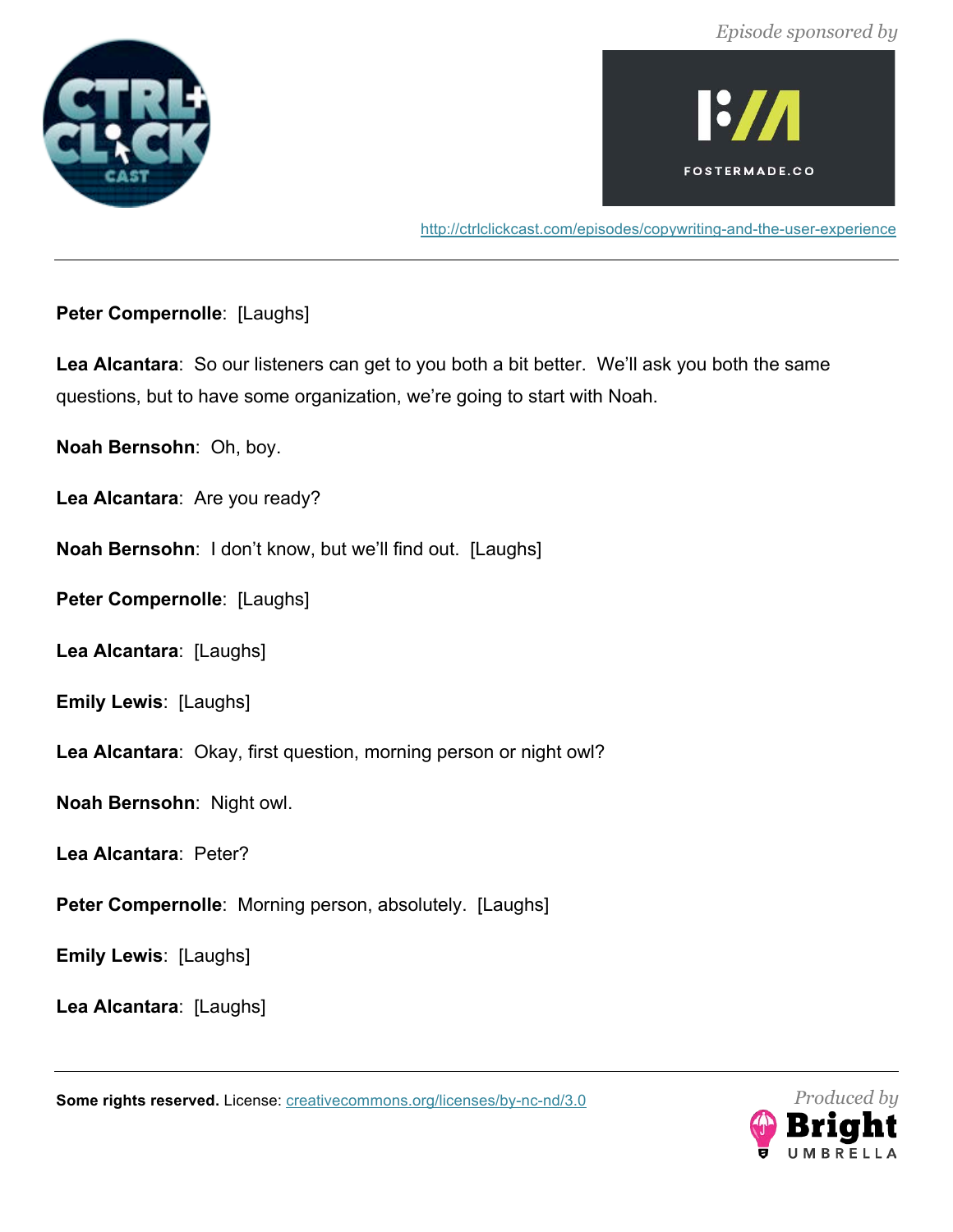



http://ctrlclickcast.com/episodes/copywriting-and-the-user-experience

**Noah Bernsohn**: [Laughs]

**Peter Compernolle**: Early to bed, early to rise makes a man healthy, wealthy and wise.

**Emily Lewis**: [Laughs]

**Lea Alcantara**: [Laughs]

**Emily Lewis**: Noah, what's one of your guilty pleasures?

**Noah Bernsohn**: Oh, boy.

Peter Compernolle: Rapid fire, man. [Laughs]

**Noah Bernsohn**: [Laughs]

**Emily Lewis**: [Laughs]

**Lea Alcantara**: [Laughs]

**Noah Bernsohn**: I don't know. I read a lot, but that's not really guilty pleasure. Wine? That's not all that.

**Emily Lewis**: [Laughs]

**Lea Alcantara**: [Laughs]

**Peter Compernolle**: I know my answer.

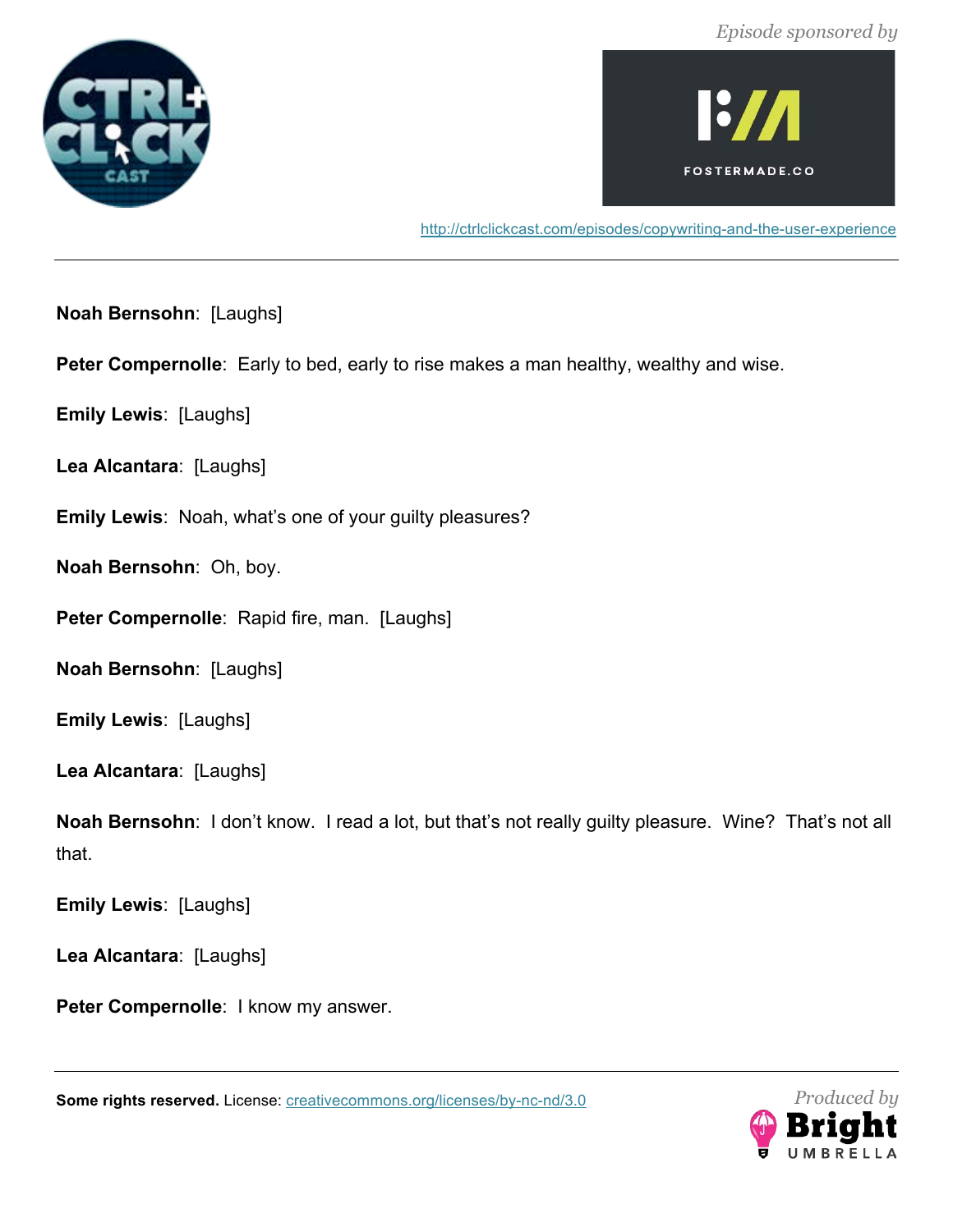



http://ctrlclickcast.com/episodes/copywriting-and-the-user-experience

**Noah Bernsohn**: Oh, man. I know it too.

**Emily Lewis**: Hurry it up.

**Noah Bernsohn**: Also, Peter should be better than mine.

**Emily Lewis**: All right, what's yours, Peter?

**Peter Compernolle:** I was going to say wine. [Laughs]

**Emily Lewis**: [Laughs]

**Lea Alcantara**: [Laughs]

**Noah Bernsohn**: Oh, okay, I'm sure you don't get that, but that's…

**Peter Compernolle:** I started a website recently professing my love for boxed wine, boxed wine is my life.

**Lea Alcantara**: Oh no. [Laughs]

**Emily Lewis**: [Laughs]

**Peter Compernolle**: In Chicago, lots of restaurants are BYOB too, and they don't specify what that second B is for.

**Emily Lewis**: [Laughs]

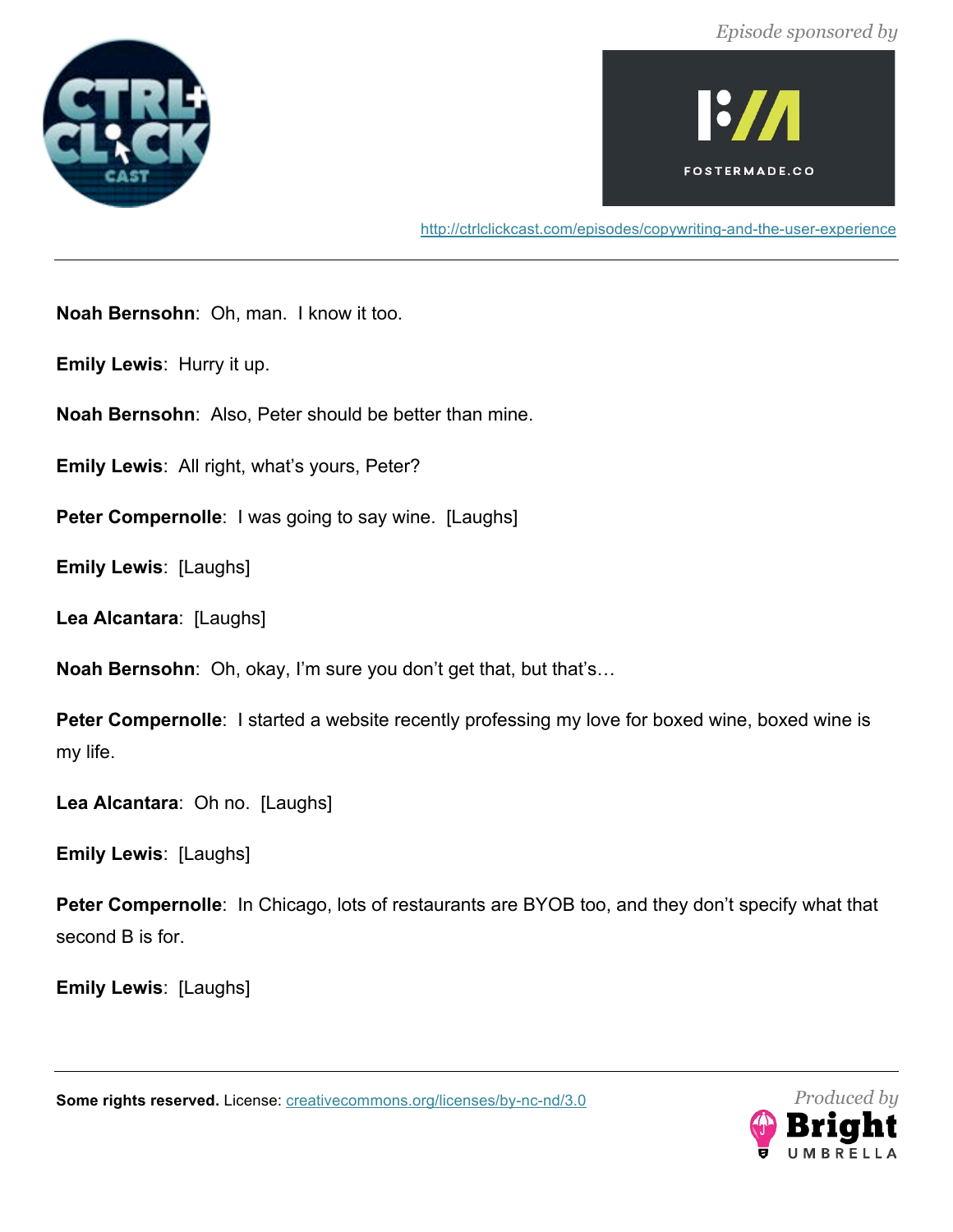



http://ctrlclickcast.com/episodes/copywriting-and-the-user-experience

**Peter Compernolle:** So I like to think of it as "Bring your own box."

**Emily Lewis**: Good thought.

**Noah Bernsohn**: Yeah. [Laughs]

- **Peter Compernolle: [Laughs]**
- **Emily Lewis**: [Laughs]

**Lea Alcantara**: [Laughs]

**Emily Lewis**: Well, and it's so easily portable and you're not going to break any glass. [Laughs]

**Peter Compernolle**: Exactly, and you can have a few glasses and it doesn't oxidize. It's wonderful.

**Lea Alcantara**: [Laughs]

**Emily Lewis**: [Laughs]

**Lea Alcantara**: Okay, next question, what software could you not live without, Noah?

**Noah Bernsohn**: Oh, what do I have here? I mean, honestly, most of my life is just lived in a web browser.

**Emily Lewis**: [Agrees]



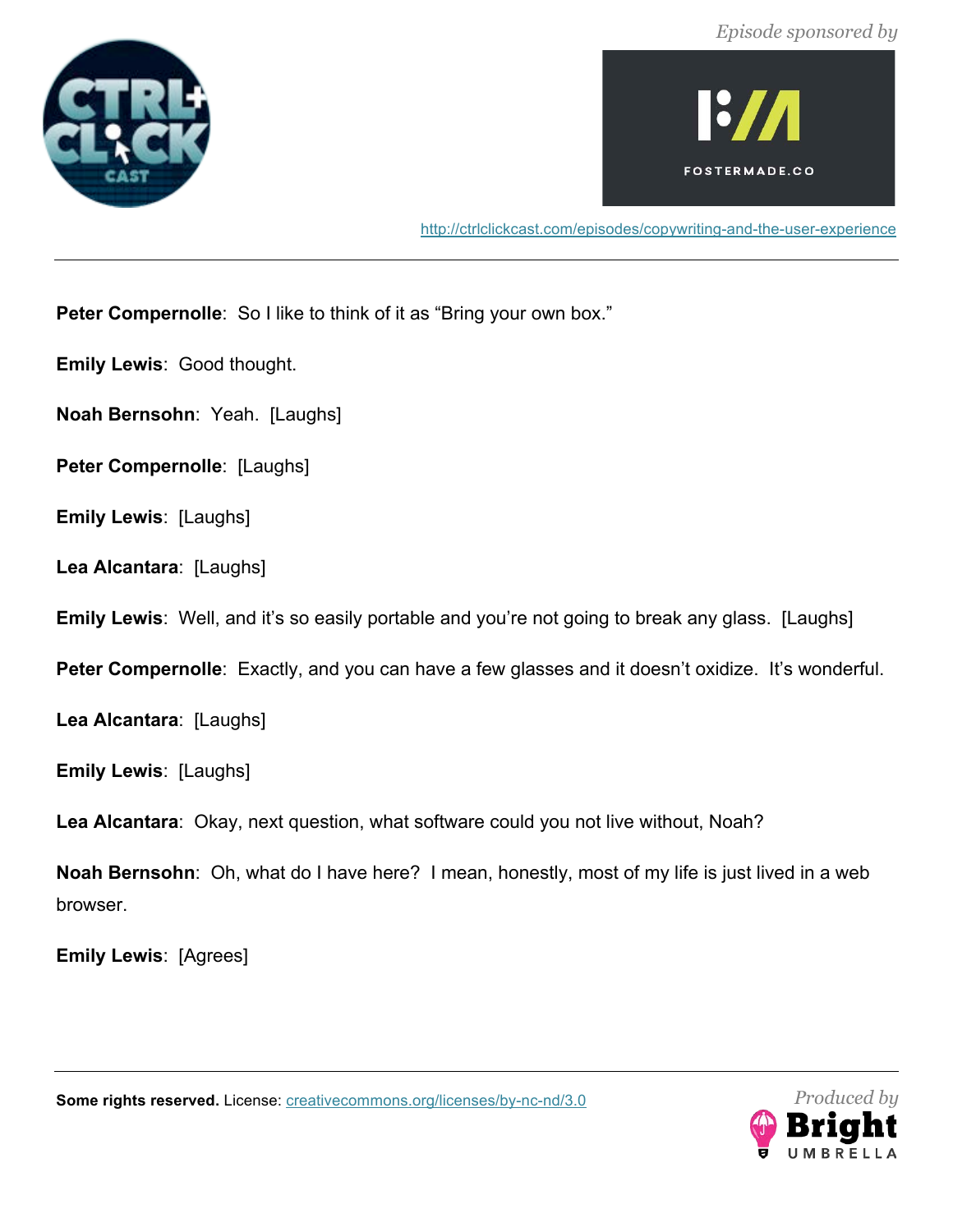



http://ctrlclickcast.com/episodes/copywriting-and-the-user-experience

**Noah Bernsohn**: So it's nothing complicated, but today, as much as I like building custom stuff and building apps and things, a lot of what I do is just through the web, whether it's Google Docs or our time tracking or email, all the fun parts. [Laughs]

**Lea Alcantara**: So Peter, what about you?

**Peter Compernolle**: I realized a few years ago that what I enjoyed about building software is using Vim, the text editor.

**Emily Lewis**: [Agrees]

**Lea Alcantara**: [Agrees]

**Peter Compernolle:** So I'm going to go with that. [Laughs]

**Noah Bernsohn**: I imagine it. [Laughs]

**Emily Lewis**: Noah, what profession other than your own would you like to try?

**Noah Bernsohn**: Cooking. I'm an avid home chef and I don't know if I could really deal with the stress of the whole operation, but I like high stress environment at times and I really love to cook.

**Emily Lewis**: How about you, Peter?

**Peter Compernolle**: I would like to be a wood craftsman and make wood furniture and things like that.

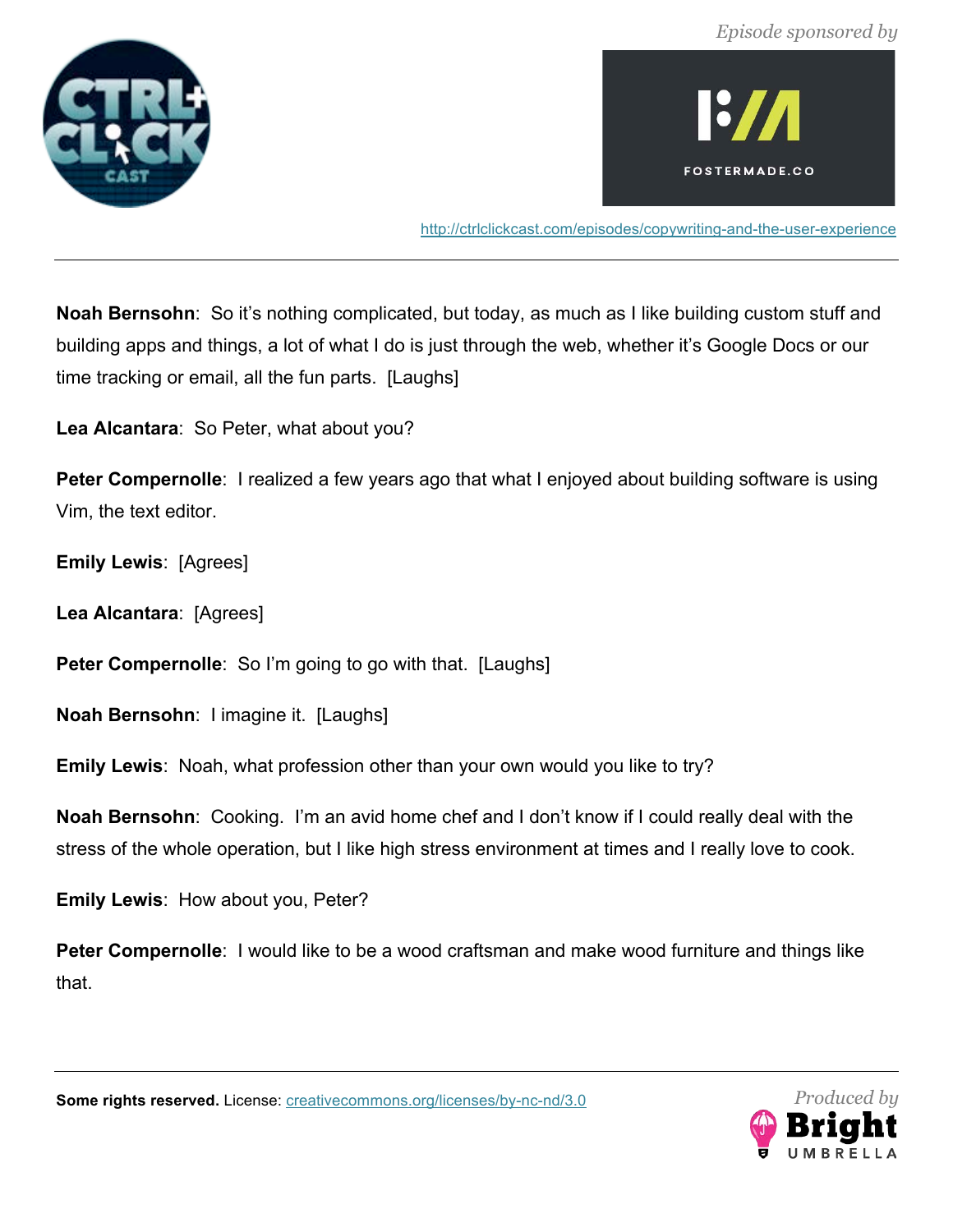



http://ctrlclickcast.com/episodes/copywriting-and-the-user-experience

**Emily Lewis**: Oh.

**Lea Alcantara**: [Agrees]

Peter Compernolle: I still think I'll do that one day, why not?

**Lea Alcantara**: Like Ron Swanson.

Peter Compernolle: Sure. [Laughs]

**Emily Lewis**: [Laughs]

**Lea Alcantara**: [Laughs]

**Noah Bernsohn**: [Laughs]

**Lea Alcantara**: So what profession would you not like to try, Noah?

**Noah Bernsohn**: Oh boy, yeah, there are so many. There are so many… [Laughs]

**Peter Compernolle**: [Laughs]

**Emily Lewis**: [Laughs]

**Lea Alcantara**: [Laughs]

**Noah Bernsohn**: Most, I would say. Ah, I think being a teacher seems like the most stressful thing I can possibly imagine.

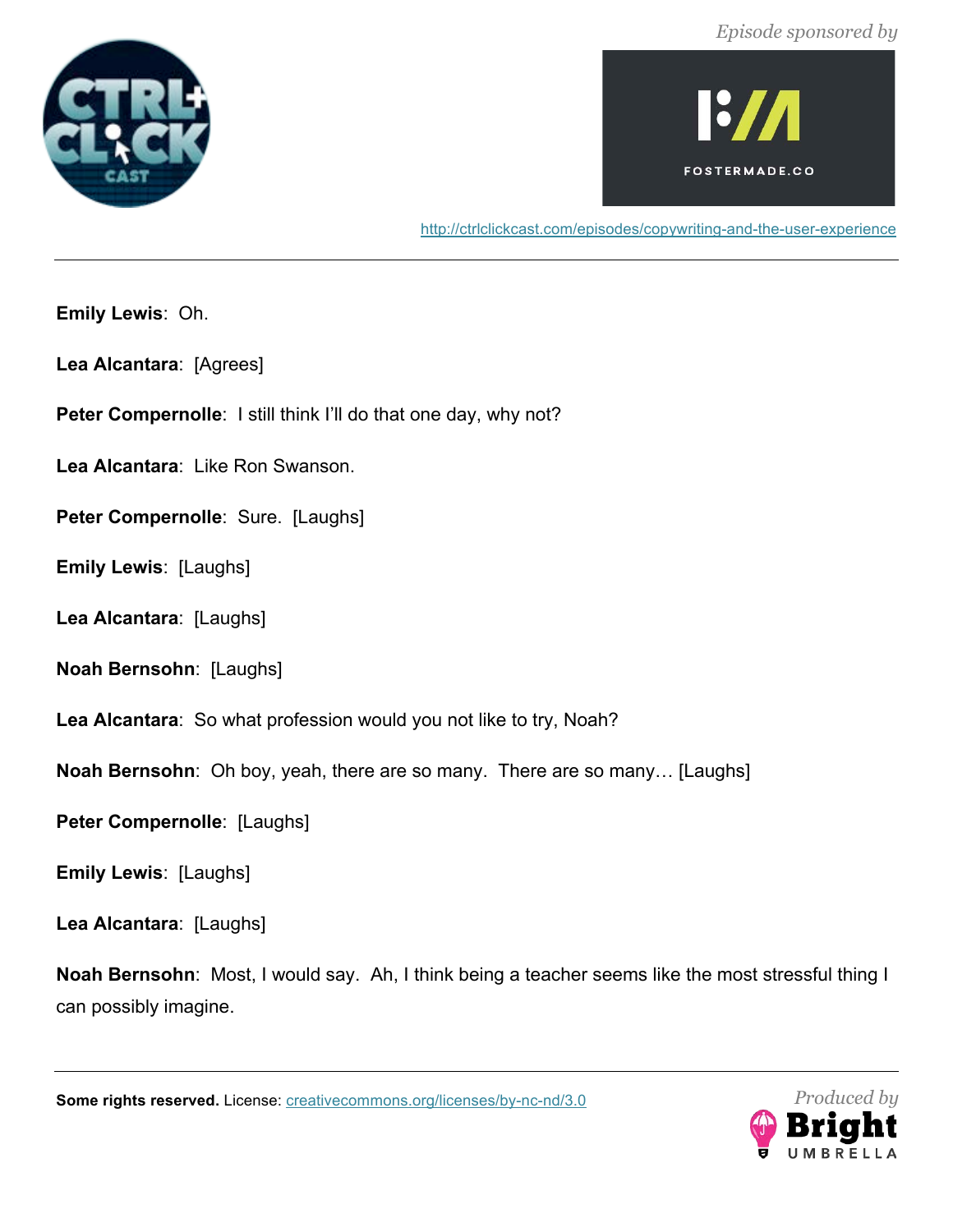



http://ctrlclickcast.com/episodes/copywriting-and-the-user-experience

**Peter Compernolle**: Oh, man.

**Noah Bernsohn**: I have so much respect for all my friends who teach, and it's really, really important work, but it's just being in school gives me anxiety, I think.

**Emily Lewis**: [Laughs]

**Lea Alcantara**: [Laughs]

**Peter Compernolle**: I always wanted to be a calculus teacher.

**Noah Bernsohn**: Oh.

**Peter Compernolle**: Yeah.

**Noah Bernsohn**: That's my dream job.

**Peter Compernolle**: Different strokes, I guess.

**Emily Lewis**: [Laughs]

**Lea Alcantara**: [Laughs]

Peter Compernolle: I have a list of thousands of professions I would not enjoy, I think I can't do.

**Lea Alcantara**: Name one. [Laughs]



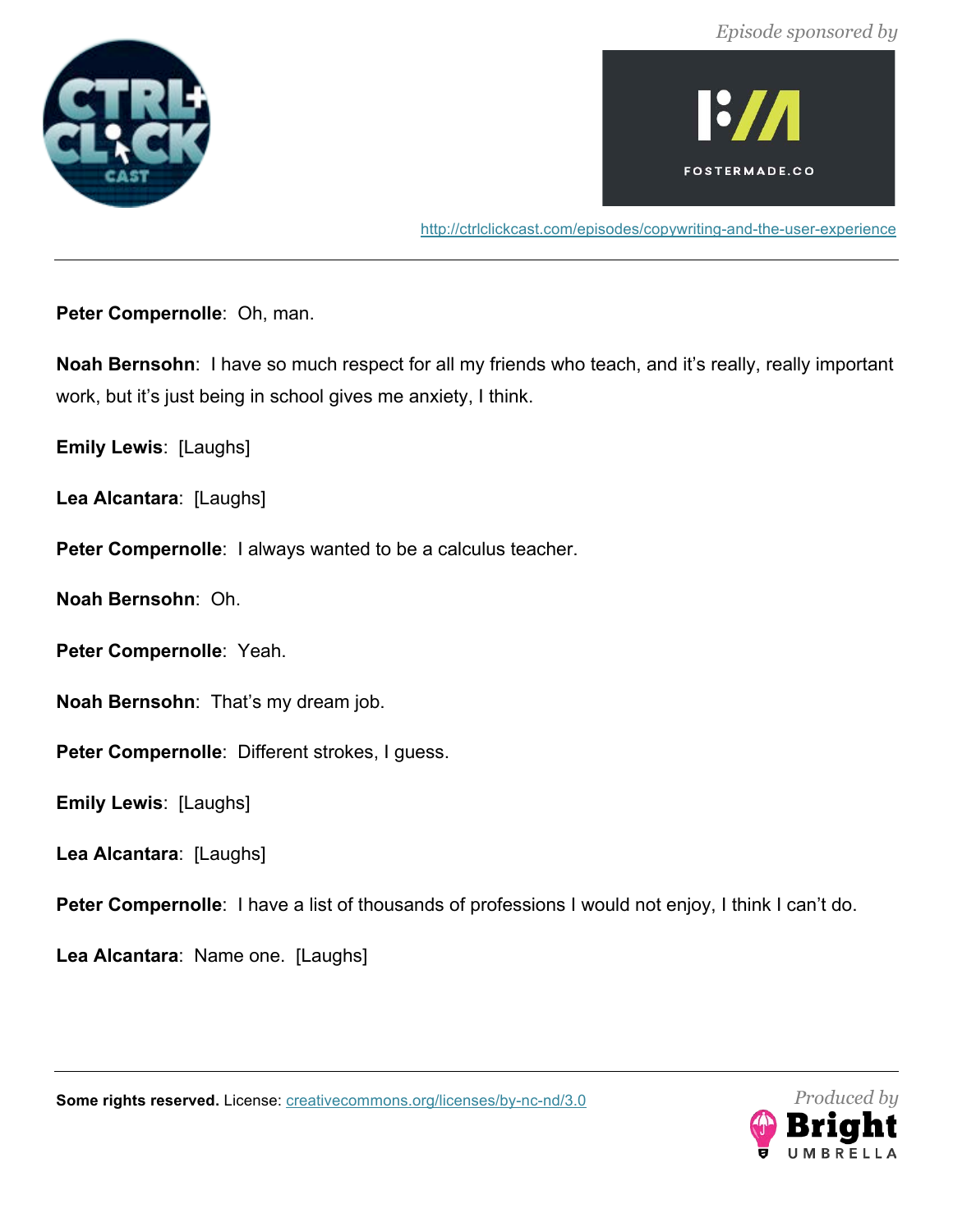



http://ctrlclickcast.com/episodes/copywriting-and-the-user-experience

**Peter Compernolle**: One thing, I don't know, there are lots of people that I work with regularly who do things that I admire and need, and as I say this, Noah, just motioned a steering wheel. I don't want to have to drive cars, so I'll say I don't want to be a professional truck driver or something like that.

**Emily Lewis**: [Laughs]

**Lea Alcantara**: [Laughs]

**Noah Bernsohn**: Race car driver.

**Peter Compernolle**: Race car driver, too, yeah, no thanks.

**Emily Lewis**: All right, Noah, if you could take us to one restaurant in your town, where would we go?

**Noah Bernsohn**: Oh, I think there's a great food town, but I'll go with stand by and say avec, which is on Randolph and is a great little sort of Tapas-y place with an awesome wine list and just the nicest people.

**Emily Lewis**: [Agrees]

**Peter Compernolle**: We are going to try to go there tomorrow with the folks.

**Emily Lewis**: Oh.

**Peter Compernolle**: Yeah.

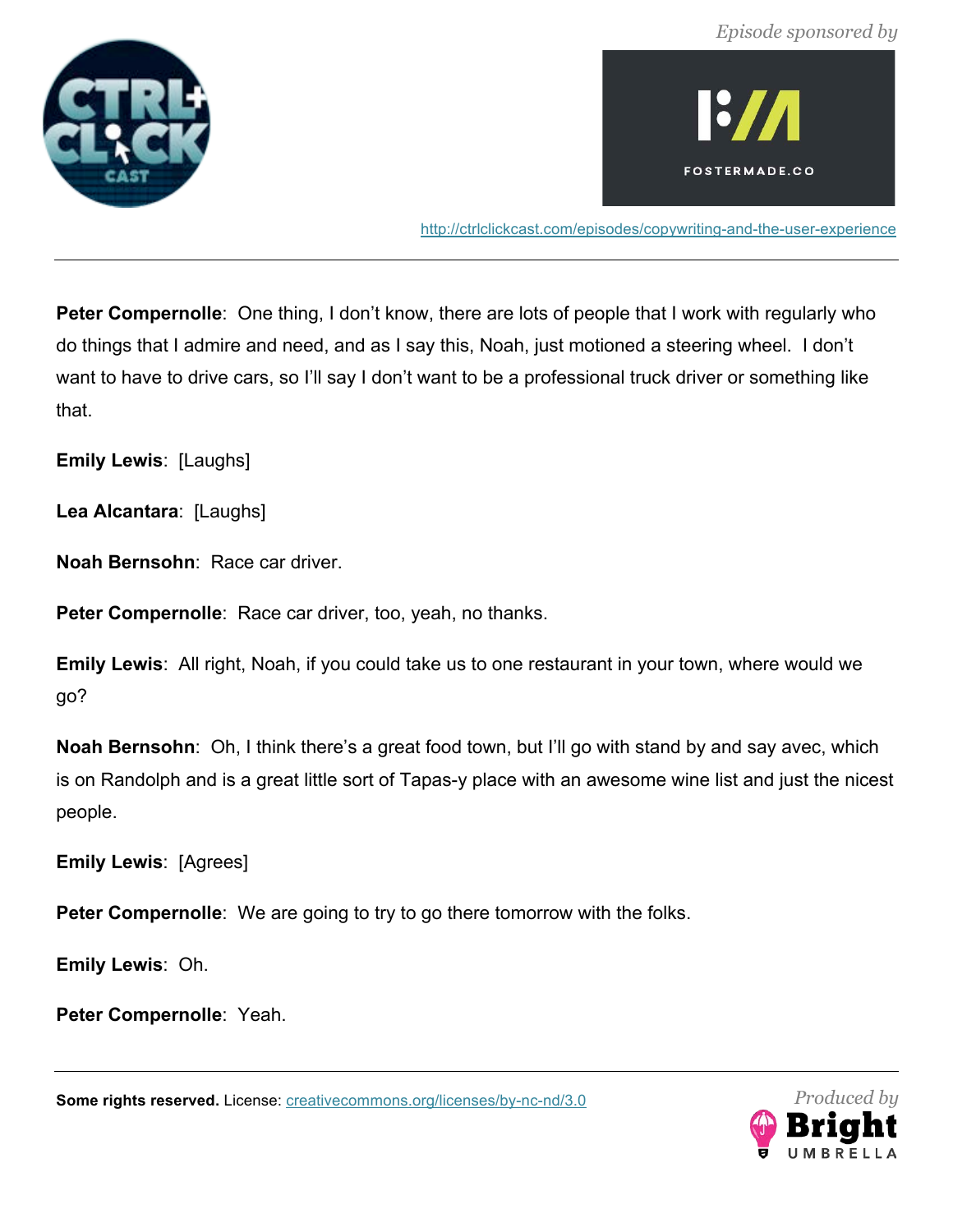



http://ctrlclickcast.com/episodes/copywriting-and-the-user-experience

**Noah Bernsohn**: Yeah, we're not busy.

**Peter Compernolle:** I would say a restaurant called Dawali, which is BYOB, because that's the only place my wife and I go to.

**Emily Lewis**: [Laughs]

**Lea Alcantara**: [Laughs]

**Peter Compernolle:** It's Mediterranean. It's reasonably cheap and you can always get a table and the hummus is the best I think I've ever had, so Dawali.

**Emily Lewis**: [Laughs]

**Peter Compernolle:** Don't tell too many people though. [Laughs]

**Emily Lewis**: [Laughs]

**Lea Alcantara**: [Laughs]

**Noah Bernsohn**: [Laughs]

**Peter Compernolle**: I have to warn you.

**Lea Alcantara**: So Noah, if you can meet someone famous, living or dead, who would it be?

**Noah Bernsohn**: Oh man, I think my answer would change on Wednesday maybe, but I'll go with a famous person I'd like to meet…

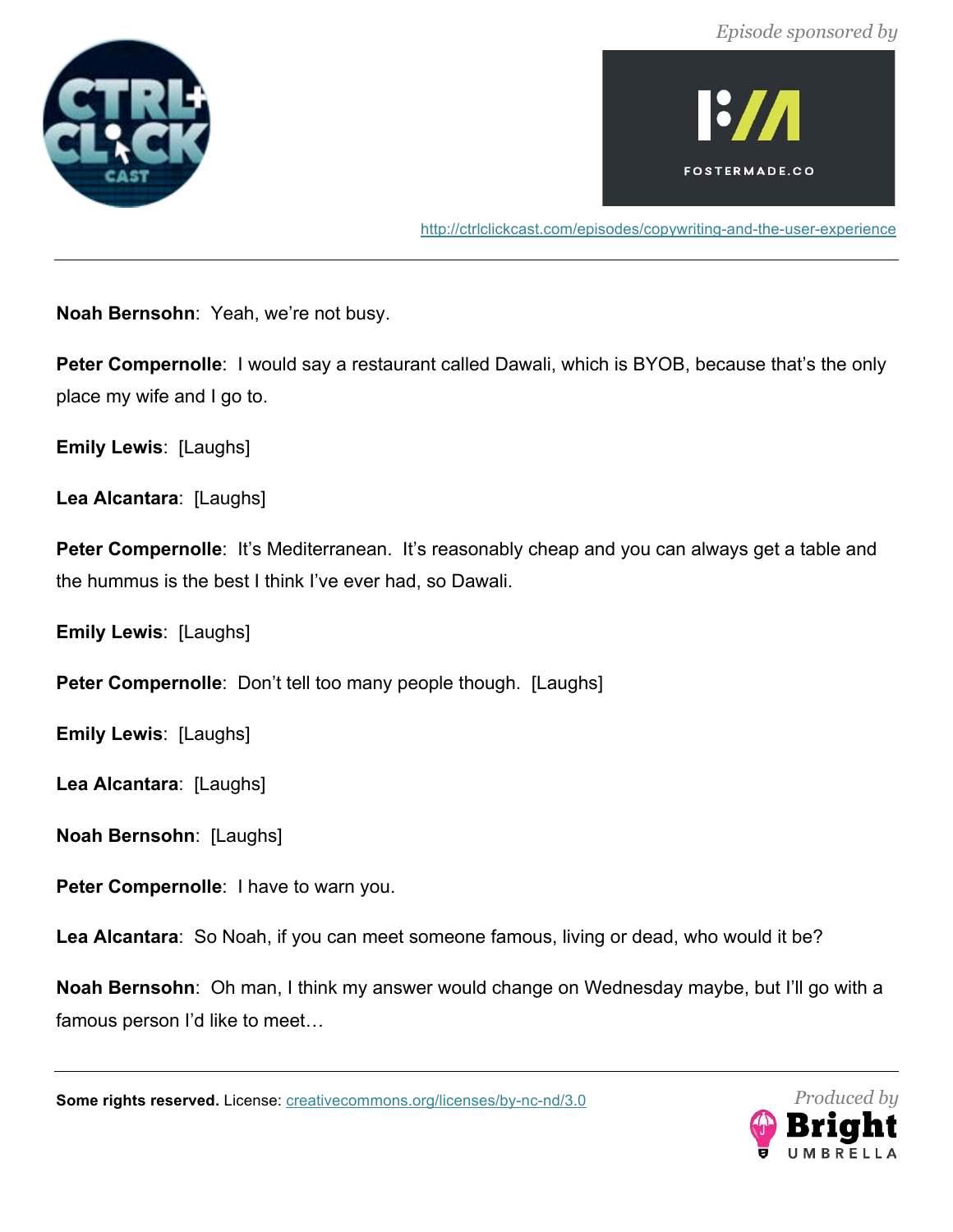



http://ctrlclickcast.com/episodes/copywriting-and-the-user-experience

**Peter Compernolle**: On Wednesday, because of the Cubs?

**Emily Lewis**: Oh, God.

**Noah Bernsohn**: Exactly. [Laughs]

**Peter Compernolle**: [Laughs]

**Emily Lewis**: [Laughs]

**Lea Alcantara**: [Laughs]

**Noah Bernsohn**: Peter is a huge sports fan.

**Peter Compernolle: [Laughs]** 

**Noah Bernsohn**: Yeah, so it's still rapid fire. Yeah, I think I would want to meet some of the Cubs. I do like, if I could, I do David Ross. He seems like a nice dude.

**Emily Lewis**: [Agrees]

**Peter Compernolle**: Yeah, have fun. [Laughs]

**Emily Lewis**: [Laughs]

**Lea Alcantara**: [Laughs]

**Noah Bernsohn**: [Laughs]

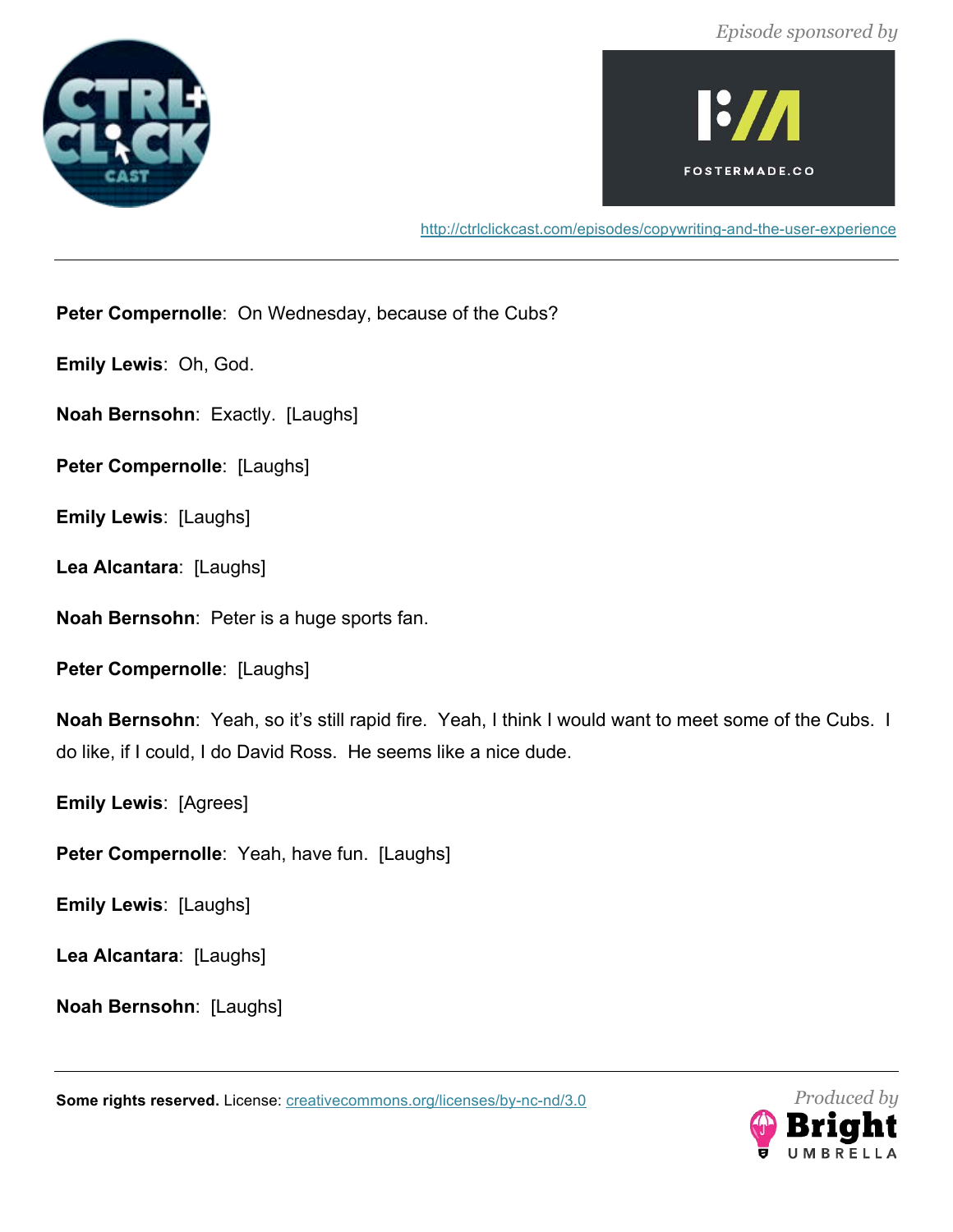



http://ctrlclickcast.com/episodes/copywriting-and-the-user-experience

**Lea Alcantara**: Peter? [Laughs]

**Peter Compernolle**: I'm not totally sure, but I always, in my head, imagine what happens if I met this person, would I act like an idiot or not, and the only person I can think that I would act like an idiot because I'd be so excited is Neil Young. I really want to meet Neil Young.

**Emily Lewis**: Well, boom. [Laughs]

**Lea Alcantara**: Right.

**Emily Lewis**: All right, if you could have a superpower, Noah, what would it be?

**Noah Bernsohn**: Oh man, I mean I think I'd probably go flying. It seems like just flying is super useful and fun.

**Peter Compernolle**: Oh.

**Emily Lewis**: And you, Peter?

**Peter Compernolle**: Oh, I don't know, man.

**Emily Lewis**: [Laughs]

**Lea Alcantara**: [Laughs]

**Peter Compernolle**: I can always wish we're better at rapid fire as far as... [Laughs]

**Emily Lewis**: [Laughs]

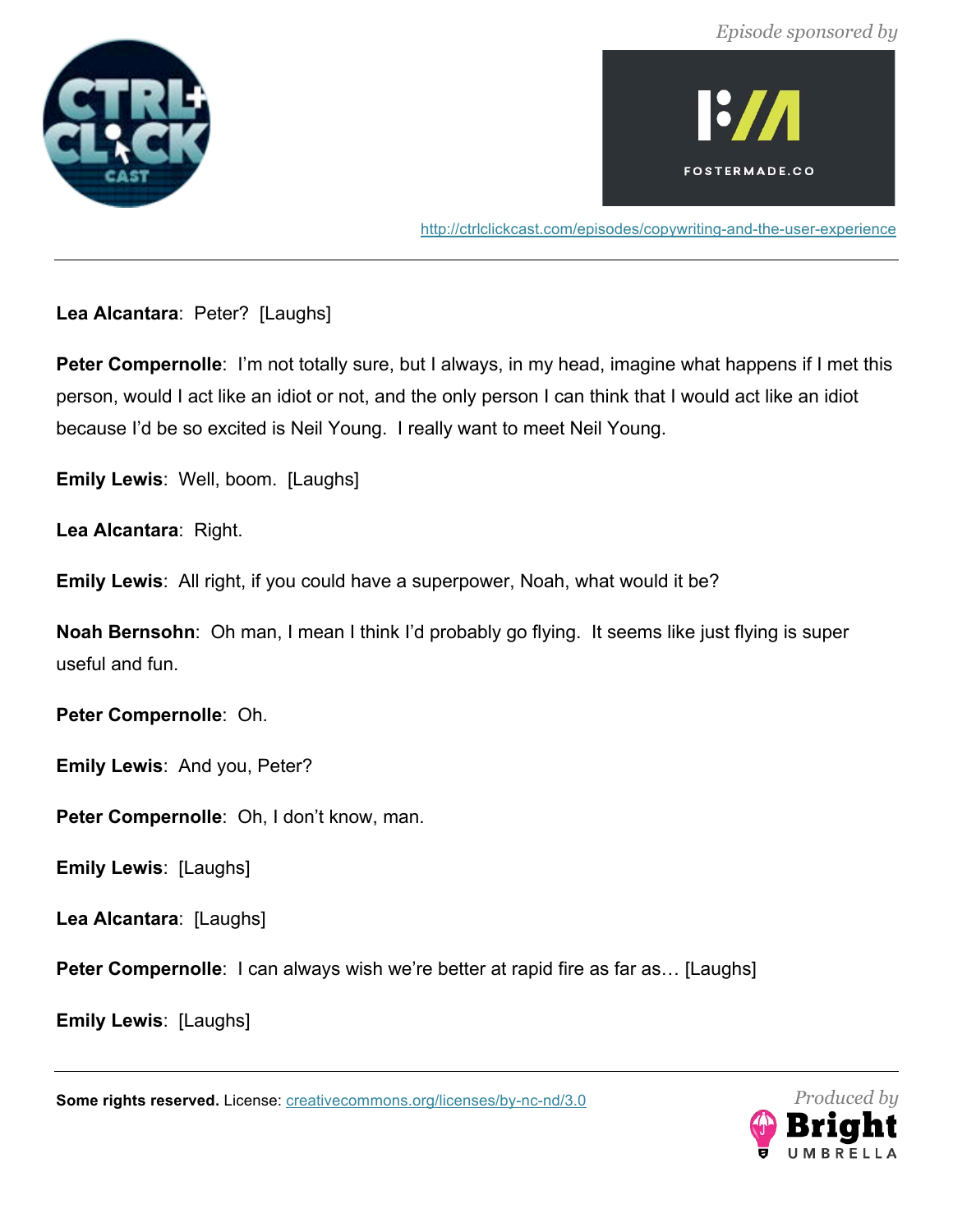



http://ctrlclickcast.com/episodes/copywriting-and-the-user-experience

**Lea Alcantara**: [Laughs]

**Noah Bernsohn**: [Laughs]

**Peter Compernolle**: I don't know, lately I really value time and I'm frustrated with they're only being 24 hours, so I kind of want to say I wish I didn't need to sleep. Does that count?

**Noah Bernsohn**: Yeah.

**Lea Alcantara**: So what's your favorite band or musician, Noah?

**Noah Bernsohn**: Oh wow, I was not prepared for this one, so Peter, you're going first here.

**Peter Compernolle:** Right, band or musician, that's tough. Can I give the top five?

**Noah Bernsohn**: [Laughs]

**Emily Lewis**: [Laughs]

**Lea Alcantara**: [Laughs]

**Peter Compernolle**: Right. Top five of all time would probably be unordered here, by the way, Beatles, Radiohead, Neil Young, David Bowie, and Bob Dylan. Yeah, man, that's a good list.

**Emily Lewis**: Good list.

**Peter Compernolle:** That is a good list.

*Produced by*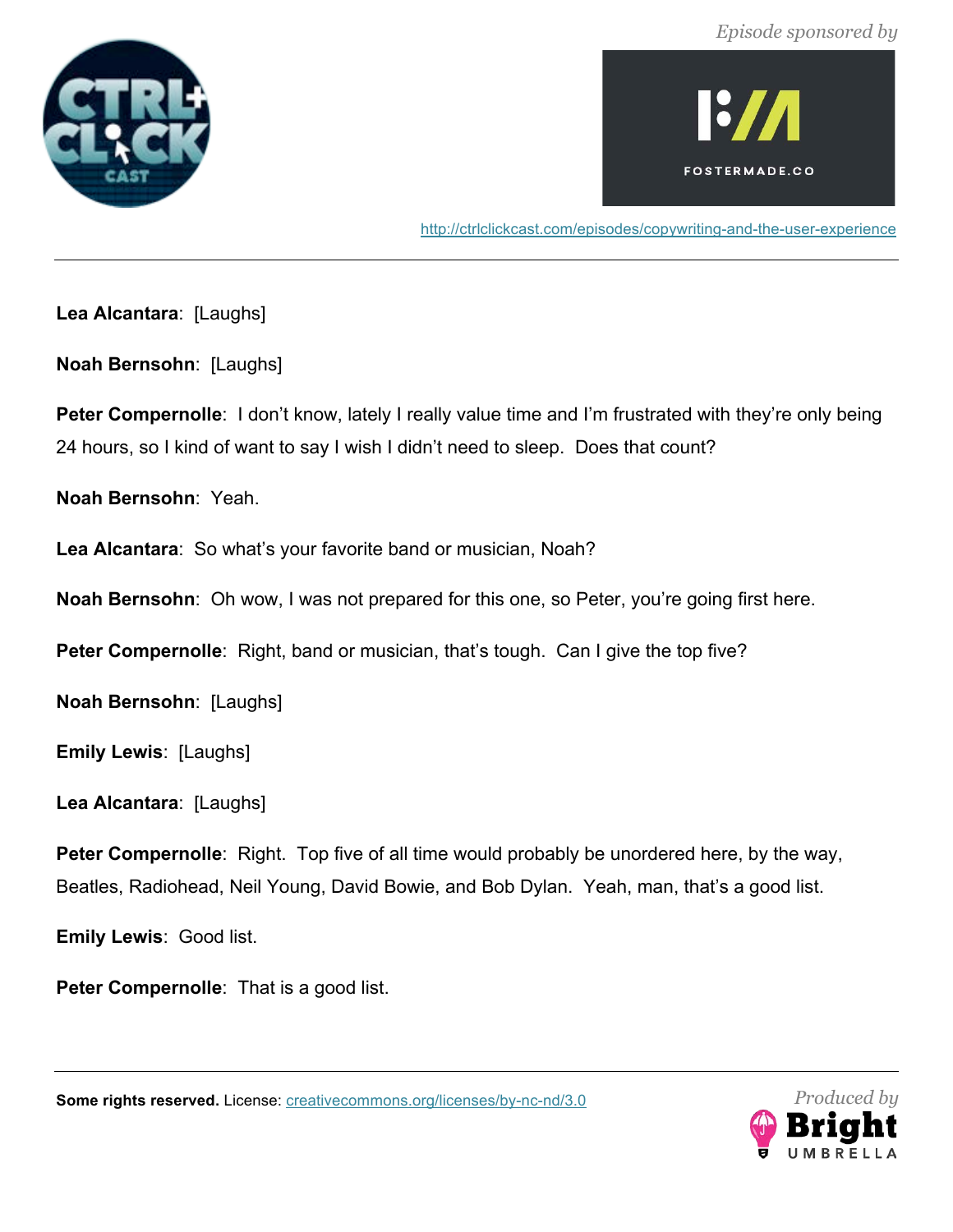



http://ctrlclickcast.com/episodes/copywriting-and-the-user-experience

**Noah Bernsohn**: Wow, you have a very solid answer for that one.

**Emily Lewis**: He's thought about it.

**Lea Alcantara**: Yeah.

**Peter Compernolle**: So my brother and my dad and I once a year toward the end of the year, we have a conversation of our top five for right now or for the year or something.

**Emily Lewis**: [Laughs]

**Lea Alcantara**: [Laughs]

**Peter Compernolle:** So this is something I think about a lot.

**Noah Bernsohn**: Yeah, I have a really hard time with this one. I tend to sort of constantly reevaluate what I'm listening to because…

**Peter Compernolle**: What about right now?

**Noah Bernsohn**: What am I listening to right now?

**Peter Compernolle**: What's the best right now?

**Noah Bernsohn**: I really like this Anderson .Paak album. I dig that a few times.

**Emily Lewis**: [Agrees]

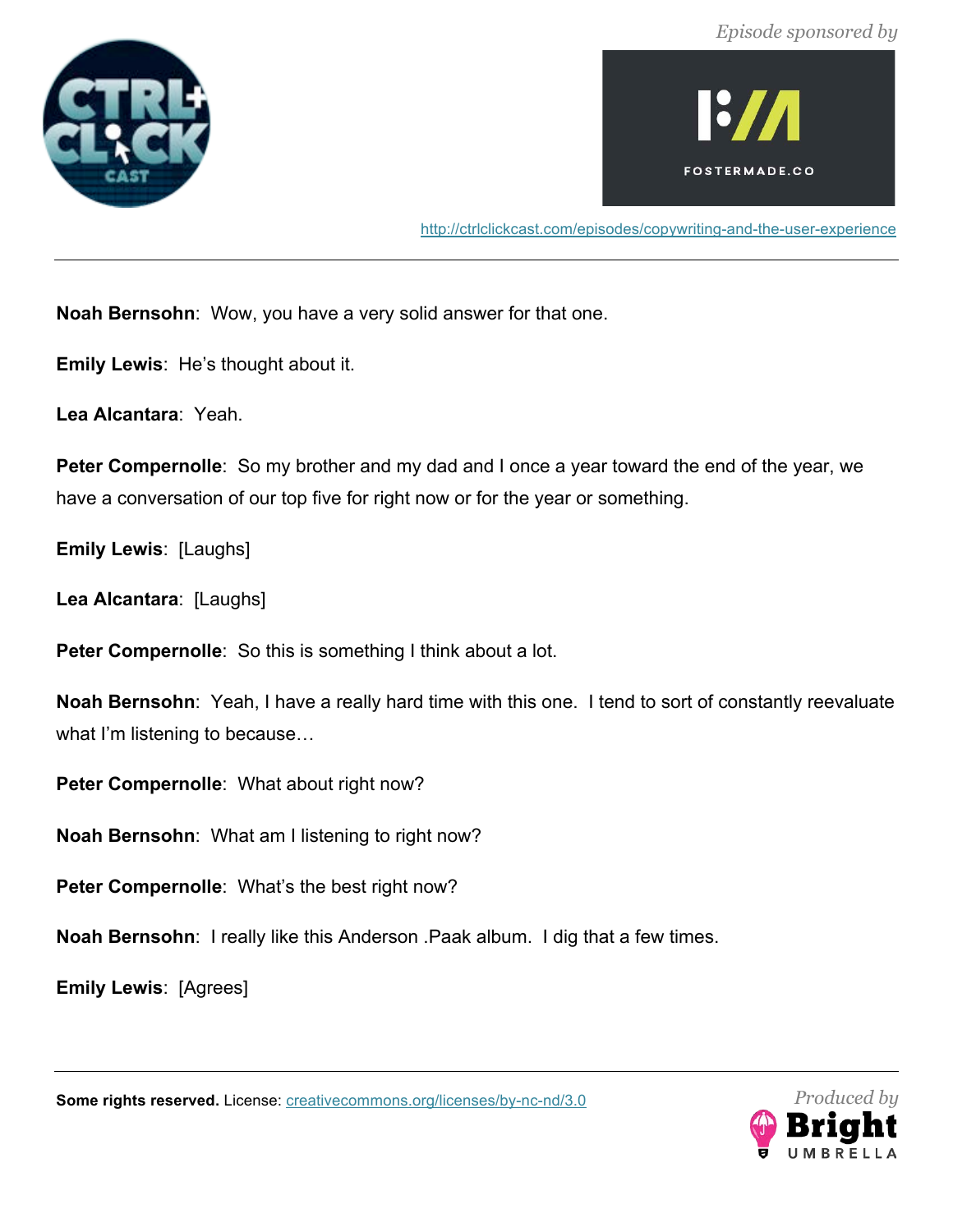



http://ctrlclickcast.com/episodes/copywriting-and-the-user-experience

**Lea Alcantara**: Oh.

**Noah Bernsohn**: So that's really good.

**Emily Lewis**: All right. Well, last question, Noah, pancakes or waffles?

**Noah Bernsohn**: Oh, boy. Can I be really specific on this one? There's been…

**Lea Alcantara**: Please.

**Emily Lewis**: [Laughs]

**Noah Bernsohn**: Waffles at either Publican or at Winchester. Winchester does these like misty risen waffles that you dip in your coffee, and it's unreal. It's like the best thing ever.

**Emily Lewis**: Yeah, I don't like waffles, but it sounded good. [Laughs]

**Lea Alcantara**: It sounded like a doughnut waffle.

**Noah Bernsohn**: I have Belgian heritage, so I feel like I should say waffles, but I'm not really a breakfast food guy so can I say like a sandwich instead?

**Peter Compernolle**: What about your egg pancake?

**Noah Bernsohn**: Oh-oh.

**Lea Alcantara**: [Laughs]

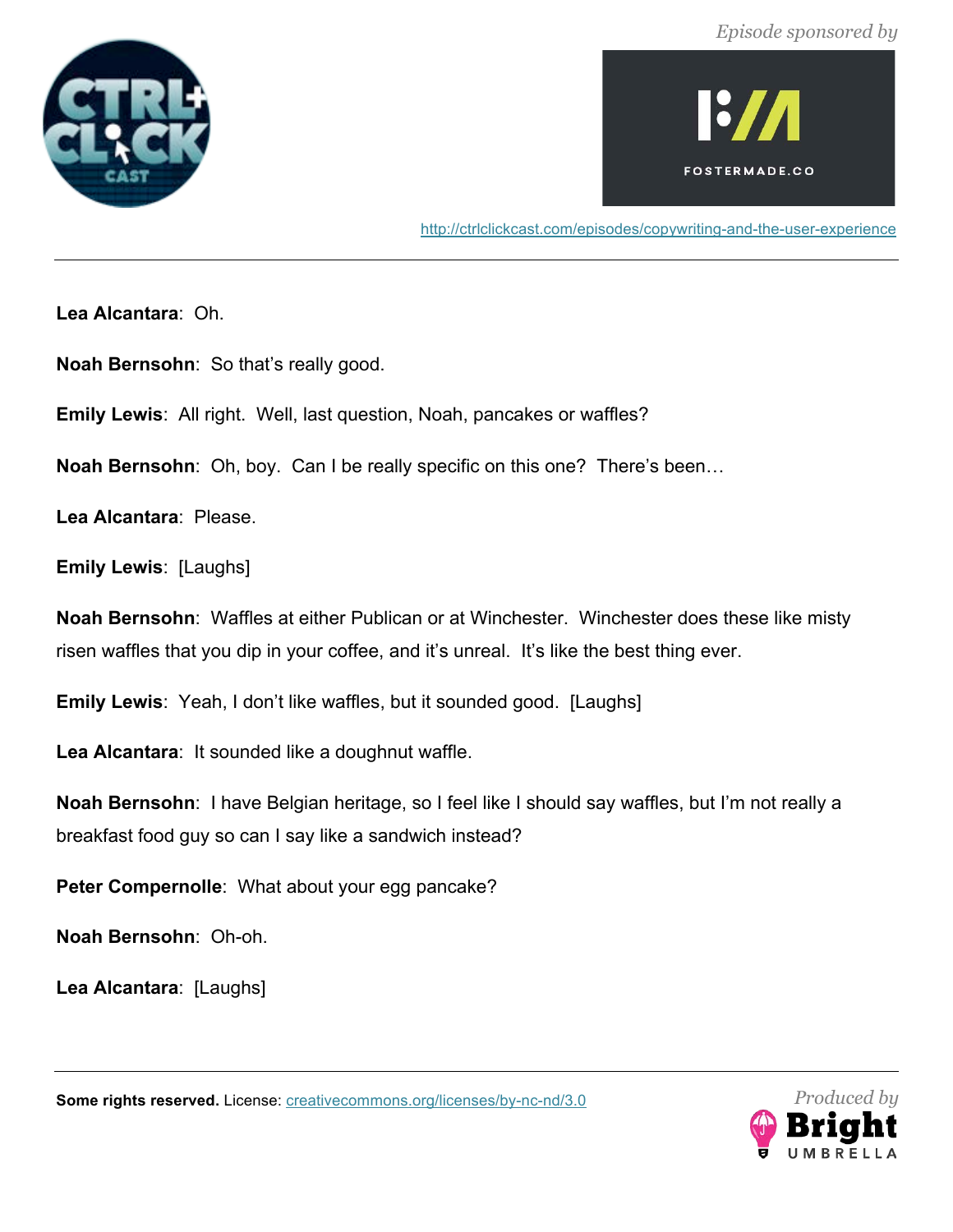



http://ctrlclickcast.com/episodes/copywriting-and-the-user-experience

**Emily Lewis**: Like a Monte Cristo or something.

**Peter Compernolle**: Hold on, I have an answer here, and this is going to blow your minds.

**Emily Lewis**: [Laughs]

**Lea Alcantara**: [Laughs]

**Peter Compernolle:** In China, they have these things called Ji Dan Bing, and they're like crepes sort of made from eggs with green onions and then they put these crispy long thing, and that's like an unsweet churro.

**Emily Lewis**: Hmm.

**Peter Compernolle**: And then wrap it up and it's the most amazing food ever, and I'll be eating one on Monday.

**Noah Bernsohn**: Yeah, great.

**Lea Alcantara**: Oh yeah.

**Emily Lewis**: [Laughs]

**Lea Alcantara**: Yum.

**Peter Compernolle**: Yeah.

Lea Alcantara: So that's all the time we have for today. Thanks for joining the show, gentlemen.

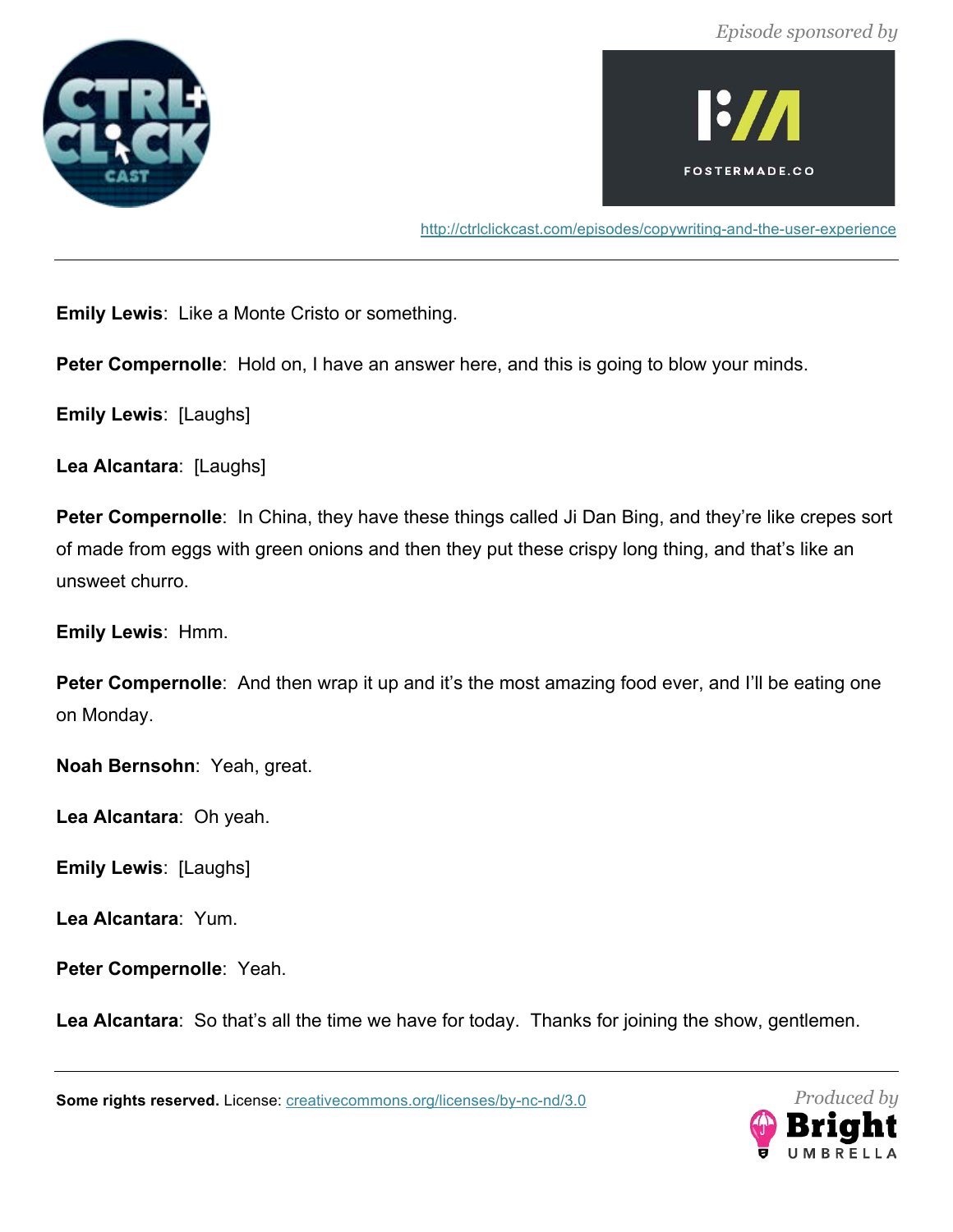



http://ctrlclickcast.com/episodes/copywriting-and-the-user-experience

**Noah Bernsohn**: Thank you very much.

**Peter Compernolle**: Yeah, thank you so much.

**Emily Lewis**: In case our listeners want to follow up with you, where can they find you online, Noah?

**Noah Bernsohn**: Probably the best place, you can find me on Twitter @bernsno, but One Design Company is our company, and that's probably the best place to get in touch.

**Emily Lewis**: Okay, and you, Peter?

**Peter Compernolle**: If you're remarkably good at spelling, you can go to petercompernolle.com.

**Emily Lewis**: [Laughs]

Peter Compernolle: Or on Twitter, I'm @thelowlypeon.

[Music starts]

**Emily Lewis**: Thanks again, guys. It was really great to have you on.

**Noah Bernsohn**: Thank you so much.

**Peter Compernolle**: Thanks again.

Lea Alcantara: CTRL+CLICK is produced by **Bright Umbrella**, a web services agency obsessed with happy clients. Today's podcast would not be possible without the support of this episode's sponsor! Thank you, Foster Made!